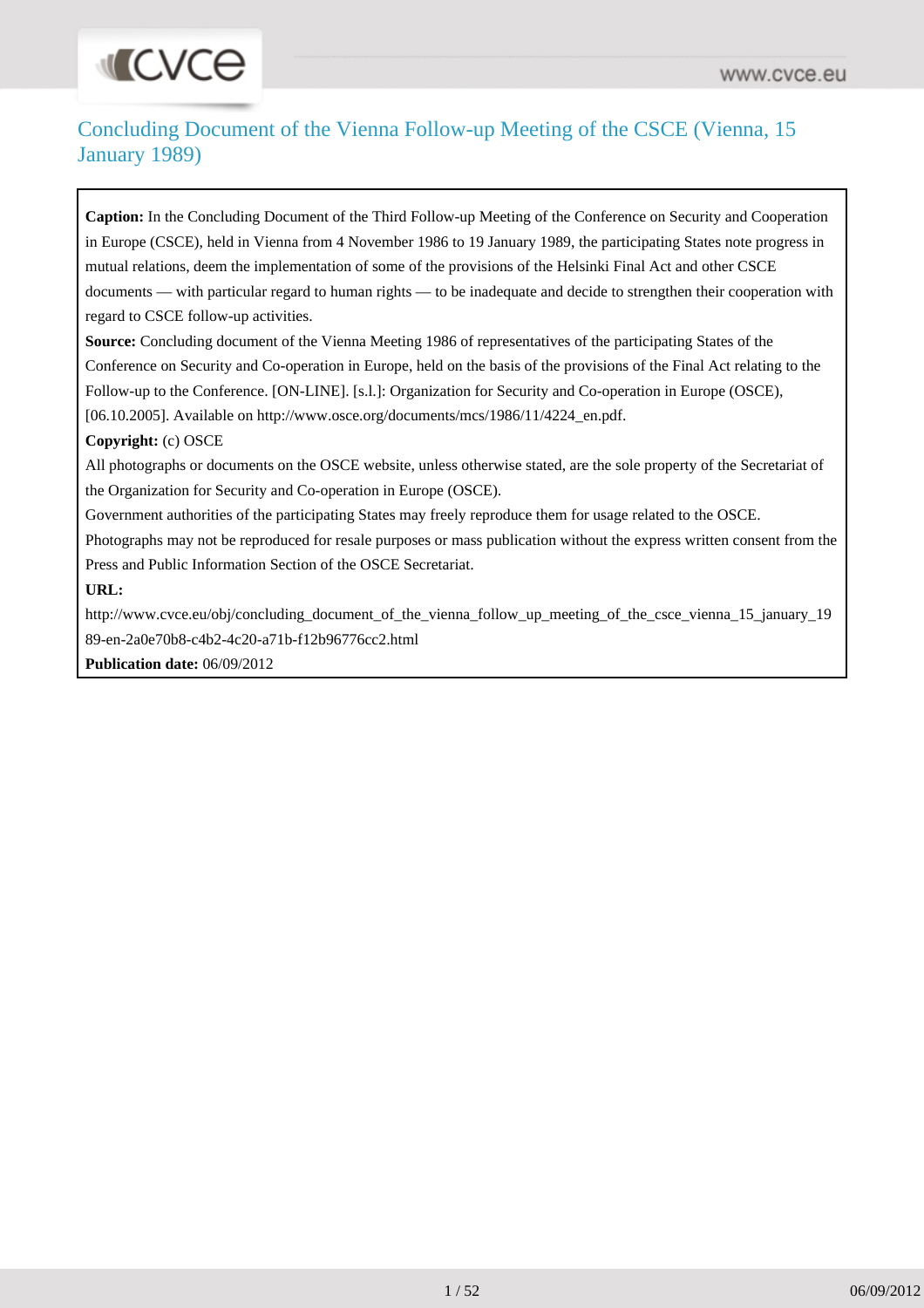# **INCVCe**

# **Concluding Document of the Vienna Meeting 1986 of representatives of the participating States of the Conference on Security and Co-operation in Europe, held on the basis of the provisions of the Final Act relating to the Follow-up to the Conference (Vienna 1989)**

The representatives of the participating States of the Conference on Security and Co-operation in Europe (CSCE), Austria, Belgium, Bulgaria, Canada, Cyprus, Czechoslovakia, Denmark, Finland, France, the German Democratic Republic, the Federal Republic of Germany, Greece, the Holy See, Hungary, Iceland, Ireland, Italy, Liechtenstein, Luxembourg, Malta, Monaco, the Netherlands, Norway, Poland, Portugal, Romania, San Marino, Spain, Sweden, Switzerland, Turkey, the Union of Soviet Socialist Republics, the United Kingdom, the United States of America and Yugoslavia, met in Vienna from 4 November 1986 to 19 January 1989 in accordance with the provisions of the Final Act relating to the Follow-up to the Conference, as well as on the basis of the other relevant CSCE documents.

The participants were addressed on 4 November 1986 by the Austrian Federal Chancellor.

Opening statements were made by all Heads of Delegations among whom were Ministers and Deputy Ministers of many participating States. Some Ministers of Foreign Affairs addressed the Meeting also at later stages.

The participants were addressed on by a representative of the Secretary-General of the United Nations. Contributions were made by representatives of the United Nations Economic Commission for Europe (ECE) and UNESCO.

Contributions were also made by the following non-participating Mediterranean States: Algeria, Egypt, Israel, Libanon, Libya, Morocco, Syria and Tunisia.

The representatives of the participating States reaffirmed their commitment to the CSCE process and underlined its essential role in increasing confidence, in opening up new ways for co-operation, in promoting respect for human rights and fundamental freedoms and thus strengthening international security.

The participating States welcomed the favourable developments in the international situation since the conclusion of the Madrid Meeting in 1983 and expressed their satisfaction that the CSCE process has contributed to these developments. Noting the intensification of political dialogue among them and the important progress in negotiations on military security and disarmament, they agreed that renewed efforts should be undertaken to consolidate these positive trends and to achieve a substantial further improvement of their mutual relations. Accordingly, they reaffirmed their resolve fully to implement, unilaterally, bilaterally and multilaterally, all the provisions of the Final Act and of the other CSCE documents.

As provided for in the Agenda of the Vienna Meeting, the representatives of the participating States held a thorough exchange of views both on the implementation of the provisions of the Final Act and the Madrid Concluding Document and of the tasks defined by the Conference, as well as, in the context of the questions dealt with by the latter, on the deepening of their mutual relations, the improvement of security and the development of co-operation in Europe, and the development of the process of detente in the future.

During this exchange of views the participating States examined thoroughly and in detail the implementation of the Final Act and of the Madrid Concluding Document. Different and at times contradictory opinions were expressed about the extent of the realization of these commitments. While encouraging developments were noted in many areas, the participants criticized the continuing serious deficiencies in the implementation of these documents.

An open and frank discussion was held about the application of and respect for the principles of the Final Act. Concern was expressed about serious violations of a number of these principles. In particular, questions relating to respect for human rights and fundamental freedoms were the focus of intensive and controversial discussion. The participating States agreed that full respect for the principles, in all their aspects, is essential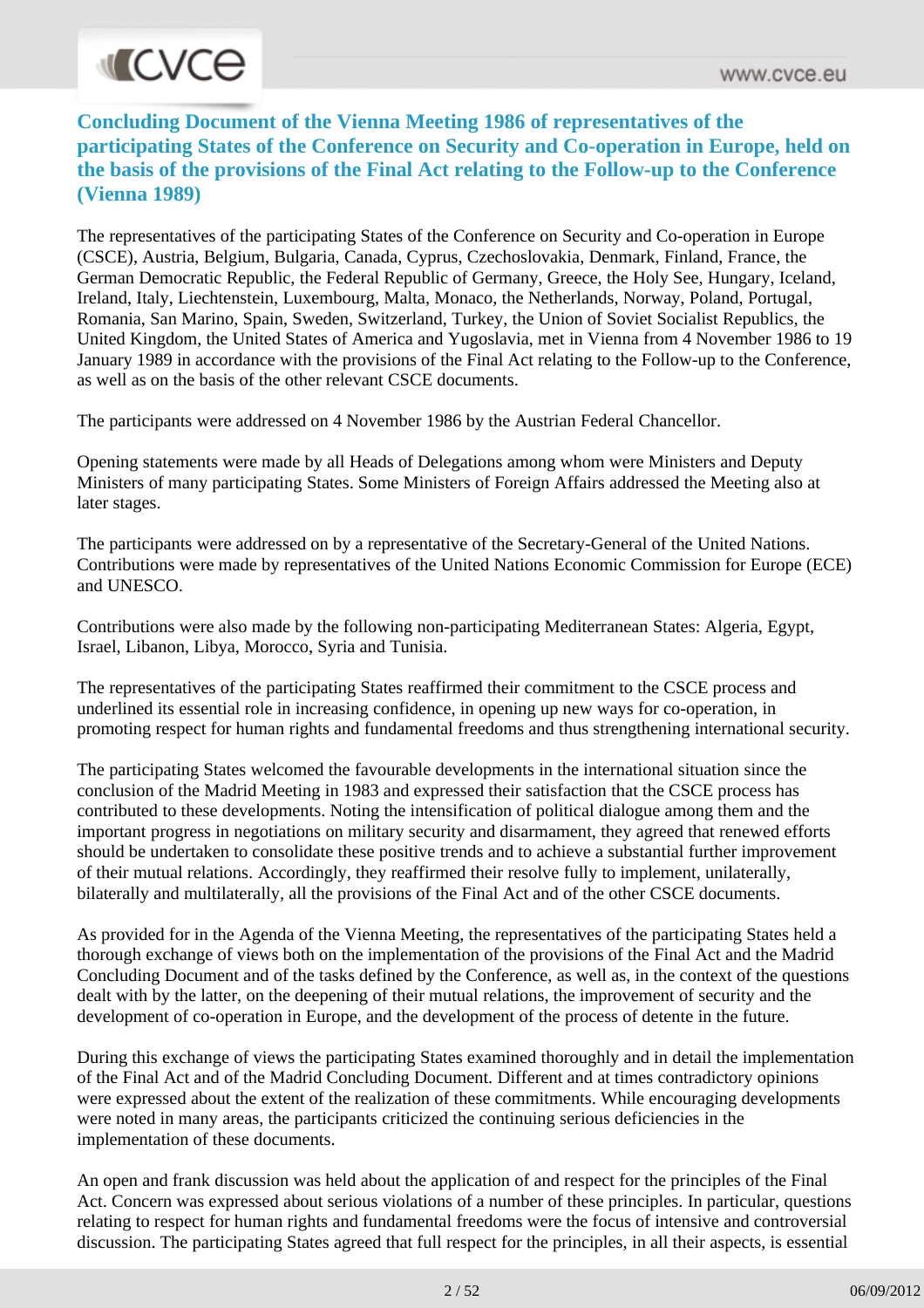# **MICVCE**

for the improvement of their mutual relations.

The implementation of the provisions of the Final Act concerning confidence- building measures, concerning cooperation in the field of economics, of science and technology and of the environment, concerning questions relating to security and co- operation in the Mediterranean as well as concerning cooperation in humanitarian and other fields was discussed. The implementation of the provisions of the Madrid Concluding Document and of other CSCE documents was also discussed. It was considered that the numerous possibilities offered by the Final Act had not been sufficiently realized.

The participating States also expressed concern about the spread of terrorism and condemned it unreservedly.

The discussion reflected the broader context of the CSCE process and confirmed the importance of taking into account its world dimension in implementing the provisions of the Final Act.

In their deliberations the representatives of the participating States took into account the results of

- the Stockholm Conference on Confidence- and Security-Building Measures and Disarmament in Europe;

- the Athens Meeting of Experts in order to pursue the examination and elaboration of a generally acceptable method for the peaceful settlement of disputes aimed at complementing existing methods;

- the Venice Seminar on Economic, Scientific and Cultural Co-operation in the Mediterranean;

- the Ottawa Meeting of Experts on Questions concerning Respect, in their States, for Human Rights and Fundamental Freedoms, in all their Aspects, as embodied in the Final Act;

- the Budapest "Cultural Forum";

- the Bern Meeting of Experts on Human Contacts.

The participating States moreover noted that the tenth anniversary of the signing of the Final Act had been commemorated at Helsinki on 1 August 1985.

The participating States reaffirmed their commitment to the continuation of the CSCE process as agreed to in the chapter on the Follow-up to the Conference contained in the Final Act. Recognizing the need for balanced progress covering all sections of the Final Act, they expressed their determination also to benefit from new opportunities for their co- operation and reached corresponding decisions concerning follow-up activities.

The representatives of the participating States examined all the proposals submitted to the Meeting and agreed on the following:

# **Questions relating to security in Europe**

The participating States express their determination

- to build on the current positive developments in their relations in order to make detente a viable, comprehensive and genuine process, universal in scope;

- to assume their responsibility fully to implement the commitments contained in the Final Act and other CSCE documents;

- to intensify their efforts to seek solutions to problems burdening their relations and to strengthen safeguards for international peace and security;

- to promote co-operation and dialogue among them, to ensure the effective exercise of human rights and fundamental freedoms and to facilitate contacts and communication between people;

- to exert new efforts to make further progress to strengthen confidence and security and to promote disarmament.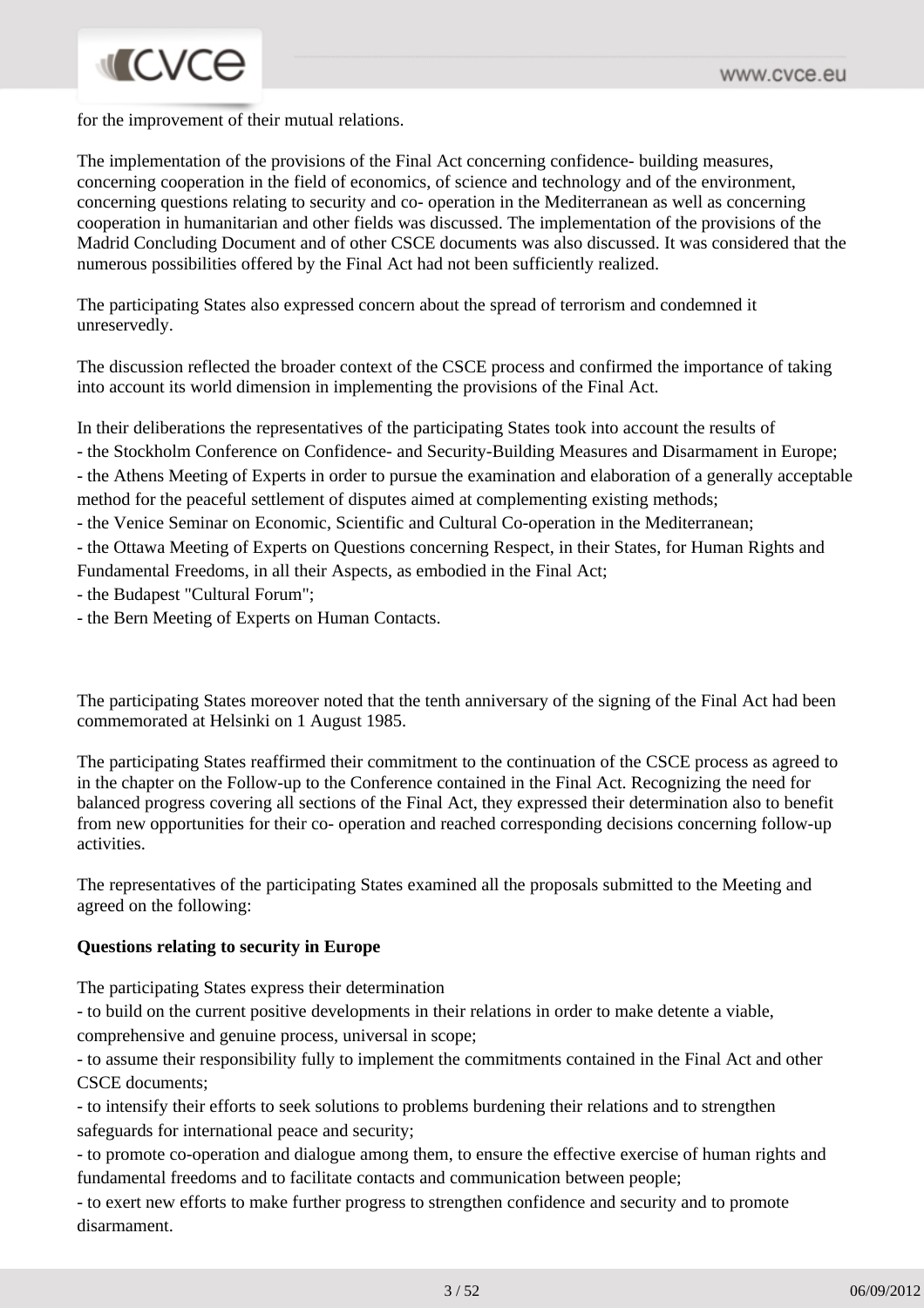

### **Principles**

(1) The participating States reaffirm their commitment to all ten principles of the Final Act's Declaration on Principles Guiding Relations between participating States and their determination to respect them and put them into practice. The participating States reaffirm that all these principles are of primary significance and, accordingly, will be equally and unreservedly applied, each of them being interpreted taking into account the others.

(2) They stress that respect for and full application of these principles as well as strict compliance with all CSCE commitments deriving from them are of great political importance and essential for building confidence and security as well as for the development of their friendly relations and of their co-operation in all fields.

(3) In this context, they confirm that they will respect each other's right freely to choose and develop their political, social, economic and cultural systems as well as their right to determine their laws, regulations, practices and policies. In exercising these rights, they will ensure that their laws, regulations, practices and policies conform with their obligations under international law and are brought into harmony with the provisions of the Declaration on Principles and other CSCE commitments.

(4) They also confirm that, by virtue of the principle of equal rights and self- determination of peoples and in conformity with the relevant provisions of the Final Act, all peoples always have the right, in full freedom, to determine, when and as they wish, their internal and external political status, without external interference, and to pursue as they wish their political, economic, social and cultural development.

(5) They confirm their commitment strictly and effectively to observe the principle of the territorial integrity of States. They will refrain from any violation of this principle and thus from any action aimed by direct or indirect means, in contravention of the purposes and principles of the Charter of the United Nations, other obligations under international law or the provisions of the Final Act, at violating the territorial integrity, political independence or the unity of a State. No actions or situations in contravention of this principle will be recognized as legal by the participating States.

(6) The participating States confirm their commitment to the principle of peaceful settlement of disputes, convinced that it is an essential complement to the duty of States to refrain from the threat or use of force, both being essential factors for the maintenance and consolidation of peace and security. They express their determination to pursue continuous efforts to examine and elaborate, on the basis of the relevant provisions of the Final Act and the Madrid Concluding Document and taking into account the reports of the meetings of experts in Montreux and Athens, a generally acceptable method for the peaceful settlement of disputes aimed at complementing existing methods. In this context they accept, in principle, the mandatory involvement of a third party when a dispute cannot be settled by other peaceful means.

(7) In order to ensure the progressive implementation of this commitment, including, as a first step, the mandatory involvement of a third party in the settlement of certain categories of disputes, they decide to convene a Meeting of Experts in Valletta from 15 January to 8 February 1991 to establish a list of such categories and the related procedures and mechanisms. This list would be subject to subsequent gradual extension. The Meeting will also consider the possibility of establishing mechanisms for arriving at binding third-party decisions. The next CSCE Follow-up Meeting will assess the progress achieved at the Meeting of Experts. The agenda, timetable and other organizational modalities are set out in Annex I.

(8) The participating States unreservedly condemn, as criminal, all acts, methods and practices of terrorism, wherever and by whomever committed, including those which jeopardize friendly relations among States and their security, and agree that terrorism cannot be justified under any circumstances.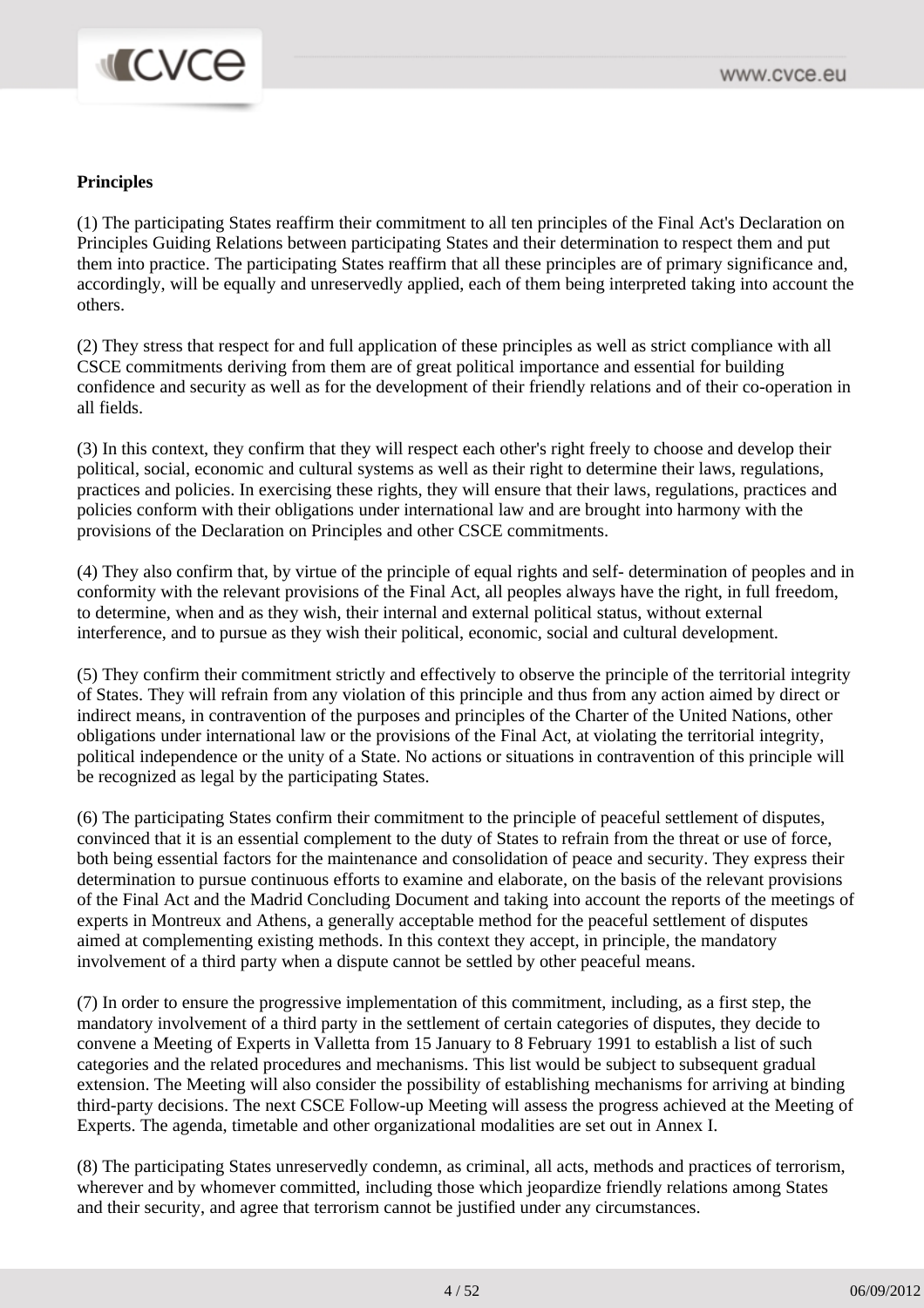# **MCVCe**

(9) They express their determination to work for the eradication of terrorism both bilaterally and through multilateral co-operation, particularly in such international fora as the United Nations, the International Civil Aviation Organization and the International Maritime Organization and in accordance with the relevant provisions of the Final Act and the Madrid Concluding Document.

(10) Convinced of the need to combine measures at a national level with reinforced international cooperation, the participating States express their intention

(10.1) - to pursue a policy of firmness in response to terrorist demands;

(10.2) - to reinforce and develop bilateral and multilateral co-operation among themselves in order to prevent and combat terrorism as well as to increase efficiency in existing co-operation at the bilateral level or in the framework of groups of States including, as appropriate, through the exchange of information;

(10.3.) - to prevent on their territories illegal activities of persons, groups or organizations that instigate, organize or engage in the perpetration of acts of terrorism or subversive or other activities directed towards the violent overthrow of the regime of another participating State;

(10.4) - to take effective measures for the prevention and suppression of acts of terrorism directed at diplomatic or consular representatives and against terrorism involving violations of the Vienna Conventions on Diplomatic and Consular Relations, in articular their provisions relating to diplomatic and consular privileges and immunities;

(10.5) - to ensure the extradition or prosecution of persons implicated in terrorist acts and to co-operate closely in cases of conflict of jurisdiction where several States are concerned, acting in both respects in accordance with the relevant international agreements;

(10.6) - to consider becoming parties, if they have not yet done so, to the relevant international conventions relating to the suppression of acts of terrorism;

(10.7) - to continue to work in the appropriate international bodies in order to improve and extend measures against terrorism and to ensure that the relevant agreements are accepted and acted upon by as many States as possible.

(11) They confirm that they will respect human rights and fundamental freedoms, including the freedom of thought, conscience, religion or belief, for all without distinction as to race, sex, language or religion. They also confirm the universal significance of human rights and fundamental freedoms, respect for which is an essential factor for the peace, justice and security necessary to ensure the development of friendly relations and cooperation among themselves, as among all States.

(12) They express their determination to guarantee the effective exercise of human rights and fundamental freedoms, all of which derive from the inherent dignity of the human person and are essential for his free and full development. They recognize that civil, political, economic, social, cultural and other rights and freedoms are all of paramount importance and must be fully realized by all appropriate means.

(13) In this context they will

(13.1) - develop their laws, regulations and policies in the field of civil, political, economic, social, cultural and other human rights and fundamental freedoms and put them into practice in order to guarantee the effective exercise of these rights and freedoms;

(13.2) - consider acceding to the International Covenant on Civil and Political Rights, the International Covenant on Economic, Social and Cultural Rights, the Optional Protocol to the Covenant on Civil and Political Rights and other relevant international instruments, if they have not yet done so;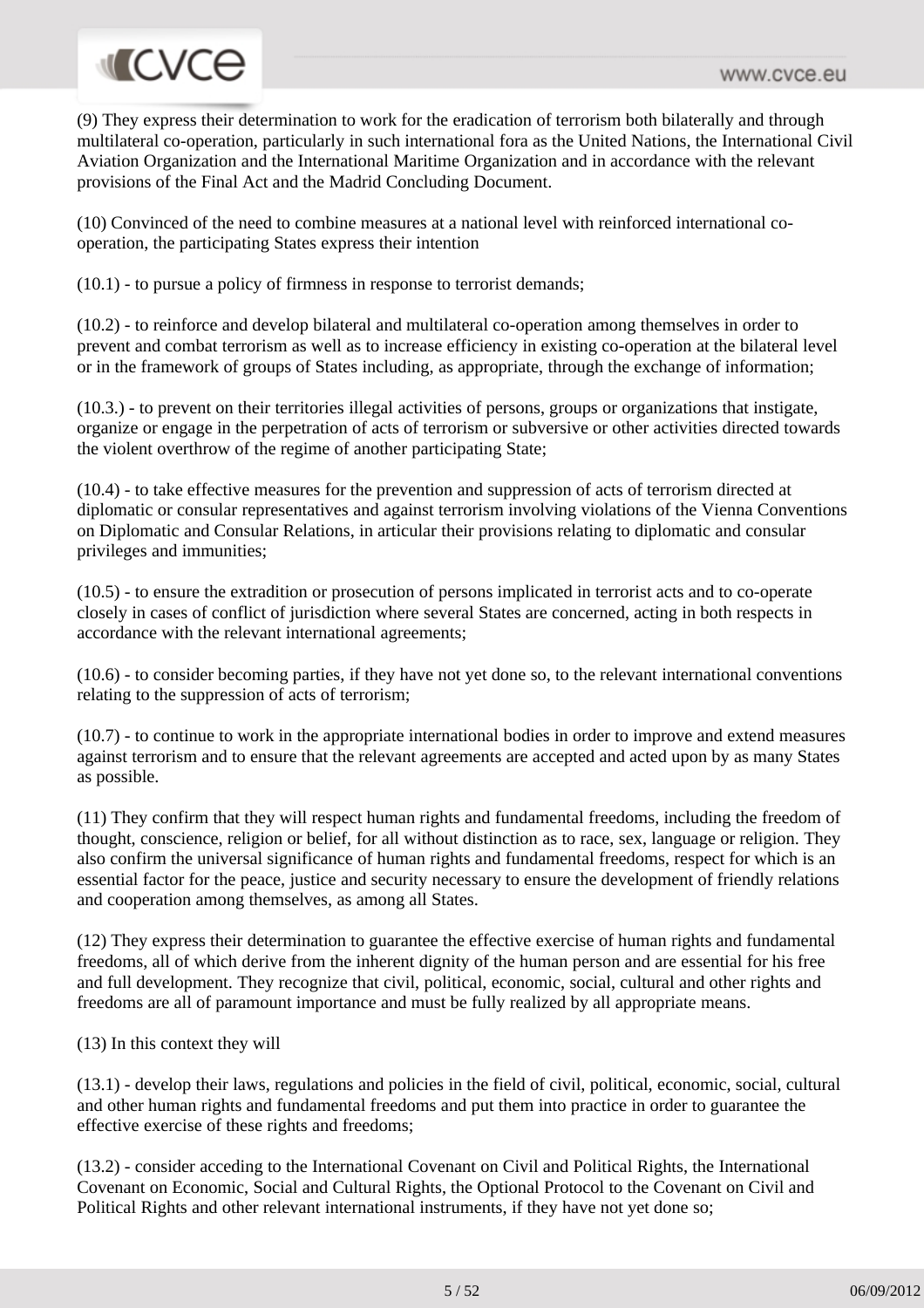(13.3) - publish and disseminate the text of the Final Act, of the Madrid Concluding Document and of the present Document as well as those of any relevant international instruments in the field of human rights, in order to ensure the availability of these documents in their entirety, to make them known as widely as possible and to render them accessible to all individuals in their countries, in particular through public library systems;

(13.4) - effectively ensure the right of the individual to know and act upon his rights and duties in this field, and to that end publish and make accessible all laws, regulations and procedures relating to human rights and fundamental freedoms;

(13.5) - respect the right of their citizens to contribute actively, individually or in association with others, to the promotion and protection of human rights and fundamental freedoms;

(13.6) - encourage in schools and other educational institutions consideration of the promotion and protection of human rights and fundamental freedoms;

(13.7) - ensure human rights and fundamental freedoms to everyone within their territory and subject to their jurisdiction, without distinction of any kind such as race, colour, sex, language, religion, political or other opinion, national or social origin, property, birth or other status;

(13.8) - ensure that no individual exercising, expressing the intention to exercise or seeking to exercise these rights and freedoms or any member of his family, will as a consequence be discriminated against in any manner;

(13.9) - ensure that effective remedies as well as full information about them are available to those who claim that their human rights and fundamental freedoms have been violated; hey will, *inter alia*, effectively apply the following remedies:

- the right of the individual to appeal to executive, legislative, judicial or administrative organs;

- the right to a fair and public hearing within a reasonable time before an independent and impartial tribunal, including the right to present legal arguments and to be represented by legal counsel of one's choice;

- the right to be promptly and officially informed of the decision taken on any appeal, including the legal grounds on which this decision was based. This information will be provided as a rule in writing and, in any event, in a way that will enable the individual to make effective use of further available remedies.

(14) The participating States recognize that the promotion of economic, social, cultural rights as well as of civil and political rights is of paramount importance for human dignity and for the attainment of the legitimate aspirations of every individual. They will therefore continue their efforts with a view to achieving progressively the full realization of economic, social and cultural rights by all appropriate means, including in particular by the adoption of legislative measures. In this context they will pay special attention to problems in the areas of employment, housing, social security, health, education and culture. They will promote constant progress in the realization of all rights and freedoms within their countries, as well as in the development of relations among themselves and with other States, so that everyone actually enjoys to the full his economic, social and cultural rights as well as his civil and political rights.

(15) The participating States confirm their determination to ensure equal rights of men and women. Accordingly, they will take all measures necessary, including legislative measures, to promote equally effective participation of men and women in political, economic, social and cultural life. They will consider the possibility of acceding to the Convention on the Elimination of All Forms of Discrimination Against Women, if they have not yet done so.

(16) In order to ensure the freedom of the individual to profess and practise religion or belief, the participating States will, *inter alia*,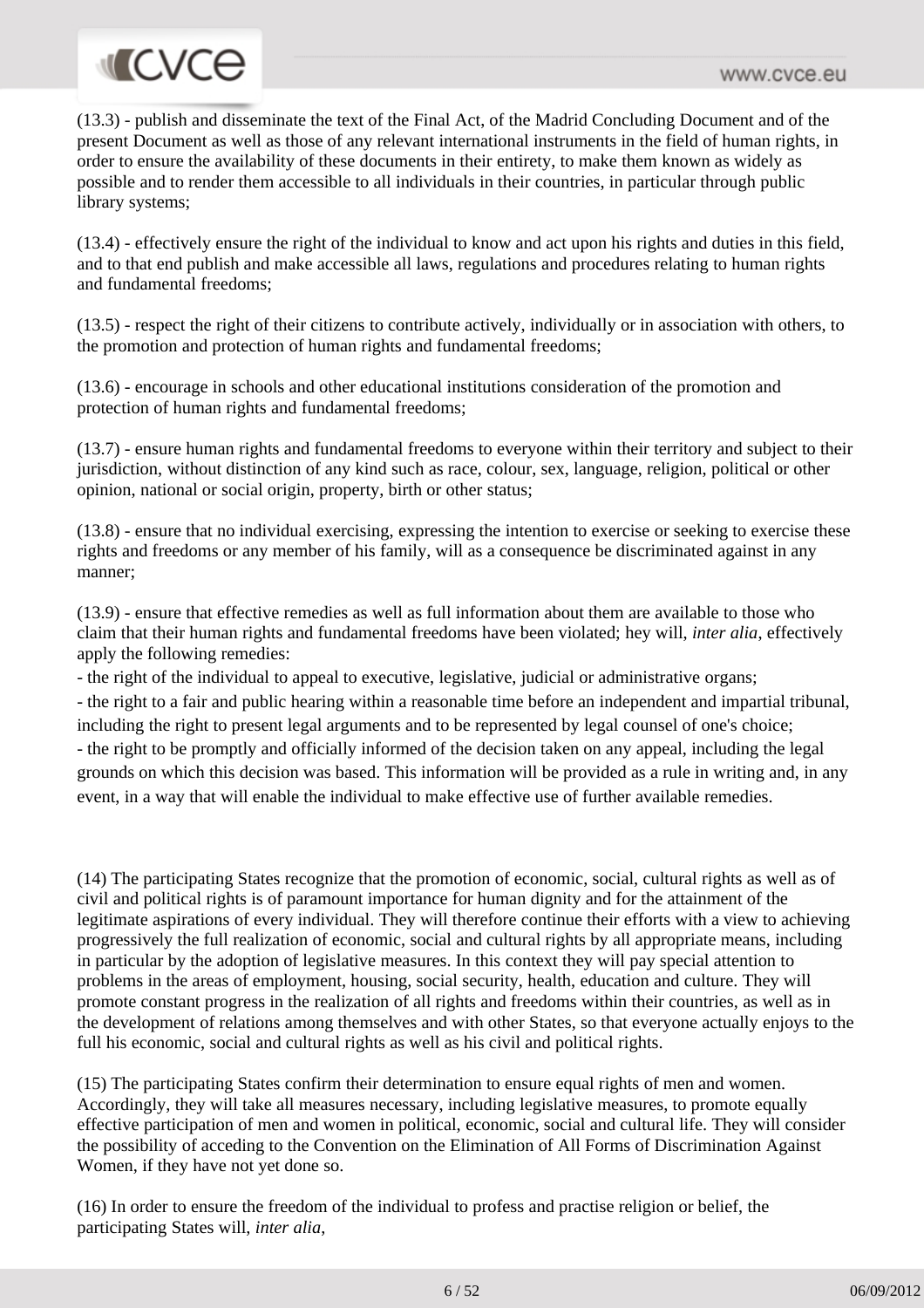# **MICVCO**

(16.1) - take effective measures to prevent and eliminate discrimination against individuals or communities on the grounds of religion or belief in the recognition, exercise and enjoyment of human rights and fundamental freedoms in all fields of civil, political, economic, social and cultural life, and to ensure the effective equality between believers and non-believers;

(16.2) - foster a climate of mutual tolerance and respect between believers of different communities as well as between believers and non-believers;

(16.3) - grant upon their request to communities of believers, practising or prepared to practise their faith within the constitutional framework of their States, recognition of the status provided for them in their respective countries;

(16.4) - respect the right of these religious communities to

- establish and maintain freely accessible places of worship or assembly,

- organize themselves according to their own hierarchical and institutional structure,

- select, appoint and replace their personnel in accordance with their respective requirements and standards as well as with any freely accepted arrangement between them and their State,

- solicit and receive voluntary financial and other contributions;

(16.5) - engage in consultations with religious faiths, institutions and organizations in order to achieve a better understanding of the requirements of religious freedom;

(16.6) - respect the right of everyone to give and receive religious education in the language of his choice, whether individually or in association with others;

(16.7) - in this context respect, *inter alia*, the liberty of parents to ensure the religious and moral education of their children in conformity with their own convictions;

(16.8) - allow the training of religious personnel in appropriate institutions;

(16.9) - respect the right of individual believers and communities of believers to acquire, possess, and use sacred books, religious publications in the language of their choice and other articles and materials related to the practice of religion or belief,

(16.10) - allow religious faiths, institutions and organizations to produce, import and disseminate religious publications and materials;

(16.11) - favourably consider the interest of religious communities to participate in public dialogue, including through the mass media.

(17) The participating States recognize that the exercise of the above-mentioned rights relating to the freedom of religion or belief may be subject only to such limitations as are provided by law and consistent with their obligations under international law and with their international commitments. They will ensure in their laws and regulations and in their application the full and effective exercise of the freedom of thought, conscience, religion or belief.

(18) The participating States will exert sustained efforts to implement the provisions of the Final Act and of the Madrid Concluding Document pertaining to national minorities. They will take all the necessary legislative, administrative, judicial and other measures and apply the relevant international instruments by which they may be bound, to ensure the protection of human rights and fundamental freedoms of persons belonging to national minorities within their territory. They will refrain from any discrimination against such persons and will contribute to the realization of their legitimate interests and aspirations in the field of human rights and fundamental freedoms.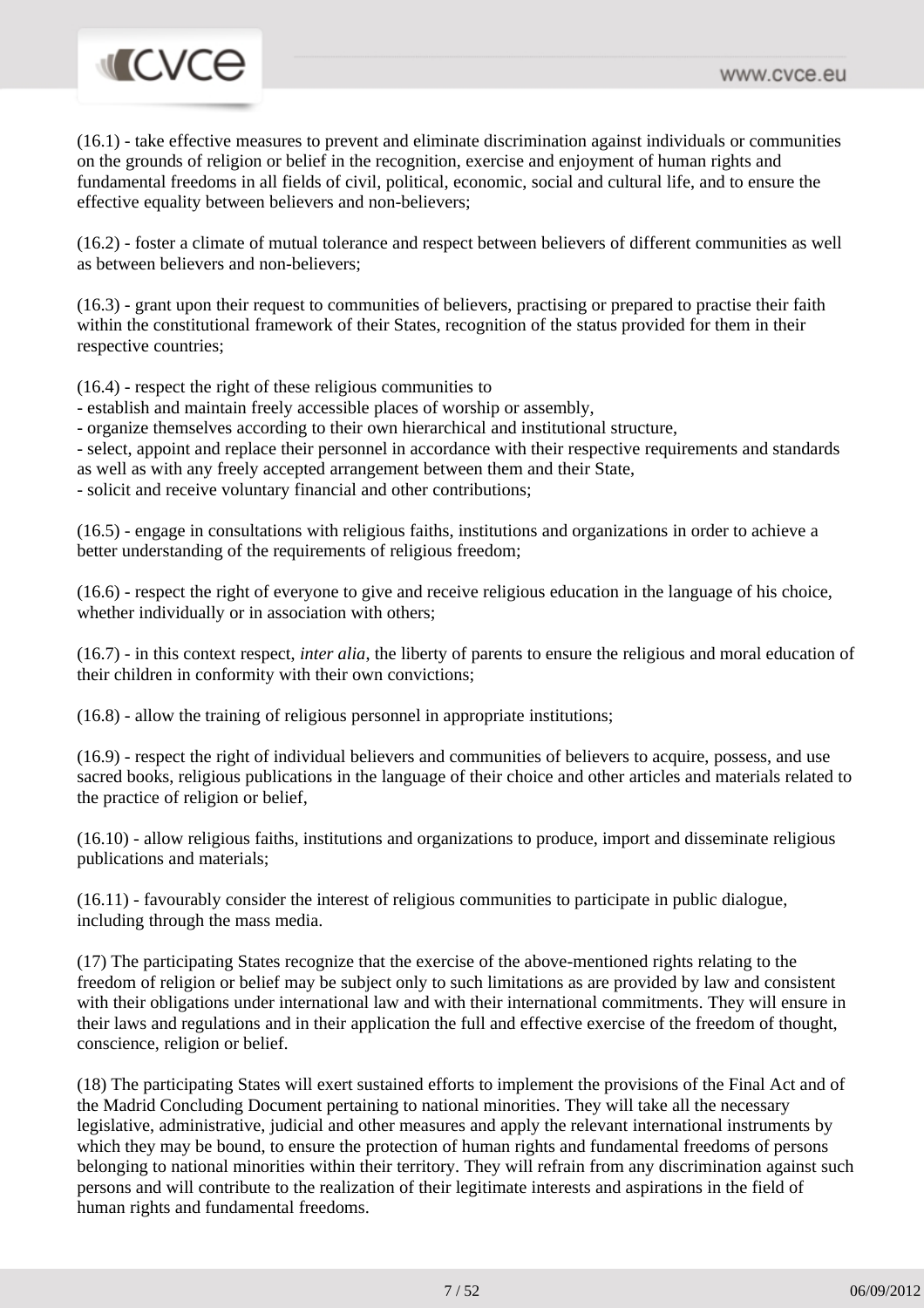# **MCVCe**

(19) They will protect and create conditions for the promotion of the ethnic, cultural, linguistic and religious identity of national minorities on their territory. They will respect the free exercise of rights by persons belonging to such minorities and ensure their full equality with others.

- (20) The participating States win respect fully the right of everyone
- to freedom of movement and residence within the borders of each State, and
- to leave any country, including his own, and to retum to his country.

(21) The participating States will ensure that the exercise of the above-mentioned rights will not be subject to any restrictions except those which are provided by law and are consistent with their obligations under international law, in particular the International Covenant on Civil and Political Rights, and with their international commitments, in particular the Universal Declaration of Human Rights. These restrictions have the character of exceptions. The participating States will ensure that these restrictions are not abused and are not applied in an arbitrary manner, but in such a way that the effective exercise of these rights is ensured.

(22) In this context they will allow all refugees who so desire to return in safety to their homes.

(23) The participating States will

(23.1) - ensure that no one will be subjected to arbitrary arrest, detention or exile;

(23.2) - ensure that all individuals in detention or incarceration will be treated with humanity and with respect for the inherent dignity of the human person;

(23.3) - observe the United Nations Standard Minimum Rules for the Treatment of Prisoners as well as the United Nations Code of Conduct for Law Enforcement Officials;

(23.4) - prohibit torture and other cruel, inhuman or degrading treatment or punishment and take effective legislative, administrative, judicial and other measures to prevent and punish such practices;

(23.5) - consider acceding to the Convention against Torture and other Cruel, inhuman or Degrading Treatment or Punishment, if they have not yet done so;

(23.6) - protect individuals from any psychiatric or other medical practices that violate human rights and fundamental freedoms and take effective measures to prevent and punish such practices.

(24) With regard to the question of capital punishment, the participating States note that capital punishment has been abolished in a number of them. In participating States where capital punishment has not been abolished, sentence of death may be imposed only for the most serious crimes in accordance with the law in force at the time of the commission of the crime and not contrary to their international commitments. This question will be kept under consideration. In this context, the participating States will co-operate within relevant international organizations.

(25) With the aim of developing mutual understanding and confidence, promoting friendly and good neighbourly relations, strengthening international peace, security and justice and improving the implementation of their CSCE commitments, the participating States will further develop co-operation and promote dialogue between them in all fields and at all levels on the basis of full equality. They agree that full respect for and application of the principles and the fulfilment of the other CSCE provisions will improve their relations and advance the development of their co- operation. They will refrain from any action inconsistent with the provisions of the Final Act and other CSCE documents and recognize that any such action would impair relations between them and hinder the development of co-operation among them.

(26) They confirm that governments, institutions, organizations and persons have a relevant and positive role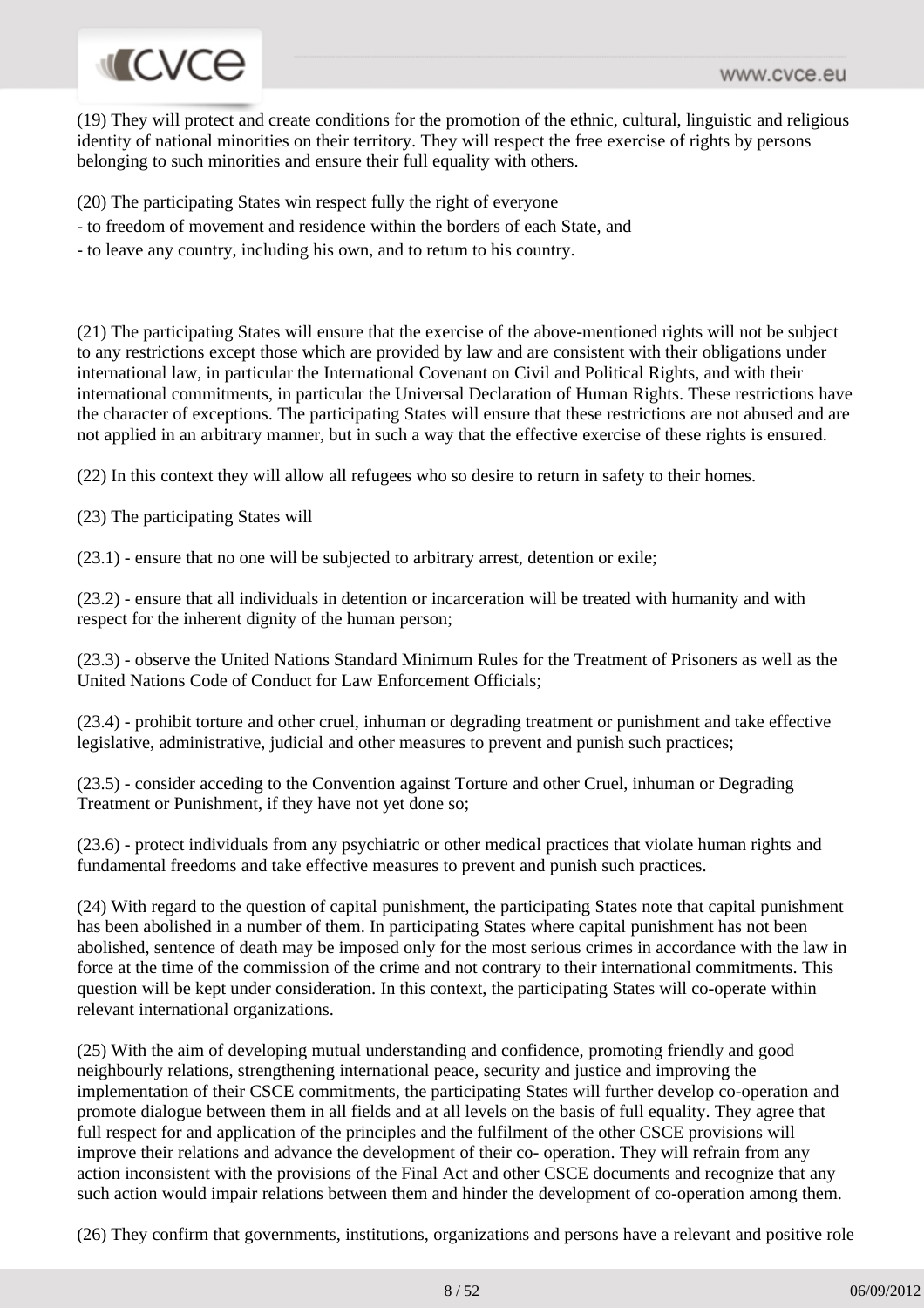to play in contributing to the achievement of the aims of their co-operation and to the full realization of the Final Act. To that end they will respect the right of persons to observe and promote the implementation of CSCE provisions and to associate with others for this purpose. They will facilitate direct contacts and communication among these persons, organizations and institutions within and between participating States and remove, where they exist, legal and administrative impediments inconsistent with the CSCE provisions. They will also take effective measures to facilitate access to information on the implementation of CSCE provisions and to facilitate the free expression of views on these matters.

(27) The participating States heard accounts of the Meeting of Experts on Questions concerning Respect, in their States, for Human Rights and Fundamental Freedoms, in all their Aspects, as embodied in the Final Act, held in Ottawa from 7 May to 17 June 1985. They welcomed the fact that frank discussions had taken place of matters of key concern. Noting that these discussions had not led to agreed conclusions, they agreed that such thorough exchanges of views themselves constitute a valuable contribution to the CSCE process. In this respect it was noted in particular that proposals made at the Meeting had received further consideration at the Vienna Follow-up Meeting. They also welcomed the decision to allow public access to part of the Meeting and noted that this practice was further developed at later meetings.

### **Confidence- and Security-building Measures and Certain Aspects of Security and Disarmament in Europe**

Stockholm Conference: Assessment of progress achieved

The participating States,

In accordance with the relevant provisions of the Madrid Concluding Document, assessed progress achieved during the Conference on Confidence- and Security-building Measures and Disarmament in Europe, which met in Stockholm from 17 January 1984 to 19 September 1986.

They welcomed the adoption at Stockholm of a set of mutually complementary confidence- and securitybuilding measures (CSBMs).

They noted that these measures are in accordance with the criteria of the Madrid mandate and constitute a substantial improvement and extension of the confidence-building measures adopted in the Final Act.

They noted that the adoption of the Stockholm Document was a politically significant achievement and that its measures are an important step in efforts aimed at reducing the risk of military confrontation in Europe. They agreed that the extent to which the measures will in practice contribute to greater confidence and security will depend on the record of implementation. They were encouraged by initial implementation and noted that further experience and detailed review will be required. They reaffirmed their determination to comply strictly with and apply in good faith all the provisions of the Document of the Stockholm Conference.

They reaffirmed their commitment to the provisions of the Madrid Concluding Document relating to the Conference on Confidence- and Security-building Measures and Disarmament in Europe and agreed to resume the work of the Conference with a view to achieving further progress towards its aim.

New efforts for security and disarmament in Europe

The participating States,

Recalling the relevant provisions of the Final Act and of the Madrid Concluding Document according to which they recognize the interest of all of them in efforts aimed at lessening military confrontation and promoting disarmament,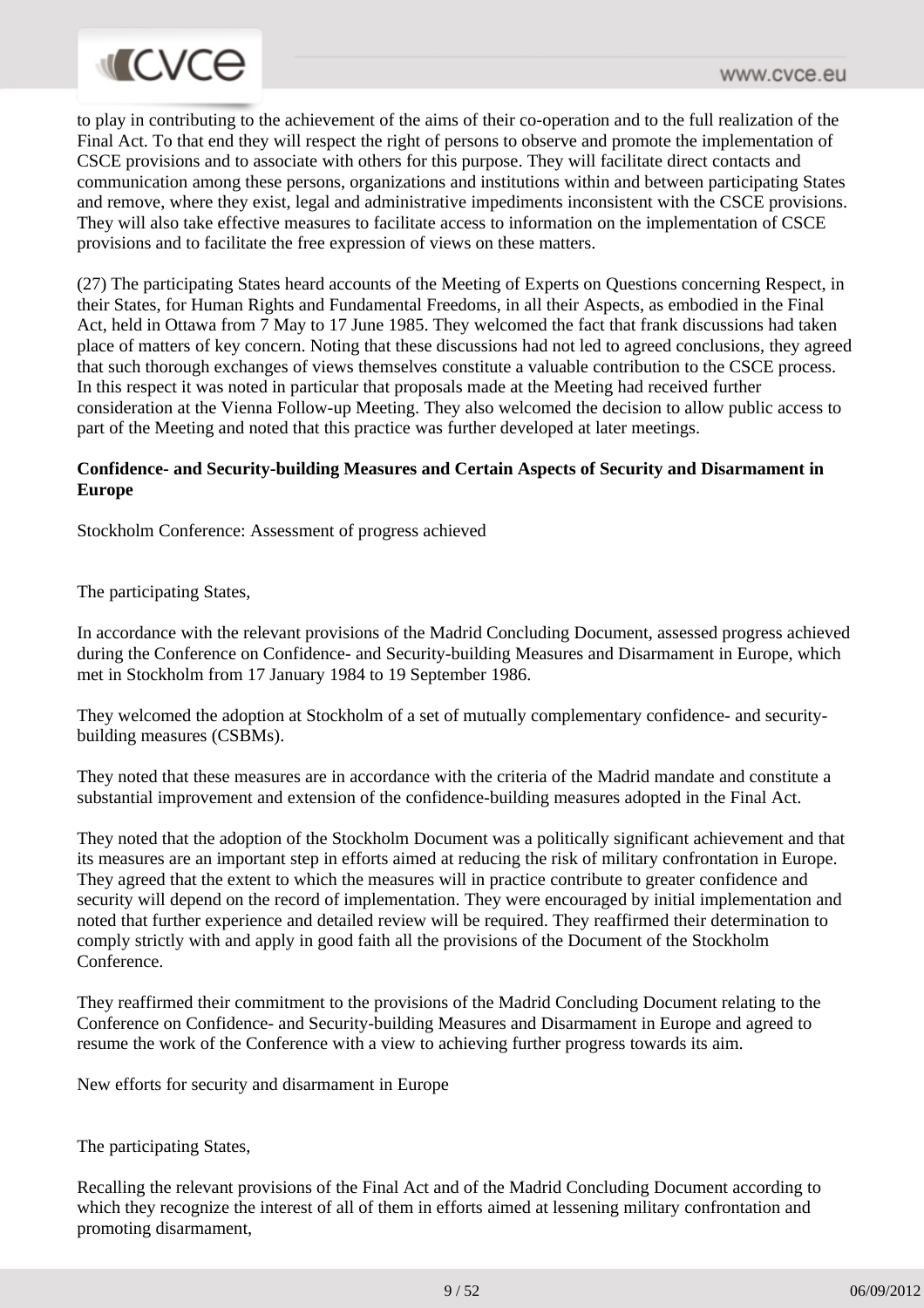# **MICVCO**

Reaffirming their determination expressed in the Final Act to strengthen confidence among them and thus to contribute to increasing stability and security in Europe,

Stressing the complementary nature of the efforts within the framework of the CSCE process aimed at building confidence and security and establishing stability and achieving progress in disarmament, in order to lessen military confrontation and to enhance security for all,

Stressing that in undertaking such efforts they will respect the security interests of all CSCE participating States inherent in their sovereign equality,

Having also considered ways and appropriate means to continue their efforts for security and disarmament in Europe,

Have reached the understanding that these efforts should be structured as set forth below:

Negotiations on Confidence- and Security-building Measures

The participating States have agreed that Negotiations on Confidence- and Security- building Measures will take place in order to build upon and expand the results already achieved at the Stockholm Conference with the aim of elaborating and adopting a new set of mutually complementary confidence- and security-building measures designed to reduce the risk of military confrontation in Europe.

These negotiations will take place in accordance with the Madrid mandate.

The decisions of the Preparatory Meeting held in Helsinki from 25 October to 11 November 1983 will be applied *mutatis mutandis* (see Annex II).

These negotiations will take place in Vienna, commencing in the week beginning on 6 March 1989.

The next Follow-up Meeting of the participating States of the CSCE, to be held in Helsinki, commencing on 24 March 1992, will assess the progress achieved in these negotiations.

Negotiation on Conventional Armed Forces in Europe

The Negotiation on Conventional Armed Forces in Europe will take place as agreed by those States named in the mandate contained in the Chairman's statement in Annex III of this document, who among themselves have determined the agenda, the rules of procedure and the organizational modalities of these negotiations, and will determine their timetable and results. These negotiations will be conducted within the framework of the CSCE process.

These negotiations will take place in Vienna, commencing in the week beginning on 6 March 1989.

The next Follow-up Meeting of the participating States of the CSCE, to be held in Helsinki, commencing on 24 March 1992, will exchange views on the progress achieved in these negotiations.

Meetings in order to Exchange Views and Information concerning the course of the Negotiation on Conventional Armed Forces in Europe

It has been agreed that the participating States will hold meetings in order to exchange views-and information concerning the course of the Negotiation on Conventional Armed Forces in Europe.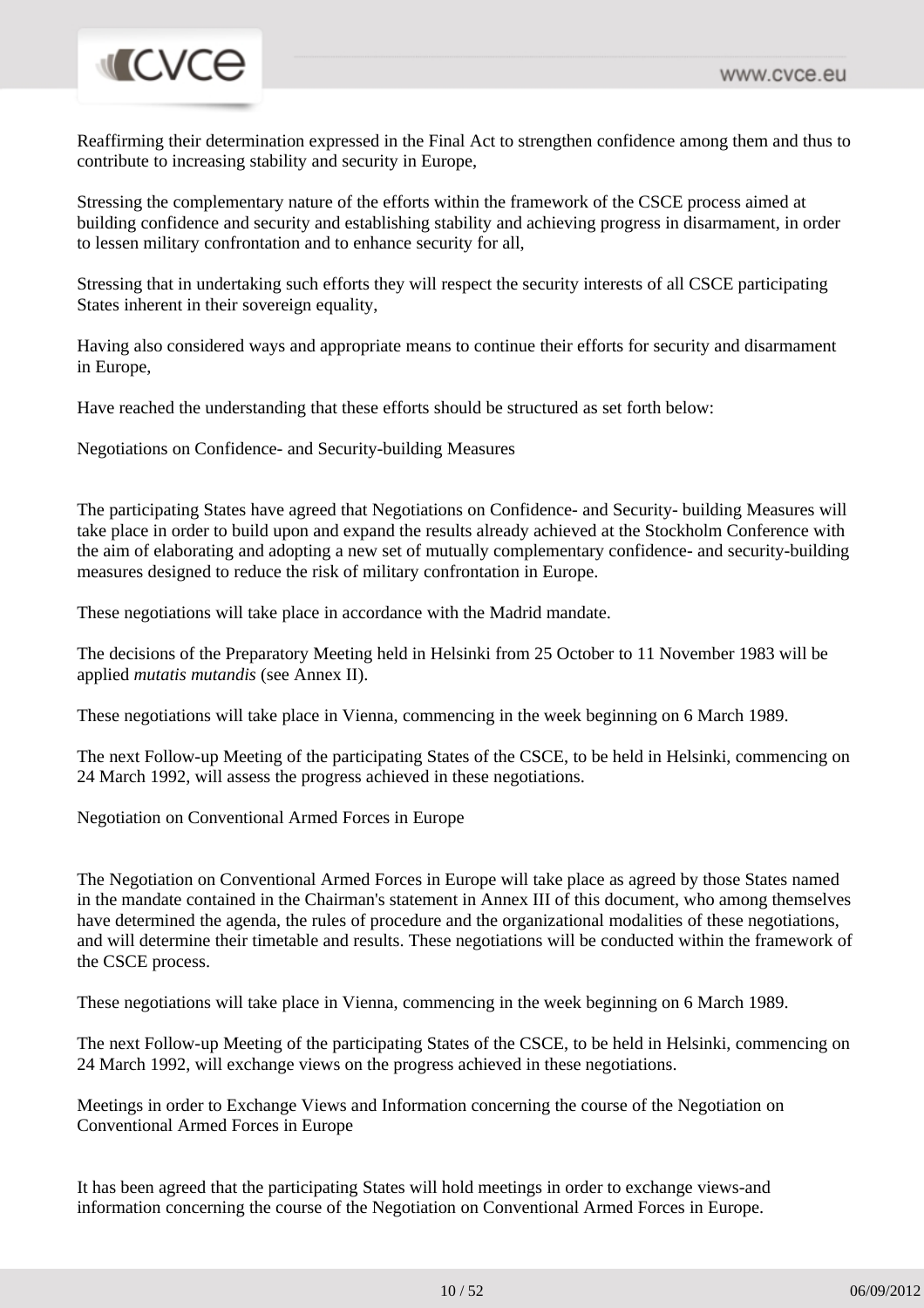# **INCVCE**

These meetings will be held at least twice during each session of the Negotiation on Conventional Armed Forces in Europe.

Provisions on practical modalities relating to these meetings are contained in Annex IV of this Document.

At these meetings, substantive information will be provided by the participants in the Negotiation on Conventional Armed Forces in Europe on developments, progress and results in the negotiations with the aim of enabling each participating State to appraise their course.

The participants in these negotiations have undertaken to take into consideration, in the course of their negotiations, the views expressed at such meetings by other participating States concerning their own security.

Information will also be provided on a bilateral basis.

The next Follow-up Meeting of the participating States of the CSCE, to be held in Helsinki, commencing on 24 March 1992, win consider the functioning of these arrangements.

Taking into account the relevant provisions of the Final Act and of the Madrid Concluding Document, and having considered the results achieved in the two negotiations, and also in the light of other relevant negotiations on security and disarmament affecting Europe, a future CSCE follow-up meeting will consider ways and appropriate means for the participating States to continue their efforts for security and disarmament in Europe, including the question of supplementing the Madrid mandate for the next stage of the Conference on Confidence- and Security-building Measures and Disarmament in Europe.

### **Co-operation in the field of economics, of science and technology and of the environment**

The participating States reaffirm their willingness to further their co-operation in the field of economics, of science and technology and of the environment, and to promote stable and equitable international economic relations in the interest of all States. They express their readiness to intensify the dialogue in the competent fora with a view to facilitating appropriate solutions for key interrelated economic issues such as money, finance, debt and trade. In this connection, they stress the importance of policies aimed at promoting structural adjustments, stimulating the growth of national economies and creating an international economic environment conducive to development.

The participating States recognize the important role of the United Nations Economic Commission for Europe (ECE) in fostering regional economic co-operation and in contributing to the implementation of the provisions of the Final Act and subsequent CSCE documents. They express their readiness to make further use of the existing framework, resources and experience of the ECE in areas which are of significance for the implementation of recommendations of the CSCE.

### **Trade and industrial co-operation**

(1) In order to make better use of their economic potential, and to foster the expansion of their commercial exchanges, the participating States will make further efforts to promote favourable conditions for trade and industrial co-operation, taking into account all the relevant provisions of the Final Act and the Madrid Concluding Document.

(2) The participating States recognize the importance of favourable business conditions for the development of trade between them. They will facilitate direct contacts between business people, potential buyers and end-users, including on-site contacts relevant to the business intended or being transacted. They will take measures to improve working conditions for business people, regarding, among other things, accreditation, accommodation, communications, and recruitment and management of personnel. They will also take measures to avoid unjustifiable delays in visa procedures and customs clearance. Further, they recognize the opportunities offered by trade fairs and exhibitions for developing commercial contacts and achieving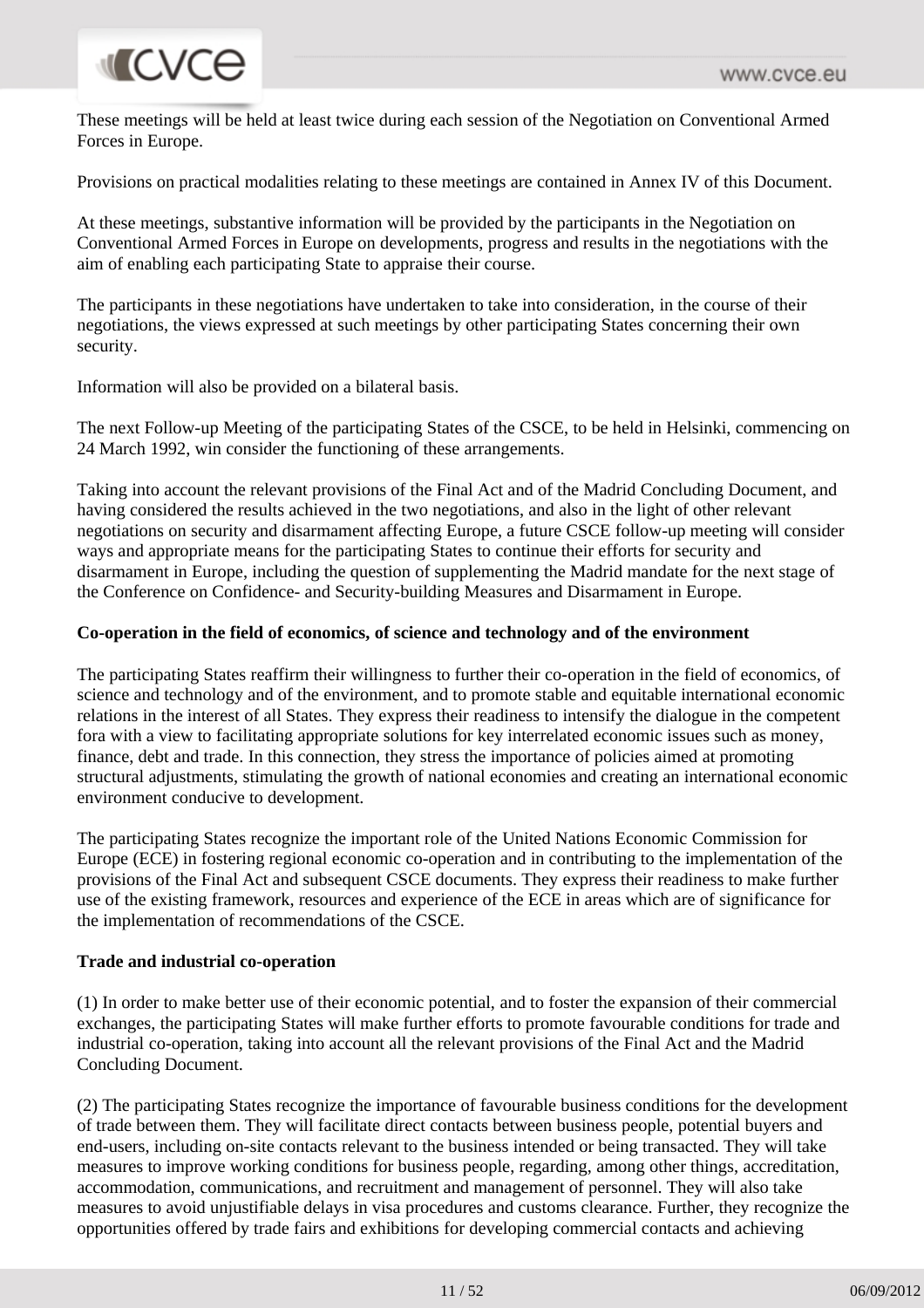# **INCVCE**

#### concrete business results.

(3) The participating States will continue their efforts further to reduce or progressively eliminate obstacles of all kinds to trade, thus contributing to the expansion and diversification of their commercial relations. They express their support for the work done in this field in appropriate international fora.

(4) The participating States will encourage forms of trade compatible with the efficient conduct of international business relations and will also encourage business partners to decide independently upon their trading patterns. As to compensation transactions in all their forms, they recommend that proposals of this kind be addressed at the beginning of negotiations and, when agreed upon, dealt with in a flexible way, especially regarding the choice of products. In this connection, the special concerns of small and mediumsized enterprises should be taken into account. The participating States recognize the valuable role of the ECE in dealing with questions related to compensation transactions.

(5) The participating States recognize that, within their respective economies, increased autonomy for enterprises can help achieve a better response to market needs and thus contribute to the development of trade and co-operation among them.

(6) In order to facilitate the identification of market opportunities, the participating States will further promote the publication and availability of comprehensive, comparable and timely economic and commercial information. They will publish up-to-date macroeconomic information and statistics, and envisage making balance of payment figures available. They will also provide the United Nations trade databank, COMTRADE, with detailed data in a format relevant to the efficient conduct of foreign trade. They will encourage cooperation between their statistical services and within the framework of the ECE in order, *inter alia*, to facilitate the identification of disparities in foreign trade statistics and to improve the international comparability of such statistics. Furthermore, they consider it useful to increase the publication and exchange of statistics on such topics as demography, public health, agriculture, the environment and energy.

(7) Noting the growing importance of services in their mutual economic relations, the participating States will examine, in appropriate bodies, developments in this area and prospects for improved access to the services market.

(8) Affirming the importance of industrial co-operation in their long-term economic relations, the participating States will promote measures designed to create favourable conditions for the development of such co-operation. They will therefore examine, within the competent fora, the improvement of the legal, administrative and economic framework for industrial co-operation. Furthermore, they will encourage contacts between potential partners, develop exchanges of appropriate information and promote the participation of small and medium-sized enterprises in industrial co- operation.

(9) The participating States recognize that productive, competitive and profit- earning joint ventures can play a role in mutually beneficial industrial cooperation. They will improve the legal, administrative and financial conditions for investment in, and operation of, joint ventures. They will also promote the exchange of all information relevant to the establishment of joint ventures, including all necessary technical information, as well as information on management, labour conditions, accounting and taxation, repatriation of profits and the protection of investments, production conditions and access to domestic supplies and markets.

(10) The participating States stress the importance of their standardization policies and practices, and of related activities, for the facilitation of international trade, especially regarding products subject to compulsory certification. Accordingly, they will consider mutual recognition of their national testing and certification procedures and practices, and promote co-operation among relevant national bodies and within international organizations including the ECE.

(11) The participating States recognize the growing importance of effective marketing in the development of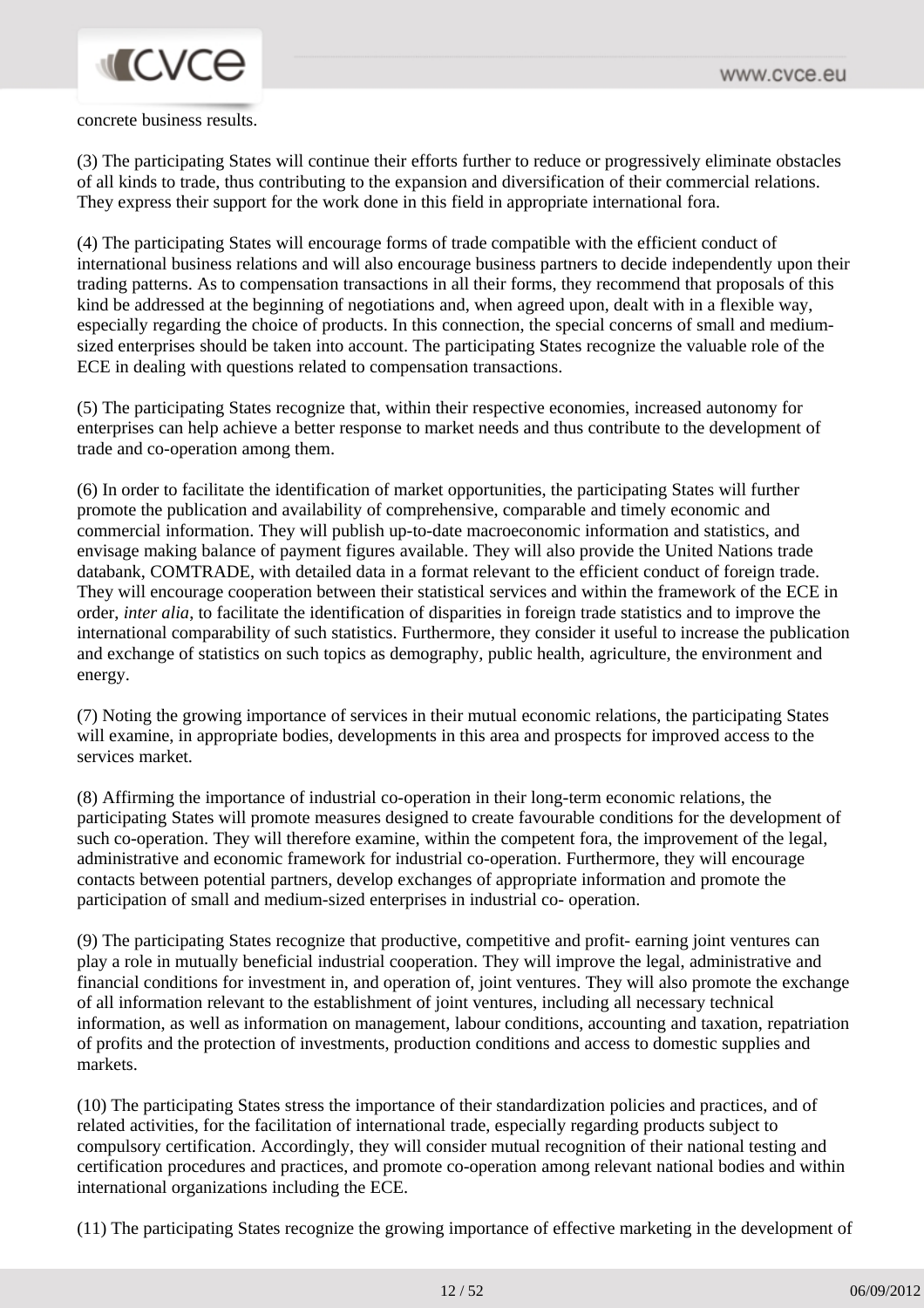# **MICVCO**

trade and industrial co-operation, in the production and promotion of new products and in meeting the needs of the consumer. Given the growth of marketing opportunities, they will seek to improve the conditions for firms and organizations engaging in research into domestic or foreign markets and in other marketing activities.

(12) The participating States affirm the usefulness for all enterprises, and especially for small and mediumsized ones, of flexible and mutually agreed arbitration provisions for ensuring the equitable settlement of disputes in international trade and industrial co-operation. Bearing in mind the relevant provisions of the Final Act and the Madrid Concluding Document, they attach particular importance to freedom in the choice of arbitrators, including the presiding arbitrator, and of the country of arbitration. They recommend that consideration be given to the adoption of the odel Law on international commercial arbitration of the United Nations Commission on International Trade Law (UNCITRAL). In addition, they recognize the value of agreements on cooperation in the field of commercial arbitration between Chambers of Commerce and other arbitration bodies.

(13) The participating States agree to convene a Conference on Economic Co- operation in Europe. This Conference will take place in Bonn from 19 March to 11 April 1990. The aim of the Conference is to provide new impulses for economic relations between participating States, in particular by improving business conditions for commercial exchanges and industrial cooperation and by considering new possibilities for, and ways of, economic co-operation. The Conference will be attended by representatives of the participating States and of the business community. The agenda, timetable and other organizational modalities are set out in Annex V. The next Follow-up Meeting, to be held in Helsinki, commencing on 24 March 1992, will assess the results achieved at the Conference.

## **Science and technology**

(14) The participating States emphasize the important role of science and technology in their overall economic and social development, bearing in mind particularly those sciences and technologies which are of direct relevance to improving the quality of life.

(15) Recognizing the importance of scientific and technological co-operation, the participating States will develop further mutually advantageous co-operation in the fields already set forth in the Final Act, and will examine possibilities for co- operation in new areas of growing importance and common interest. Furthermore, they express their intention to improve conditions for such co-operation by fostering the exchange of information on, and experience with, scientific and technological achievements, having in mind especially the interests of the countries of the region which are developing from the economic point of view.

(16) The participating States also reaffirm the role of general intergovernmental agreements as well as of bilateral agreements involving universities, scientific and technological institutions and industry, in developing mutually beneficial exchanges. Underlining the importance of freedom of communication and exchange of views for progress in science and technology, they will promote and support direct and individual contacts between scientists, specialists and interested business people. Recaffing the conclusions reached at the Hamburg Scientific Forum, they will respect human rights and fundamental freedoms, which represent one of the foundations for a significant improvement in international scientific co-operation at all levels. They win also endeavour to create conditions enabling interested partners to develop appropriate joint research programmes and projects on the basis of reciprocity and mutual advantage and, when appropriate, on a commercial basis.

(17) Given the depletion of natural resources, including non-renewable sources of energy, the participating States will promote co-operation in the rational use of such resources, and in the use of alternative sources of energy, including thermonuclear fusion.

(18) Taking note of the progress made in, and the new opportunities offered by, research and development in biotechnology, the participating States consider it desirable to enhance the exchange of information on laws and regulations relating to the safety aspects of genetic engineering. They will therefore facilitate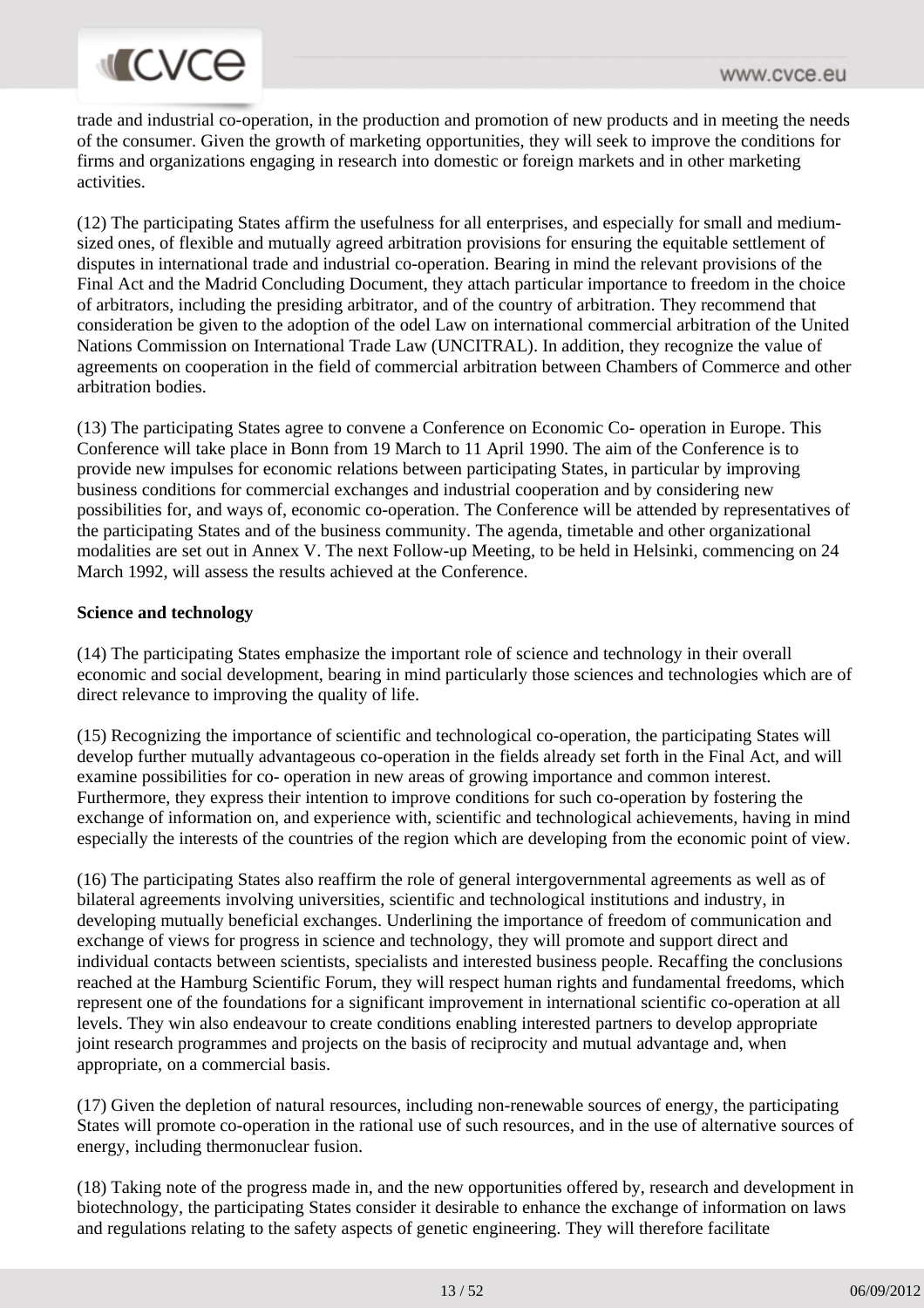# **INCVCE**

consultation and exchange of information on safety guidelines. In this context, they emphasize the importance of ethical principles when dealing with genetic engineering and its application.

(19) The participating States will develop their co-operation in medical and related sciences by intensifying research and the exchange of information on drug abuse and on new or increasingly widespread diseases. They will co-operate in particular in combating the spread of AIDS, taking into account the Global AIDS Strategy of the World Health Organization (WHO). They will also co-operate in research concerning the long-term consequences of radiation.

(20) The participating States recognize the importance of scientific research, of environmentally sound technologies and, in particular, of improved international co- operation in these fields, for the monitoring, prevention and reduction of pollution. They will therefore promote, *inter alia* within the relevant international fora, exchange of information on, and experience with, these technologies. In this respect they will also promote, on a commercial basis, exchanges in the fields of pollution- abatement technologies, technologies and products with less or no emission of ozone- depleting substances, processing and combustion techniques, new methods of waste treatment including recycling and disposal, and low- and non-waste technologies.

(21) The participating States will exchange appropriate information in specific fields of engineering industries and automation. They will do this on the basis of mutual advantage for potential partners, who will decide independently on the areas of co-operation and with due respect for bilateral and multilateral agreements. To this end they will, *inter alia* develop statistics in fields of engineering industries of commercial importance.

(22) In the context of their scientific and technological co-operation, the participating States will consider the possibility of encouraging the development and use of alternatives to animal experimentation, including for product testing.

(23) In the important field of nuclear energy, the participating States recognize that, while individual States should assume full responsibility for the safety of their own nuclear facilities, nuclear safety requires closer international co-operation, especially within the International Atomic Energy Agency (IAEA). They note that it is essential to maintain the highest possible safety standards in the management and operation of nuclear facilities. They therefore support the work done within the IAEA in developing basic safety principles, and urge all States to use the revised Nuclear Safety Standards-NUSS codes-as a basis for regulating nuclear safety practices. They also recall the need further to improve the efficiency of the existing system of nuclear liability.

### **Environment**

(24) Recognizing the need for preventive action, the participating States will strengthen their co-operation and intensify efforts aimed at protecting and improving the environment, bearing in mind the need to maintain and restore the ecological balance in air, water and soil. They win do this by, *inter alia* developing their internal legislation and their international commitments, and by applying the best available means, taking into account levels of developments as well as economic and technical constraints. They underline the importance of the Regional Strategy for Environmental Protection and Rational Use of Natural Resources in ECE Member Countries Covering the Period up to the Year 2000 and Beyond. They welcome, and will take due account of, the report of the World Commission on Environment and Development and the Environmental Perspective to the Year 2000 and Beyond, as well as the work already undertaken within the competent international fora, in particular within the framework of the 1979 Convention on Long-Range Transboundary Air Pollution (hereafter called "the Convention").

(25) The participating States are convinced of the need for timely and effective reductions of sulphur emissions or their transboundary fluxes. They call upon Contracting Parties and Signatories to the Convention to become parties to the Protocol on the reduction of sulphur emissions or their transboundary fluxes by at least 30 per cent. They recommend that further steps to reduce sulphur emissions, in line with the objectives of the Protocol, be taken by those States which are not parties to the Protocol, and that those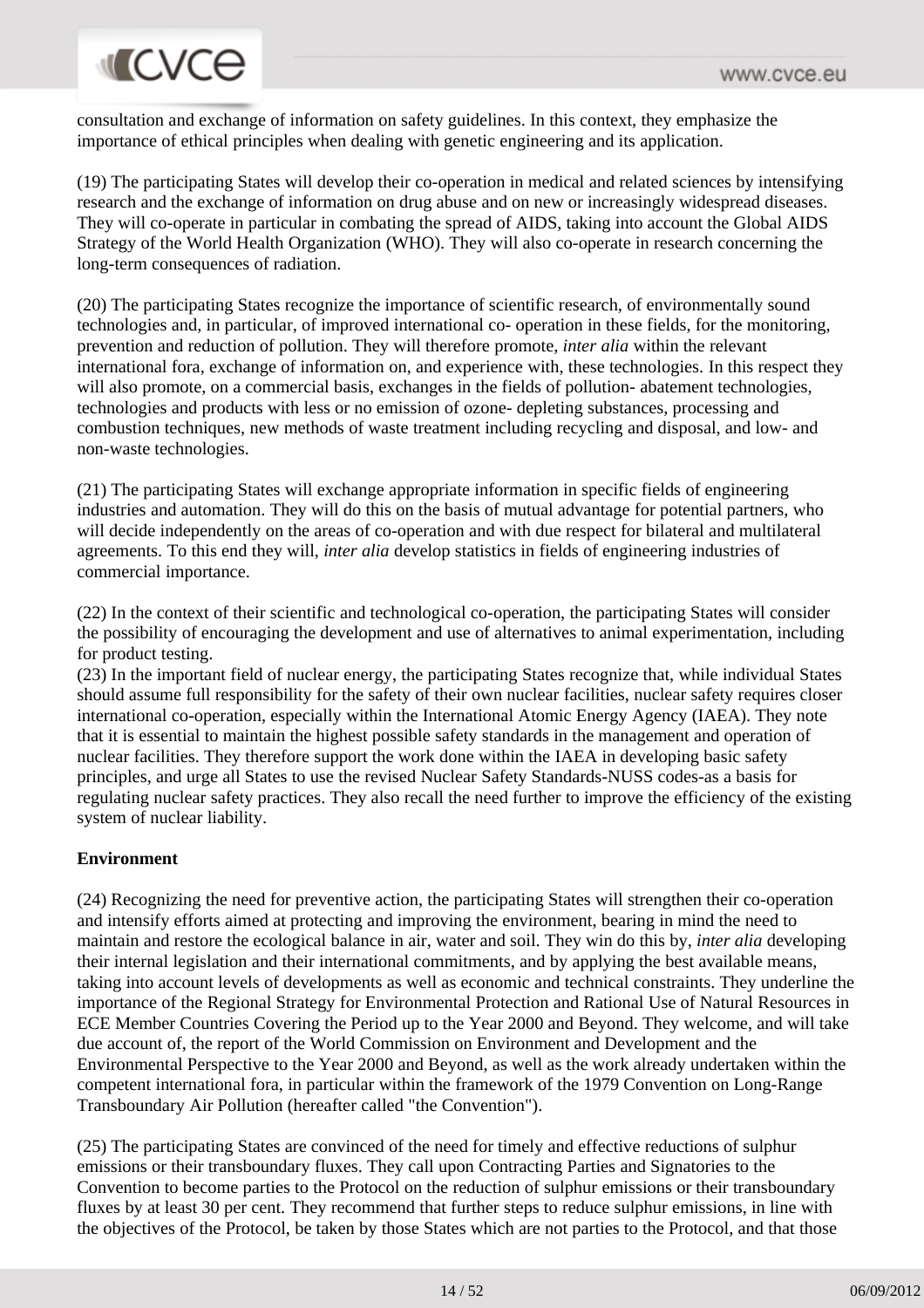# **MCVCe**

States where this goal is already accomplished continue to control their emissions. Recalling that the said Protocol provides for reductions of sulphur emissions at the latest by 1993, they will work within the framework of the Convention for the elaboration at an early date of an arrangement for further reductions of sulphur emissions beyond the level established by the Protocol.

(26) The participating States consider that control and reduction of nitrogen oxide emissions, or their transboundary fluxes, deserve high priority in their pollution abatement programmes. They welcome the elaboration and adoption of the Protocol on Control of Nitrogen Oxide Emissions.

(27) Furthermore, they recognize the need to develop, within the framework of the Convention, arrangements to reduce emissions of other relevant air pollutants such as hydrocarbons and those producing photochemical oxidants. They will strengthen their co-operation accordingly, including by collecting and processing the necessary information.

(28) The participating States agree to strengthen and develop the co-operative programme for the Monitoring and Evaluation of the Long-Range Transmission of Air Pollutants in Europe (EMEP), *inter alia* through extending and improving the system of monitoring stations, providing EMEP with the necessary information regarding emissions of pollutants, further developing comparable methods of measurement, and expanding coverage to include other relevant air pollutants, in particular nitrogen oxides, hydrocarbons and photochemical oxidants. They also recommend that those countries which have not yet done so should become parties to the Protocol on the Long-Term Financing of EMEP.

(29) The participating States will make every effort to become parties, as soon as possible, to the Vienna Convention for the Protection of the Ozone Layer and to the Montreal Protocol on Substances that Deplete the Ozone Layer. Further, they will foster national action and international co-operation on the control and reduction of the emission of ozone-depleting substances.

(30) The participating States agree that further national and international research efforts should be made regarding the global warming phenomenon, and the role played therein by emissions of carbon dioxide and trace gases, in order to provide a scientific basis for mitigative action.

(31) In order to protect and improve freshwater resources and to reduce significantly the pollution of seas and costal areas, transboundary watercourses and international lakes from all sources of pollution, the participating States will develop and intensify national efforts as well as bilateral and multilateral cooperation. They recommend the elaboration of a framework convention or specific conventions to improve the protection of transboundary watercourses and international lakes. They will reduce significantly discharges of toxic, persistent and potentially hazardous substances. Furthermore they will devote special attention to the development of appropriate alternatives to sea disposal in order to decrease progressively and substantially the dumping of harmful wastes and the incineration of noxious liquid wastes at sea, with a view to the early termination of such methods.

(32) The participating States recognize the need to improve international co- operation on the transboundary movement of hazardous wastes. Taking into account the valuable work done in other international fora, they will encourage the elaboration of international agreements, including a global convention on the control of transboundary movements of hazardous wastes.

(33) The participating States will seek closer co-operation and greater exchange of information on the problems associated with potentially hazardous chemical including assessment of the risks to health and the environment. They will explore possibilities for closer harmonization of their legislation and regulations on the handling of these chemicals.

(34) The participating States will strengthen international co-operation on natural resources and flora and fauna. They will promote early accession to, and effective implementation of, relevant agreements. They will also develop further effective measures to combat sod degradation and to protect flora, fauna and their habitats on the basis of the Declaration on this subject adopted by the ECE. They will intensify their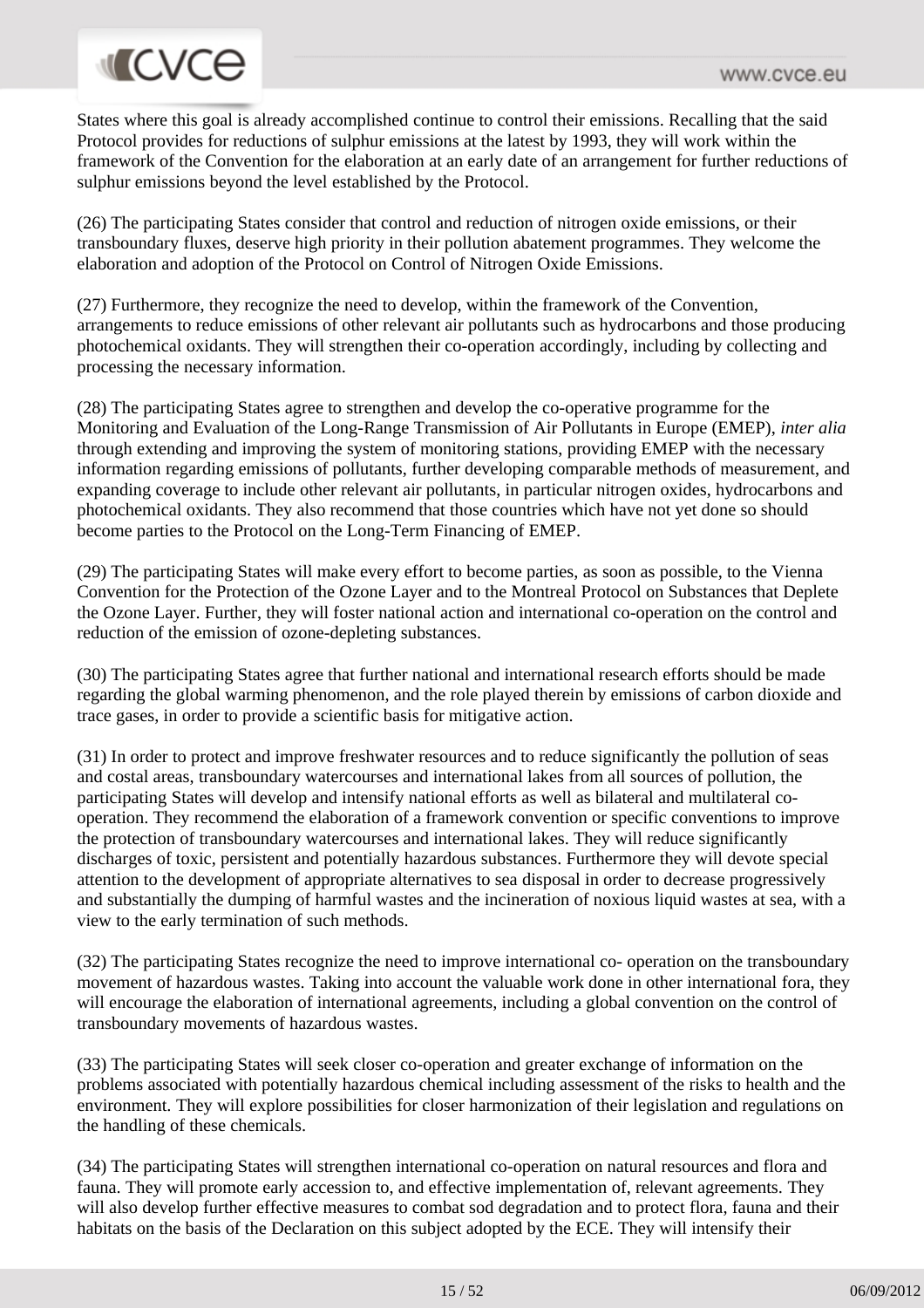# **INCVCE**

exchanges of views and experience on ways and means of achieving a more rational use of natural resources.

(35) The participating States acknowledge the importance of the contribution of persons and organizations dedicated to the protection and improvement of the environment, and win allow them to express their concerns. They will promote greater public awareness and understanding of environmental issues and will co- operate in the field of environmental education, *inter alia* through exchanges of experience and results of research studies, development of educational programmes and ecological training.

(36) The participating States will cooperate bilaterally and multilaterally with a view to improving and coordinating their arrangements for prevention, early warning, exchange of information and mutual assistance in cases of industrial accidents likely to cause transboundary damage to the environment. They will also initiate the examination of key elements related to the transboundary character of industrial accidents, such as clean-up, restoration and liability.

(37) The participating States agree to convene a Meeting on the protection of the environment. This Meeting will take place in Sofia from 16 October to 3 November 1989. The aim of the Meeting is to elaborate recommendations on principles and guidelines for further measures and co-operation in new and important areas of environmental protection. The agenda, timetable and other organizational modalities are set out in Annex VI. The next Follow-up Meeting, to be held in Helsinki, commencing on 24 March 1992, will assess the results achieved at the Meeting.

## **Co-operation in other areas**

(38) The participating States recognize the important role of transport in economic and social development and the overall consequences of increased activity in the transport sector, including problems related to the environment. They will therefore encourage the elaboration of measures for achieving an economically more efficient transport system, taking into account the relative merits of different modes of transport and their potential effects on human health, safety and the environment. in this connection they will, through bilateral and multilateral means, give particular attention to questions concerning multimodal transport networks, combined transport, transit nows and the simplification of transport formalities and, in particular, of transport documents. They also welcome the work done by the ECE in this context.

(39) The participating States underline the economic importance of tourism and its contribution to the mutual understanding of peoples. They therefore favour the development of co-operation in this field and will facilitate normal contacts between tourists and the local population. To this end they will endeavour to improve the infrastructure for tourism, *inter alia* by diversifying accommodation and by developing facilities for low-budget and youth tourism, including small-scale private accommodation. They will also consider in a positive spirit the progressive phasing out, for foreign tourists, of minimum exchange requirements where they apply, allow the reconversion of legally acquired local currency, and, furthermore, encourage non- discriminatory pricing for all foreign tourists irrespective of their nationality. They will also reduce arrival and departure procedures to the necessary minimum. The participating States will create conditions conducive to the establishment of joint projects in the field of tourism, including joint ventures and personnel training programmes.

(40) The participating States emphasize the need for effective implementation of the provisions of the Final Act and the Madrid Concluding Document relating to migrant workers and their families in Europe. They invite host countries and countries of origin to make efforts to improve further the economic, social, cultural and other conditions of life for migrant workers and their families legally residing in the host countries. They recommend that host countries and countries of origin should promote their bilateral co-operation in relevant fields with a view to facilitating the reintegration of migrant workers and their families returning to their country of origin.

(41) The participating States will, in accordance with their relevant commitments undertaken in the Final Act and the Madrid Concluding Document, consider favourably applications for family reunification as well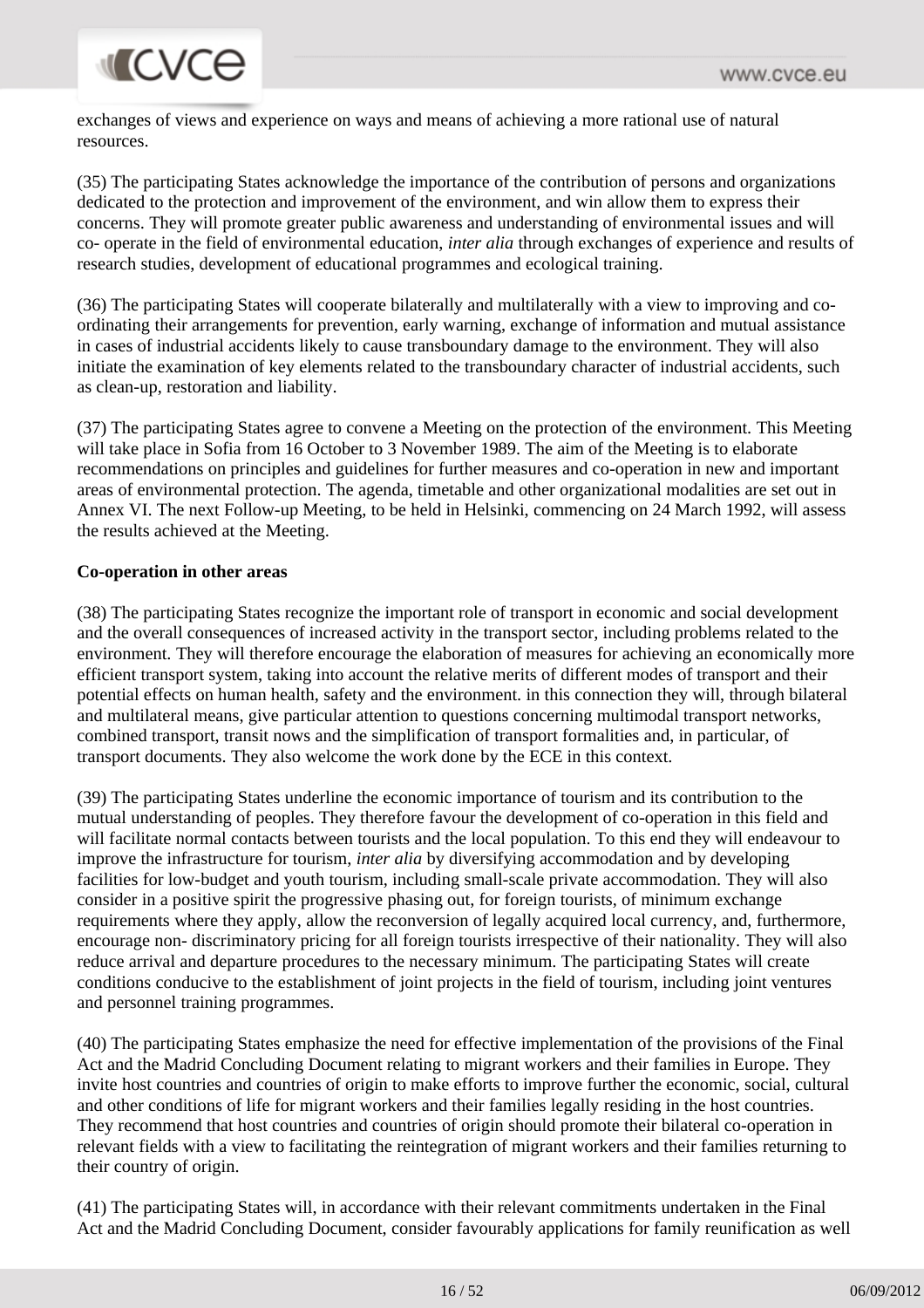# **INCVCE**

as family contacts and visits involving migrant workers from other participating States legally residing in the host countries.

(42) The participating States will ensure that migrant workers from other participating States, and their families, can freely enjoy and maintain their national culture and have access to the culture of the host country.

(43) Aiming at ensuring effective equality of opportunity between the children of migrant workers and the children of their own nationals regarding access to all forms and levels of education, the participating States affirm their readiness to take measures needed for the better use and improvement of educational opportunities. Furthermore, they will encourage or facilitate, where reasonable demand exists, supplementary teaching in their mother tongue for the children of migrant workers.

(44) The participating States recognize that issues of migrant workers have their human dimension.

(45) The participating States acknowledge that the impact of economic and technological change is being acutely felt in the work place. They underline their readiness to encourage co-operation in the field of vocational training policy through increased exchange of information and experience, with the aim of enhancing the educational standards, professional knowledge, skills and adaptability of personnel involved in industry and commerce.

(46) The participating States recognize the importance of facilitating the integration of young people into professional fife. They will therefore continue their efforts to ensure the necessary conditions for the education and vocational training of young people and to promote youth employment opportunities in various sectors of the economy. They will continue their efforts to create conditions for developing the level of scientific and cultural knowledge of their citizens, especially young people, and for facilitating their access to achievements in the areas of natural and social sciences, as well as culture.

### **Questions relating to security and co-operation in the Mediterranean**

The participating States

reaffirm their commitment to, and stress the continuing relevance of, the provisions of the Final Act and the Madrid Concluding Document concerning security and co-operation in the Mediterranean; in this context, they underline the relevance of the Mediterranean paragraph of the Stockholm Document.

They stress the importance of the CSCE process for increasing security and improving co-operation in the Mediterranean area.

They reiterate their conviction that security in Europe is to be considered in the broader context of world security and is closely linked with security in the Mediterranean area as a whole, and that accordingly the process of improving security should not be confined to Europe but should extend to other parts of the world, and in particular to the Mediterranean area.

They express their concern over the continuing tensions in the region and renew their willingness to intensify efforts towards finding just, viable and lasting solutions, through peaceful means, to outstanding crucial problems.

They consider that broader and more active co-operation could contribute to increased mutual understanding and enhanced confidence, thereby promoting stability, security and peace in the region.

They note the results of existing bilateral and multilateral forms of co-operation and express their readiness to increase efforts in the economic, scientific and cultural fields, and in the field of environment, taking due account of the interests of the developing countries in the region, and taking into consideration the work under way in these fields.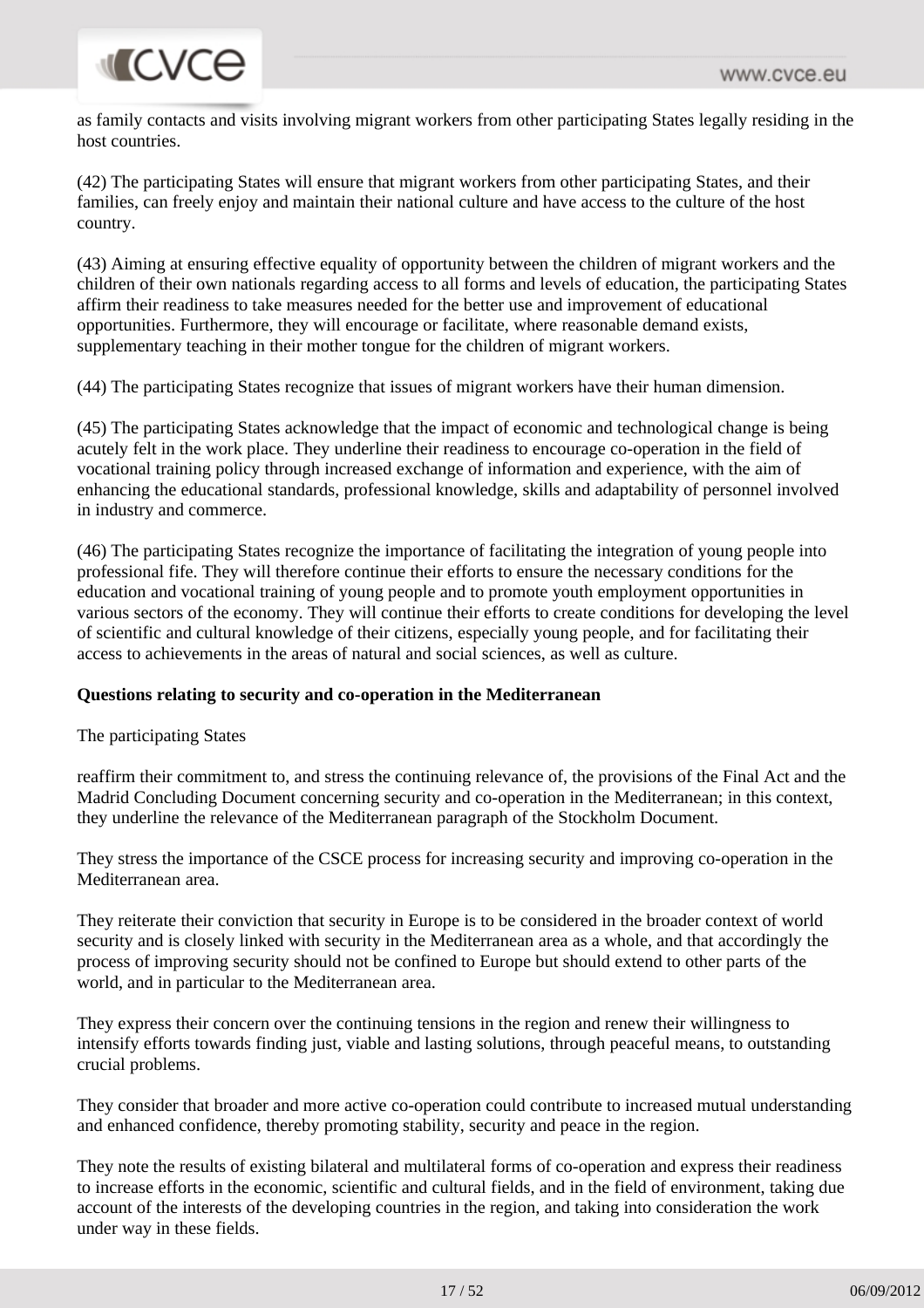

They note with satisfaction the positive outcome of the Seminar on economic, scientific and cultural cooperation in the Mediterranean within the framework of the results of the Valletta Meeting of 1979, held in Venice from 16 to 26 October 1984 in accordance with the relevant provisions and objectives of the Madrid Concluding Document. They welcome the concrete contribution of this to the development of co-operation in the Mediterranean area and they support continued efforts to implement its recommendations as well as those of the Valletta Meeting.

They note the continuing interest of the non-participating Mediterranean States in the CSCE and in efforts with the participating States in strengthening security and promoting co- operation in the Mediterranean. They recognize to this end the need to maintain and amplify their contacts with the non-participating Mediterranean States as initiated by the CSCE and to develop good neighbourly relations with all of them, with due regard to reciprocity and in the spirit of the principles contained in the Declaration on Principles Guiding Relations between Participating States of the Final Act.

#### The participating States

in conformity with the provisions of the Mediterranean chapters of the Final Act and the Madrid Concluding Document, agree to convene a Meeting on the Mediterranean in order to consider ways and means of further enhancing various aspects of co-operation, including the protection and improvement of Mediterranean ecosystems, with the aim of widening the scope of their co-operation with the non-participating Mediterranean States and contributing to the strengthening of confidence and security in the region.

Representatives of the non-participating Mediterranean States (Algeria, Egypt, Israel, Lebanon, Libya, Morocco, Syria and Tunisia) and representatives of the competent international organizations (UNESCO, ECE, UNEP<sup>1</sup>, WHO, ITU, IMO) will be invited to this Meeting in accordance with the rules and practices adopted for the previous CSCE Mediterranean follow-up events.

The Meeting will be held in Palma de Mallorca from 24 September to 19 October 1990. The agenda, timetable and other organizational modalities are set out in Annex VII.

The next Follow-up Meeting, to be held in Helsinki, commencing on 24 March 1992, will assess the results achieved at this Meeting.

### **Co-operation in humanitarian and other fields**

The participating States,

Considering that co-operation in humanitarian and other fields is an essential factor for the development of their relations,

Agreeing that their co-operation in these fields should take place in full respect for the principles guiding relations between participating States as set forth in the Final Act as well as for the provisions in the Madrid Concluding Document and in the present Document pertaining to those principles,

Confirming that, in implementing the provisions concerning co-operation in humanitarian and other fields in the framework of their laws and regulations, they will ensure that those laws and regulations conform with their obligations under international law and are brought into harmony with their CSCE commitments,

Recognizing that the implementation of the relevant provisions of the Final Act and of the Madrid Concluding Document requires continuous and intensified efforts,

Have adopted and will implement the following:

#### **Human Contacts**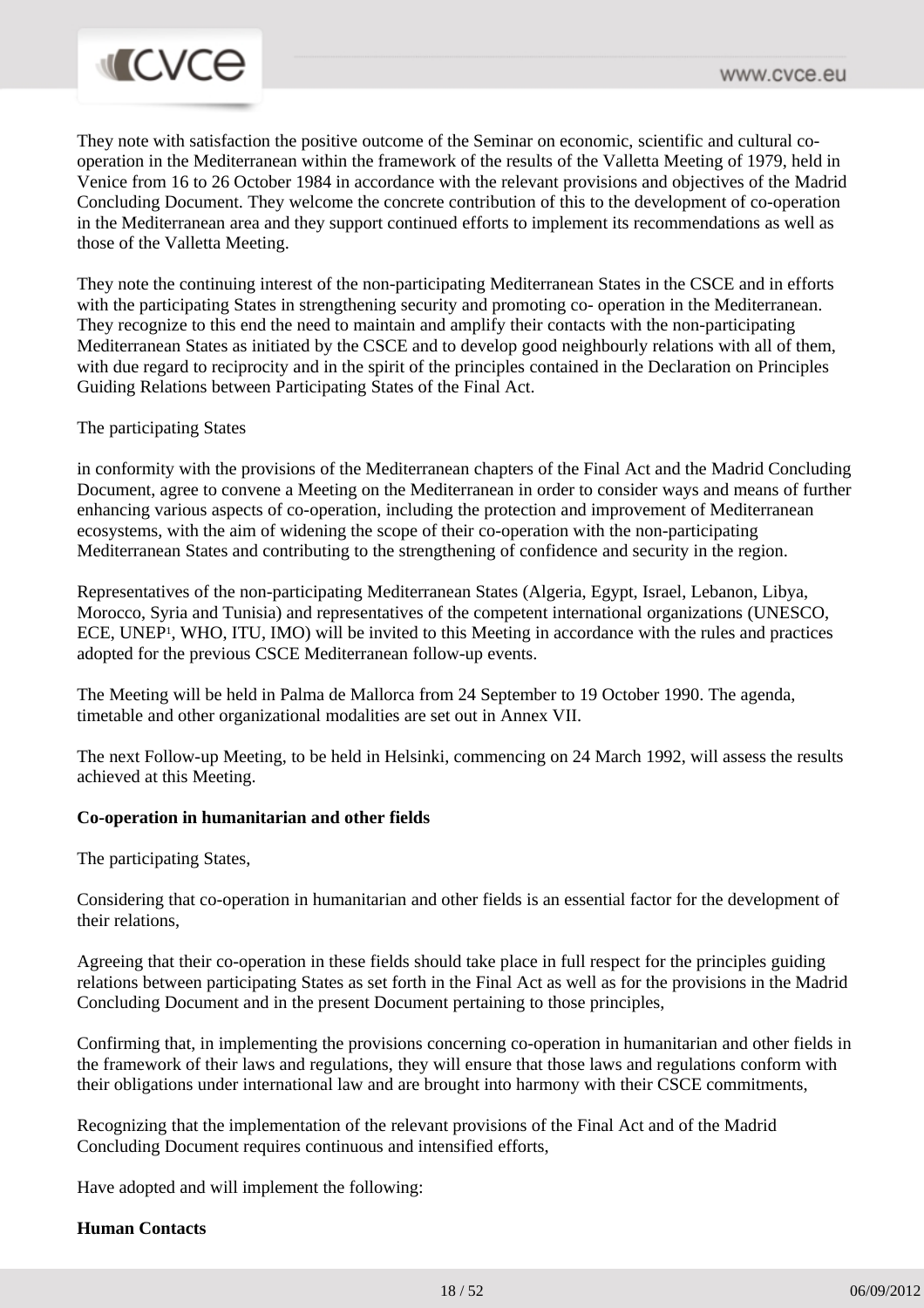

(1) In implementing the human contacts provisions of the Final Act, the Madrid Concluding Document and the present Document, they will fully respect their obligations under international law as referred to in the subchapter of the present Document devoted to principles, in particular that everyone shall be free to leave any country, including his own, and to return to his country, as well as their international commitments in this field.

(2) They will ensure that their policies concerning entry into their territories are fully consistent with the aims set out in the relevant provisions of the Final Act, the Madrid Concluding Document and the present Document.

(3) They will take the necessary steps to find solutions as expeditiously as possible, but in any case within six months, to all applications based on the human contacts provisions of the Final Act and the Madrid Concluding Document, outstanding at the conclusion of the Vienna Follow-up Meeting.

(4) Thereafter they will conduct regular reviews in order to ensure that all applications based on the human contacts provisions of the Final Act and of the other aforementioned CSCE documents are being dealt with in a manner consistent with those provisions.

(5) They will decide upon applications relating to family meetings in accordance with the Final Act and the other aforementioned CSCE documents in as short a time as possible and in normal practice within one month.

(6) In the same manner they will decide upon applications relating to family reunification or marriage between citizens of different States, in normal practice within three months.

(7) In dealing favourably with applications relating to family meetings, they will take due account of the wishes of the applicant, in particular on the timing and sufficiently long duration of such meetings, and on travelling together with other members of his family for joint family meetings.

(8) In dealing favourably with applications relating to family meetings, they will also allow visits to and from more distant relatives.

(9) In dealing favourably with applications relating to family reunification or marriage between citizens of different States, they will respect the wishes of the applicants on the country of destination ready to accept them.

(10) They will pay particular attention to the solution of problems involving the reunification of minor children with their parents. In this context and on the basis of the relevant provisions of the Final Act and of the other aforementioned CSCE documents, they will ensure

- that an application for this purpose submitted while the child is a minor will be dealt with favourably and expeditiously in order to effect the reunification without delay, and

- that adequate arrangements are made to protect the interests and welfare of the children concerned.

(11) They will consider the scope for gradually reducing and eventually eliminating any requirement which might exist for travellers to obtain local currency in excess of actual expenditure, giving priority to persons travelling for the purpose of family meetings. They will accord such persons the opportunity in practice to bring in or to take out with them personal possessions or gifts.

(12) They will pay immediate attention to applications for travel of an urgent humanitarian nature and deal with them favourably as follows:

- They will decide within three working days upon applications relating to visits to a seriously ill or dying family member, travel to attend the funeral of a family member or travel by those who have a proven need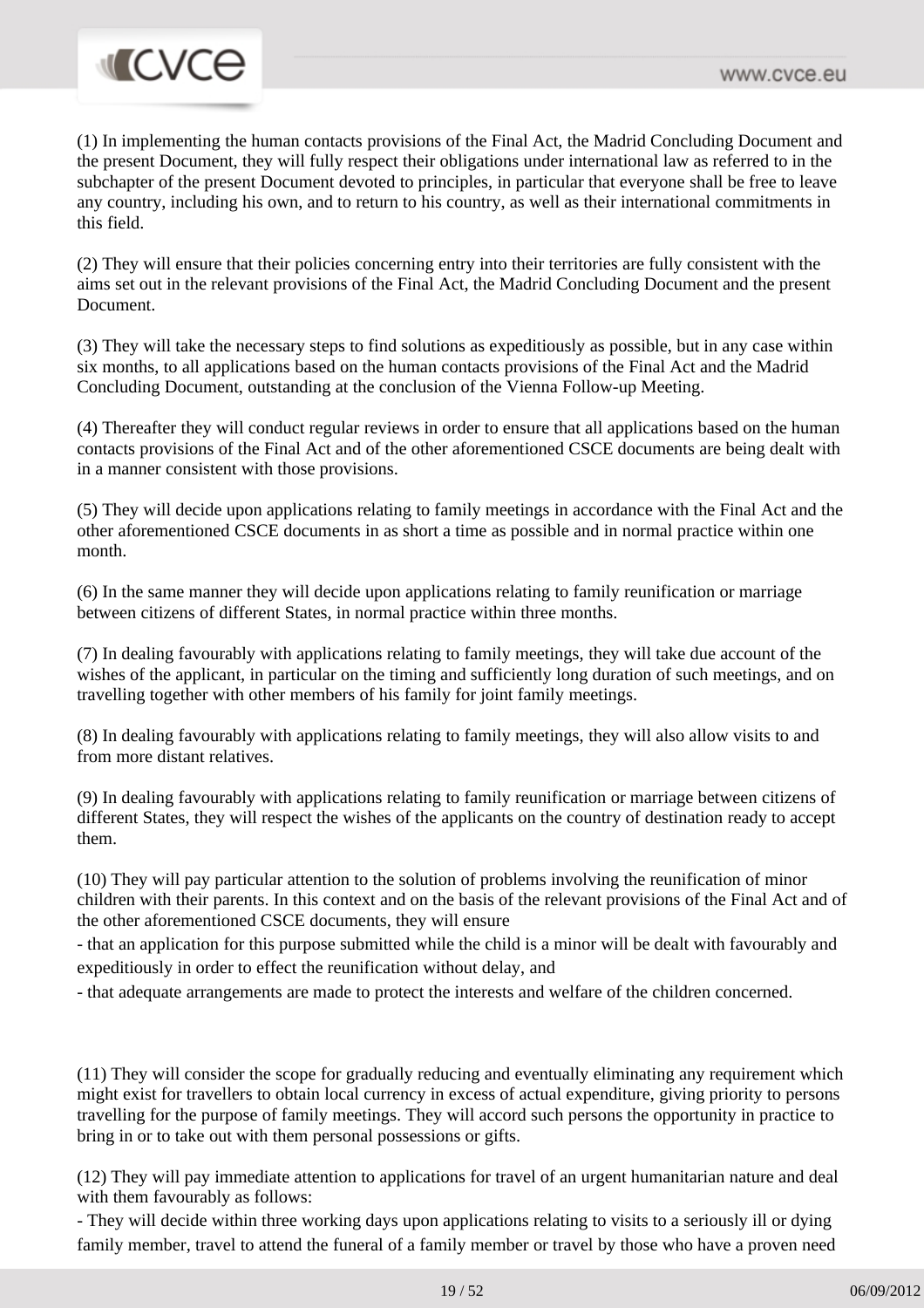

of urgent medical treatment or who can be shown to be critically or terminally ill.

- They will decide as expeditiously as possible upon applications relating to travel by those who are seriously ill or by the elderly, and other travel of an urgent humanitarian nature.

- They will intensify efforts by their local, regional and central authorities concerned with the implementation of the above, and ensure that charges for giving priority treatment to such applications do not exceed costs actually incurred.

(13) In dealing with applications for travel for family meetings, family reunification or marriage between citizens of different States, they win ensure that acts or comissions by members of the applicant's family do not adversely affect the rights of the applicant as set forth in the relevant international instruments.

(14) They will ensure that all documents necessary for applications based on the human contacts provisions of the Final Act and of the other aforementioned CSCE documents are easily accessible to the applicant. The documents will remain valid throughout the application procedure In the event of a renewed application the documents already submitted by the applicant in connection with previous applications will be taken into consideration.

(15) They will simplify practices and gradually reduce administrative requirements for applications based on the human contacts provisions of the Final Act and of the other aforementioned CSCE documents.

(16) They will ensure that, when applications based on the human contacts provisions of the Final Act and of the other aforementioned CSCE documents are refused for reasons specified in the relevant international instruments, the applicant is promptly provided in writing with an official notification of the grounds on which the decision was based. As a rule and in all cases where the applicant so requests, he will be given the necessary information about the procedure for making use of any effective administrative or judicial remedies against the decision available to him as envisaged in the above- mentioned international instruments. In cases where exit for permanent settlement abroad is involved, this information will be provided as part of the official notification foreseen above.

(17) If in this context an individual's application for travel abroad has been refused for reasons of national security, they will ensure that, within strictly warranted time limits, any restriction on that individual's travel is as short as possible and is not applied in an arbitrary manner. They will also ensure that the applicant can have the refusal reviewed within six months and, should the need arise, at regular intervals thereafter so that any changes in the circumstances surrounding the refusal, such as time elapsed since the applicant was last engaged in work or duties involving national security, are taken into account. Before individuals take up such work or duties they will be formally notified if and how this could affect applications they might submit for such travel.

(18) Within one year of the conclusion of the Vienna Follow-up Meeting they win publish and make easily accessible, where this has not already been done, an their laws and statutory regulations concerning movement by individuals within their territory and travel between States.

(19) In dealing favourably with applications based on the human contacts provisions of the Final Act and of the other aforementioned CSCE documents, they will ensure that these are dealt with in good time in order, *inter alia*, to take due account of important family, personal or professional considerations significant for the applicant.

(20) They will deal favourably with applications for travel abroad without distinction of any kind, such as race, colour, sex, language, religion, political or other opinion, national or social origin, property, birth, age or other status. They will ensure that any refusal does not affect applications submitted by other persons.

(21) They will further facilitate travel on an individual or collective basis for personal or professional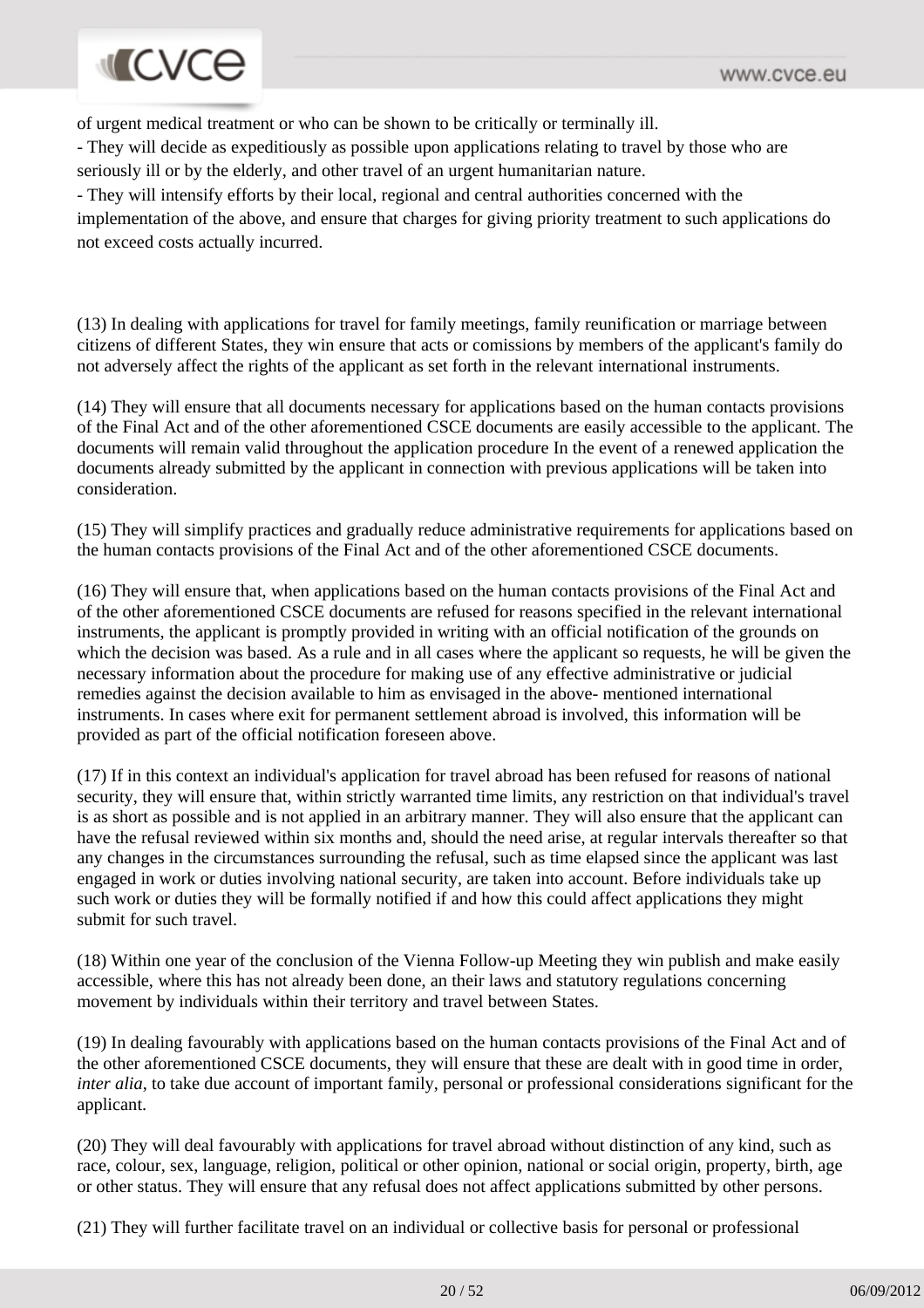# **INCVCe**

reasons and for tourism, such as travel by delegations, groups and individuals. To this end they will reduce the time for the consideration of applications for such travel to a minimum.

(22) They will give serious consideration to proposals for concluding agreements on the issuing of multiple entry visas and the reciprocal easing of visa processing formalities, and consider possibilities for the reciprocal abolition of entry visas on the basis of agreements between them.

(23) They will consider adhering to the relevant multilateral instruments as well as concluding complementary or other bilateral agreements, if necessary, in order to improve arrangements for ensuring effective consular, legal and medical assistance for citizens of other participating States temporarily on their territory.

(24) They will take any necessary measures to ensure that citizens of other participating States temporarily on their territory for personal or professional reasons, *inter alia* for the purpose of participating in cultural, scientific and educational activities, are afforded appropriate personal safety, where this is not already the case.

(25) They will facilitate and encourage the establishment and maintenance of direct personal contacts between their citizens as well as between representatives of their institutions and organizations through travel between States and other means of communication.

(26) They will facilitate such contacts and co-operation among their peoples through such measures as direct sports exchanges on a local and regional level, the unimpeded establishment and implementation of towntwinning arrangements, as well as student and teacher exchanges.

(27) They will encourage the further development of direct contacts between young people, as well as between governmental and non-governmental youth and student organizations and institutions; the conclusion between such organizations and institutions of bilateral and multilateral arrangements and programmes; and the holding on a bilateral and multilateral basis of educational, cultural and other events and activities by and for young people.

(28) They will make further efforts to facilitate travel and tourism by young people, *inter alia* by recommending to those of their railway authorities which are members of the International Union of Railways (UIC) that they expand the Inter-Rail system to cover all their European networks and by recommending to those of their railway authorities which are not members of the UIC that they consider establishing similar facilities.

(29) In accordance with the Universal Postal Convention and the International Telecommunication Convention, they will

- guarantee the freedom of transit of postal communication;

- ensure the rapid and unhindered delivery of correspondence, including personal mail and parcels;
- respect the privacy and integrity of postal and telephone communications; and

- ensure the conditions necessary for rapid and uninterrupted telephone calls, including the use of international direct dialling systems, where they exist, and their development.

(30) They will encourage direct personal contacts between the citizens of their States, *inter alia* by facilitating individual travel within their countries and by allowing foreigners to meet their citizens as well as, when invited to do so, to stay in private homes.

(31) They will ensure that the status of persons belonging to national minorities or regional cultures on their territories is equal to that of other citizens with regard to human contacts under the Final Act and the other aforementioned CSCE documents and that these persons can establish and maintain such contacts through travel and other means of communication, including contacts with citizens of other States with whom they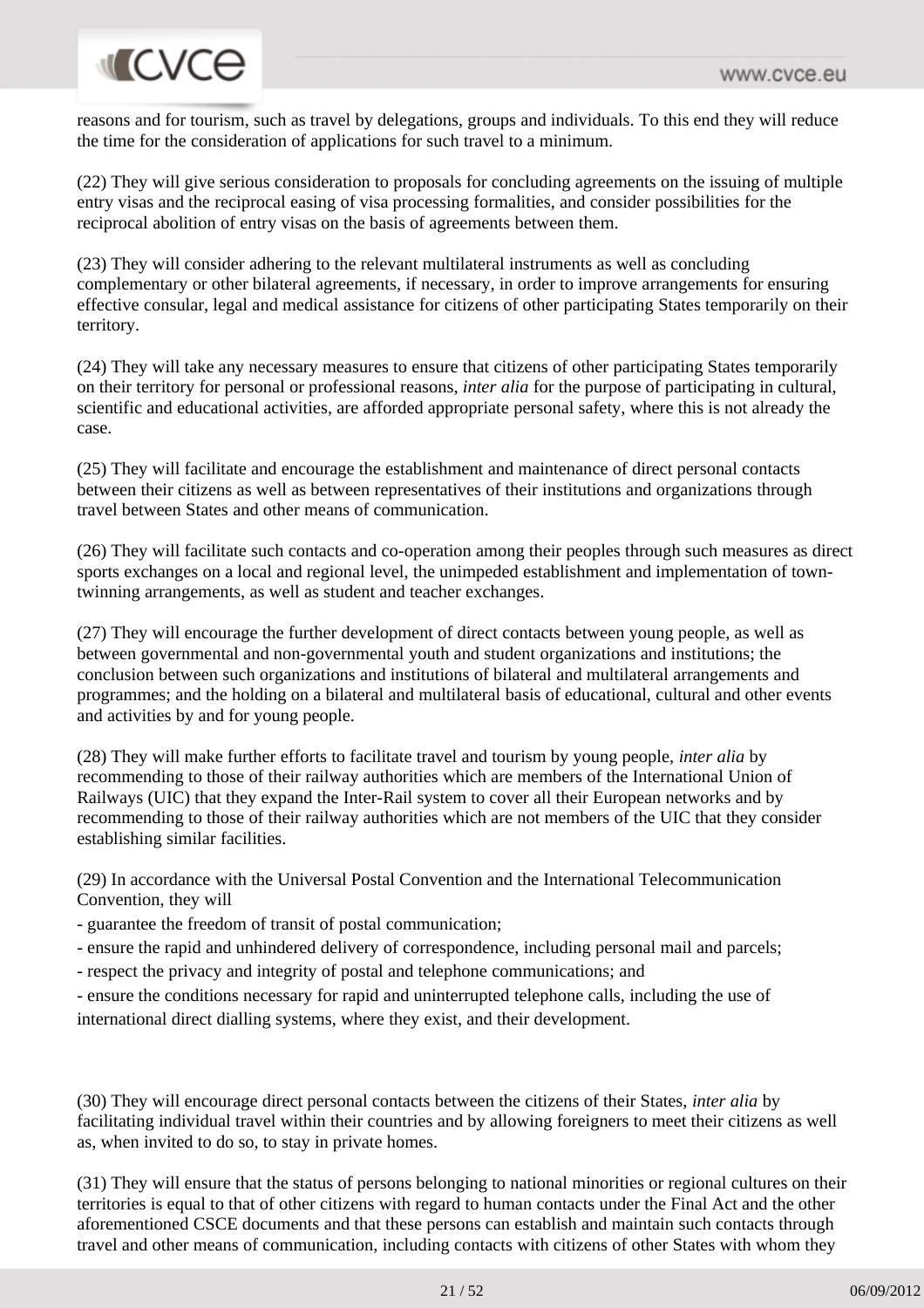share a common national origin or cultural heritage.

(32) They will allow believers, religious faiths and their representatives, in groups or on an individual basis, to establish and maintain direct personal contacts and communication with each other, in their own and other countries, *inter alia* through travel, pilgrimages and participation in assemblies and other religious events. In this context and commensurate with such contacts and events, those concerned will be allowed to acquire, receive and carry with them religious publications and objects related to the practice of their religion or belief.

(33) They heard accounts of the Meeting of Experts on Human Contacts held in Bern from 15 April to 26 May 1986. Noting that no conclusions had been agreed upon at the Meeting, they regarded both the frankness of the discussion and the greater degree of openness in the exchanges as welcome developments. In this respect they noted the particular importance of the fact that proposals made at the Meeting had received further consideration at the Vienna Follow-up Meeting.

#### **Information**

(34) They will continue efforts to contribute to an ever wider knowledge and understanding of life in their States, thus promoting confidence between peoples.

They will make further efforts to facilitate the freer and wider dissemination of information of all kinds, to encourage co-operation in the field of information and to improve the working conditions for journalists.

In this connection and in accordance with the International Covenant on Civil and Political Rights, the Universal Declaration of Human Rights and their relevant international commitments concerning seeking, receiving and imparting information of all kinds, they will ensure that individuals can freely choose their sources of information. In this context they will

- ensure that radio services operating in accordance with the ITU Radio Regulations can be directly and normally received in their States; and

- allow individuals, institutions and organizations, while respecting intellectual property rights, including copyright, to obtain, possess, reproduce and distribute information material of all kinds.

To these ends they will remove any restrictions inconsistent with the above- mentioned obligations and commitments.

(35) They will take every opportunity offered by modern means of communication, including cable and satellites. to increase the freer and wider dissemination of information of all kinds. They will also encourage co-operation and exchanges between their relevant institutions, organizations and technical experts, and work towards the harmonization of technical standards and norms. They will bear in mind the effects of these modem means of communication on their mass media.

(36) They will ensure in practice that official information bulletins can be freely distributed on their territory by the diplomatic and other official missions and consular posts of the other participating States.

(37) They will encourage radio and television organizations, on the basis of arrangements between them, to broadcast live, especially in the organizing countries, programmes and discussions with participants from different States and to broadcast statements of and interviews with political and other personalities from the participating States.

(38) They will encourage radio and television organizations to report on different aspects of life in other participating States and to increase the number of telebridges between their countries.

(39) Recalling that the legitimate pursuit of journalists' professional activity will neither render them liable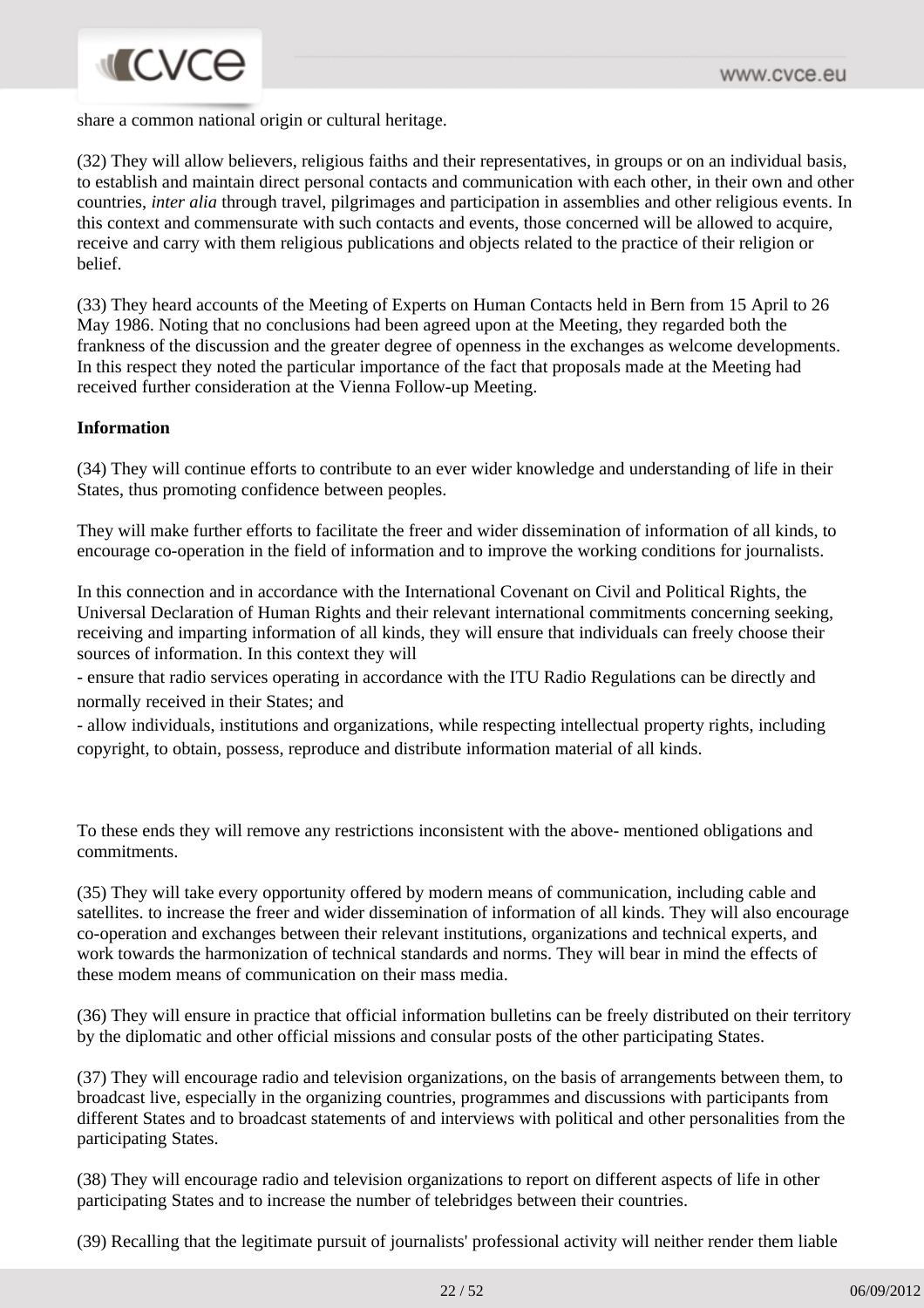# **INCVCe**

to expulsion nor otherwise penalize them, they will refrain from taking restrictive measures such as withdrawing a journalist's accreditation or expelling him because of the content of the reporting of the journalist or of his information media.

(40) They will ensure that, in pursuing this activity, journalists, including those representing media from other participating States, are free to seek access to and maintain contacts with public and private sources of information and that their need for professional confidentiality is respected.

(41) They will respect the copyright of journalists.

(42) On the basis of arrangements between them, where necessary, and for the purpose of regular reporting, they will grant accreditation, where it is required, and multiple entry visas to journalists from other participating States, regardless of their domicile. On this basis they will reduce to a maximum of two months the period for issuing both accreditation and multiple entry visas to journalists.

(43) They will facilitate the work of foreign journalists by providing relevant information, on request, on matters of practical concern, such as import regulations, taxation and accommodation.

(44) They will ensure that official press conferences and, as appropriate, other similar official press events are also open to foreign journalists, upon accreditation, where this is required.

(45) They will ensure in practice that persons belonging to national minorities or regional cultures on their territories can disseminate, have access to, and exchange information in their mother tongue.

(46) They agree to convene an Information Forum to discuss improvement of the circulation of, access to and exchange of information; co-operation in the field of information; and the improvement of working conditions for journalists. The Forum will be held in London from 18 April to 12 May 1989. It will be attended by personalities from the participating States in the field of information. The agenda, timetable and other organizational modalities are set out in Annex VIII.

# **Co-operation and exchanges in the field of culture**

(47) They will promote and give full effect to their cultural co-operation, *inter alia* through the implementation of any relevant bilateral and multilateral agreements concluded among them in the various fields of culture.

(48) They will encourage non-governmental organizations interested in the field of culture to participate, together with State institutions, in the elaboration and implementation of these agreements and specific projects, as well as in the elaboration of practical measures concerning cultural exchange and co-operation.

(49) They will favour the establishment, by mutual agreement, of cultural institutes or centres of other participating States on their territory. Unhindered access by the public to such institutes or centres as well as their normal functioning win be assured.

(50) They will assure unhindered access by the public to cultural events organized on their territory by persons or institutions from other participating States and ensure that the organizers can use all means available in the host country to publicize such events.

(51) They will facilitate and encourage direct personal contacts in the field of culture, on both an individual and a collective basis, as well as contacts between cultural institutions, associations of creative and performing artists and other organizations in order to increase the opportunities for their citizens to acquaint themselves directly with the creative work in and from other participating States.

(52) They will ensure the unimpeded circulation of works of art and other cultural objects, subject only to those restrictions which are aimed at preserving their cultural heritage, are based on respect for intellectual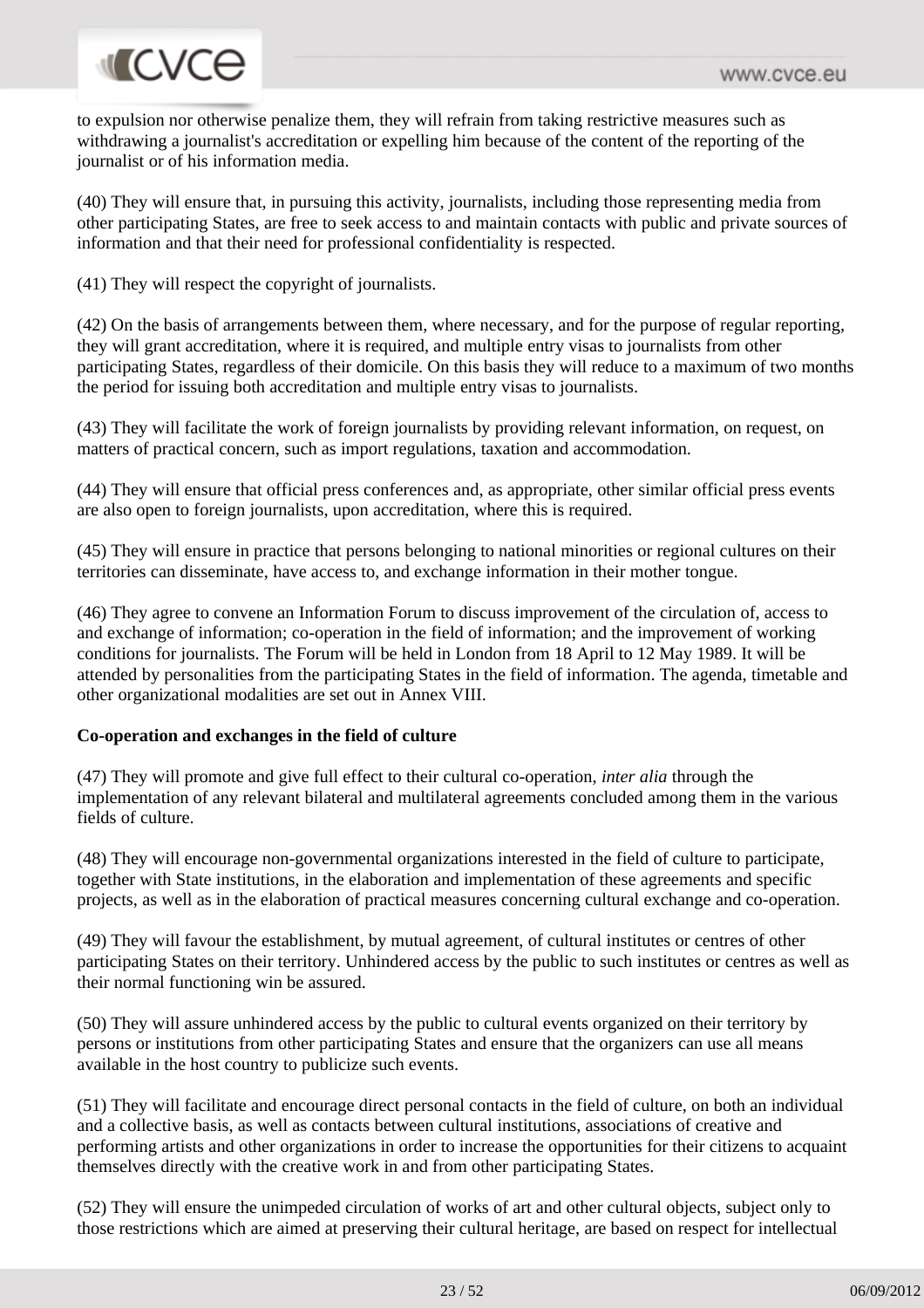# **ILCVCe**

and artistic property rights or derive from their international commitments on the circulation of cultural property.

(53) They will encourage co-operation between and joint artistic endeavours of persons from different participating States who are engaged in cultural activities; as appropriate, facilitate specific initiatives to this end by such persons, institutions and organizations and encourage the participation of young people in such initiatives. In this context they will encourage meetings and symposia, exhibitions, festivals and tours by ensembles or companies, and research and training programmes in which persons from the other participating States may also freely take part and make their contribution.

(54) The replacement of persons or groups invited to participate in a cultural activity win be exceptional and subject to prior agreement by the inviting party.

(55) They will encourage the holding of film weeks including, as appropriate, meetings of artists and experts as well as lectures on cinematographic art; facilitate and encourage direct contacts between film directors and producers with a view to co- producing films; and encourage co-operation in the protection of film material and the exchange of technical information and publications about the cinema.

(56) They will explore the scope for computerizing bibliographies and catalogues of cultural works and productions in a standard form and disseminating them.

(57) They will encourage museums and art galleries to develop direct contacts, *inter alia* with a view to organizing exhibitions, including loans of works of art, and exchanging catalogues.

(58) They will renew their efforts to give effect to the provisions of the Final Act and the Madrid Concluding Document relating to less widely spoken languages. They will also encourage initiatives aimed at increasing the number of translations of literature from and into these languages and improving their quality, in particular by the holding of workshops involving translators, authors and publishers, by the publication of dictionaries and, where appropriate, by the exchange of translators through scholarships.

(59) They will ensure that persons belonging to national minorities or regional cultures on their territories can maintain and develop their own culture in all its aspects, including language, literature and religion; and that they can preserve their cultural and historical monuments and objects.

(60) They heard accounts of the work done and the ideas advanced during the Cultural Forum held in Budapest from 15 October to 25 November 1985. Noting that no conclusions had been agreed upon at the Forum, they welcomed the fact that many of the useful ideas and proposals put forward there had received renewed consideration at the Vienna Follow-up Meeting and that institutions and organizations in the participating States have based many activities on these ideas. They expressed their appreciation of the significant contributions made to the event by leading personalities in the field of culture, and noted, in the light of the experience gained, the importance of securing, both inside and outside future meetings of this nature, arrangements which would permit a freer and more spontaneous discussion.

(61) Taking duly into account the originality and diversity of their respective cultures, they will encourage efforts to explore common features and to foster greater awareness of their cultural heritage. Accordingly they will encourage initiatives which may contribute to a better knowledge of the cultural heritage of the other participating States in all its forms, including regional aspects and folk art.

(62) They agree to convene a Symposium on the Cultural Heritage of the CSCE participating States. The Symposium will take place in Cracow from 28 May to 7 June 1991. It will be attended by scholars and other personalities from the participating States who are engaged in cultural activities. The agenda, timetable and other organizational modalities are set out in Annex IX.

# **Co-operation and exchanges in the field of education**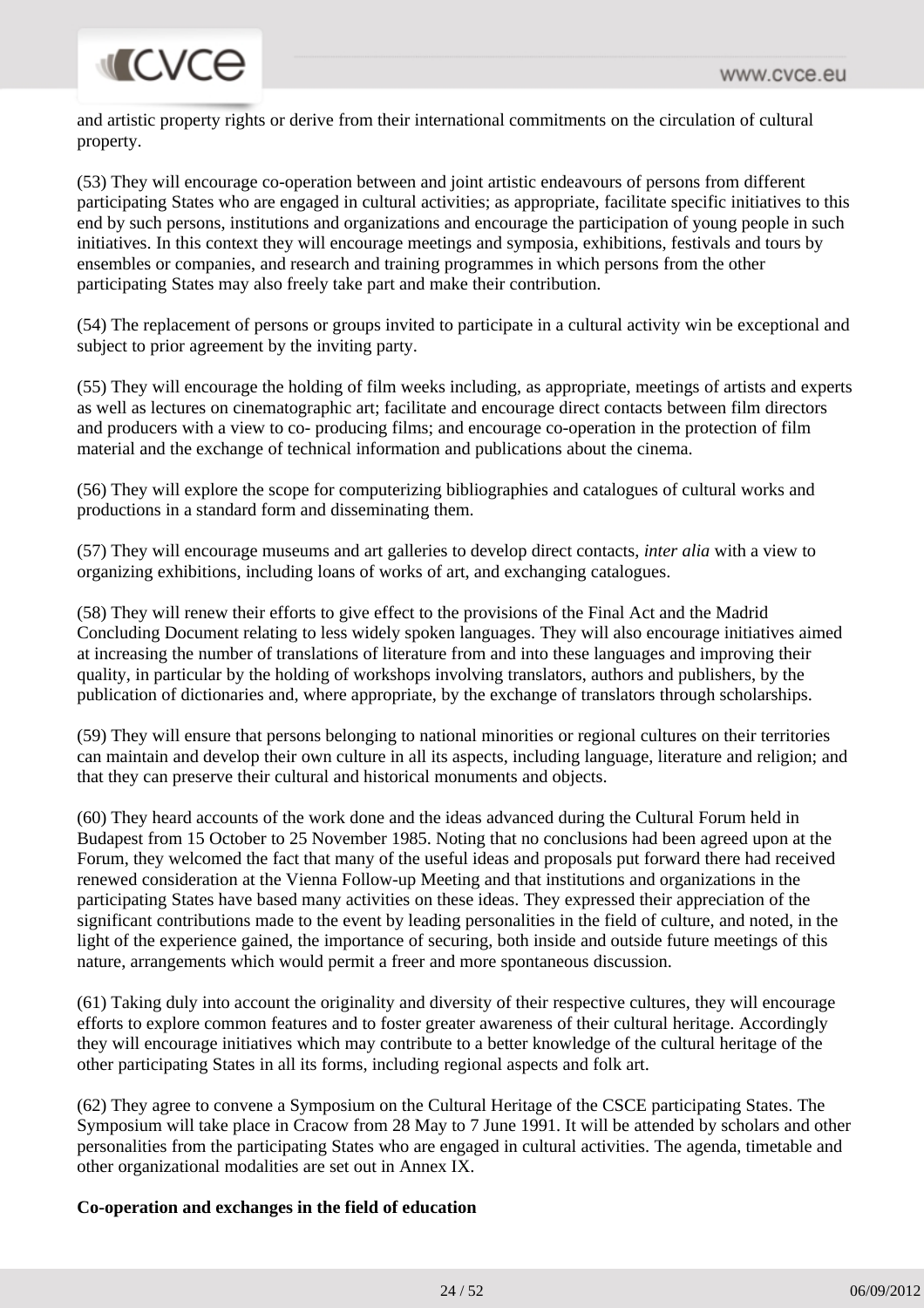# **INCVCe**

(63) They will ensure access by all to the various types and levels of education without discrimination as to race, colour, sex, language, religion, political or other opinion, national or social origin, property, birth or other status.

(64) In order to encourage wider cooperation in science and education, they will facilitate unimpeded communication between universities and other institutions of higher education and research. They will also facilitate direct personal contacts, including contacts through travel, between scholars, scientists and other persons active in these fields.

(65) They will also ensure unimpeded access by scholars, teachers and students from the other participating States to open information material available in public archives, libraries, research institutes and similar bodies.

(66) They will facilitate exchanges of schoolchildren between their countries on the basis of bilateral arrangements, where necessary, including meeting and staying with families of the host country in their homes, with the aim of acquainting schoolchildren with life, traditions and education in other participating States.

(67) They will encourage their relevant government agencies or educational institutions to include, as appropriate, the Final Act as a whole in the curricula of schools and universities.

(68) They will ensure that persons belonging to national minorities or regional cultures on their territories can give and receive instruction on their own culture, including instruction through parental transmission of language, religion and cultural identity to their children.

(69) They will encourage their radio and television organizations to inform each other of the educational programmes they produce and to consider exchanging such programmes.

(70) They will encourage direct contacts and co-operation between relevant governmental institutions or organizations in the field of education and science.

(71) They will encourage further cooperation and contacts between specialized institutions and experts in the field of education and rehabilitation of handicapped children.

# **Human dimension of the CSCE**

The participating States,

Recalling the undertakings entered into in the Final Act and in other CSCE documents concerning respect for all human rights and fundamental freedoms, human contacts and other issues of a related humanitarian character,

Recognizing the need to improve the implementation of their CSCE commitments and their co-operation in these areas which are hereafter referred to as the human dimension of the CSCE,

Have, on the basis of the principles and provisions of the Final Act and of other relevant CSCE documents, decided:

1. to exchange information and respond to requests for information and to representations made to them by other participating States on questions relating to the human dimension of the CSCE. Such communications may be forwarded through diplomatic channels or be addressed to any agency designated for these purposes;

2. to hold bilateral meetings with other participating States that so request, in order to examine questions relating to the human dimension of the CSCE, including situations and specific cases, with a view to resolving them. The date and place of such meetings will be arranged by mutual agreement through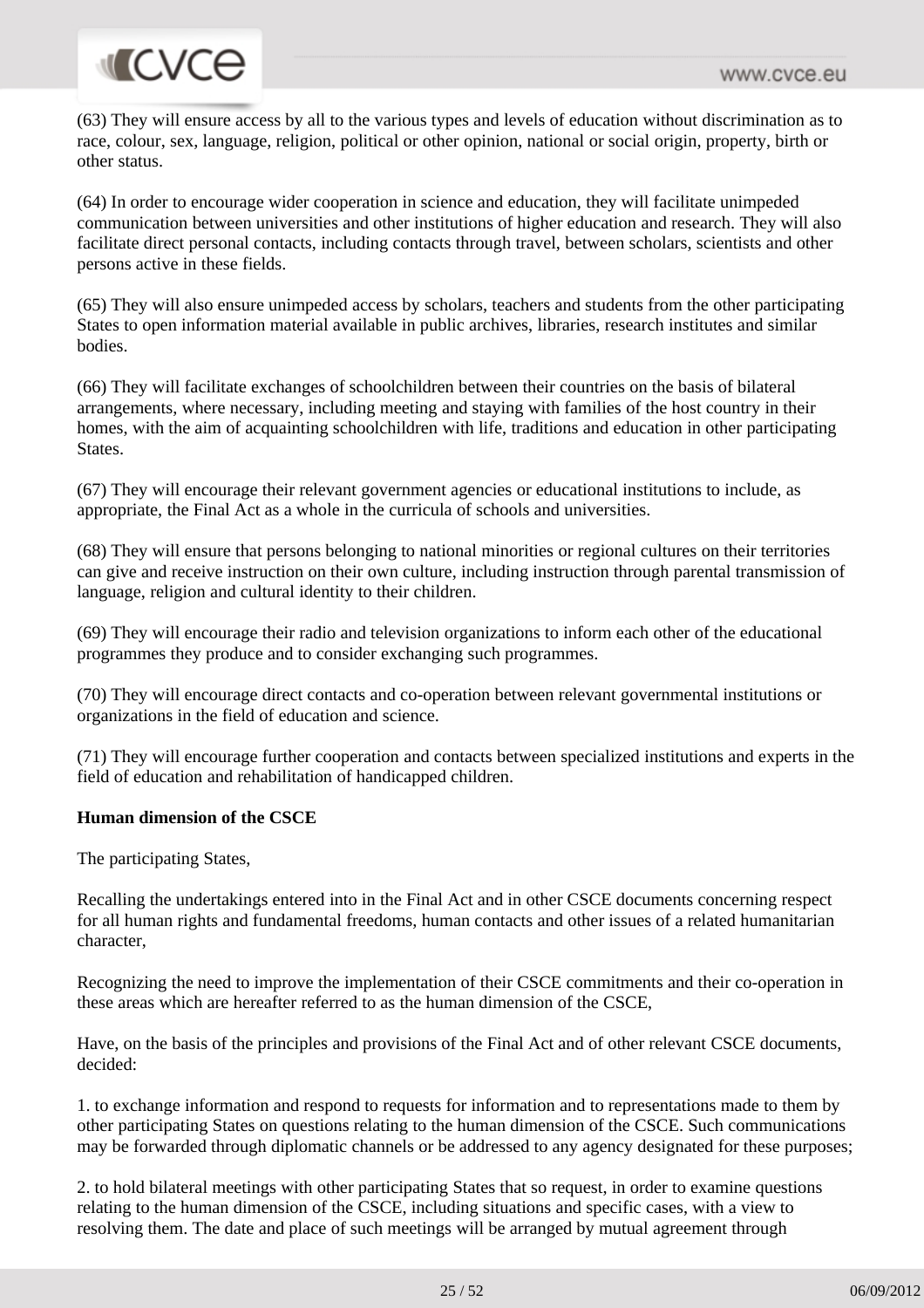# **MICVCO**

### diplomatic channels;

3. that any participating State which deems it necessary may bring situations and cases in the human dimension of the CSCE, including those which have been raised it the bilateral meetings described in paragraph 2, to the attention of other participating States through diplomatic channels;

4. that any participating State which deems it necessary may provide information on the exchanges of information and the responses to its requests for information and to representations (paragraph 1) and on the results of the bilateral meetings (paragraph 2), including information concerning situations and specific cases, at the meetings of the Conference on the Human Dimension as well as at the main CSCE Follow-up Meeting.

The participating States decide further to convene a Conference on the Human Dimension of the CSCE in order to achieve further progress concerning respect for all human rights and fundamental freedoms, human contacts and other issues of a related humanitarian character. The Conference will hold three meetings before the next CSCE Follow-up Meeting.

The Conference will:

- review developments in the human dimension of the CSCE including the implementation of the relevant CSCE commitments;

- evaluate the functioning of the procedures described in paragraphs 1 to 4 and discuss the information provided according to paragraph 4,

- consider practical proposals for new measures aimed at improving the implementation of the commitments relating to the human dimension of the CSCE and enhancing the effectiveness of the procedures described in paragraphs 1 to 4.

On the basis of these proposals, the Conference will consider adopting new measures.

The first Meeting of the Conference will be held in Paris from 30 May to 23 June 1989.

The second Meeting of the Conference will be held in Copenhagen from 5 to 29 June 1990.

The third Meeting of the Conference will be held in Moscow from 10 September to 4 October 1991.

The agenda, timetable and other organizational modalities are set out in Annex X.

The next main CSCE Follow-up Meeting, to be held in Helsinki, commencing on 24 March 1992, will assess the functioning of the procedures set out in paragraphs 1 to 4 above and the progress made at the Meetings of the Conference on the Human Dimension of the CSCE. It will consider ways of further strengthening and improving these procedures and will take appropriate decisions.

# **Follow-up to the Conference**

In conformity with the relevant provisions of the Final Act and with their resolve and commitment to continue the multilateral process initiated by the CSCE, the participating States will hold further meetings regularly among their representatives.

The fourth main Follow-up Meeting will be held in Helsinki, commencing on 24 March 1992.

The agenda, work programme and modalities of the main Vienna Meeting will be applied *mutatis mutandis* to the main Helsinki Meeting, unless other decisions on these questions are taken by the preparatory meeting mentioned below.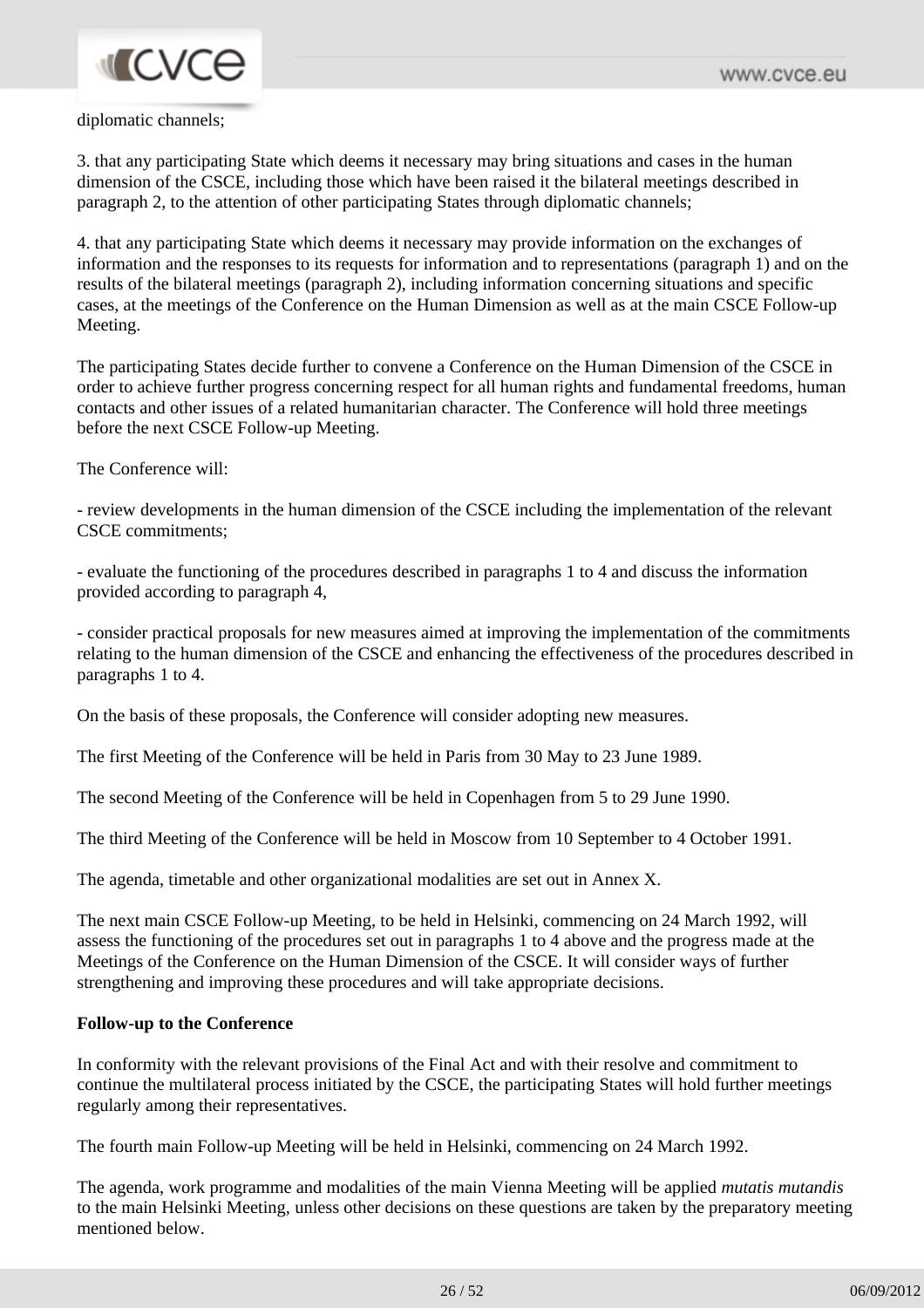

For the purpose of making the adjustments to the agenda, work programme and modalities applied at the main Vienna Meeting, a preparatory meeting will be held in Helsinki, commencing on 10 March 1992. It is understood that in this context adjustments concern those items requiring change as a result of the change in date and place, the drawing of lots, and the mention of the other meetings held in conformity with the decisions of the Vienna Meeting 1986. The duration of the preparatory meeting shall not exceed two weeks.

The agenda, work programme and modalities for CSCE follow-up meetings mentioned in this document have been prepared by the main Vienna Meeting. The results of these meetings will be taken into account, as appropriate, at the main Helsinki Meeting.

All the meetings referred to in this Chapter will be held in conformity with Paragraph 4 of the Chapter on "Follow-up to the Conference' of the Final Act.

The participating States examined the scope for rationalizing the modalities for future CSCE follow-up meetings, for enhancing their effectiveness and for ensuring the best possible use of resources. In the light of their examination and in connection with the steps taken at the main Vienna Meeting, including the drawing up of mandates annexed to this document, they decided:

- to dispense with preparatory meetings unless otherwise agreed;

- bearing in mind the purpose of the meeting, to limit the number of subsidiary working bodies meeting simultaneously to the lowest possible;
- to limit the duration of meetings, unless otherwise agreed, to a period not exceeding four weeks;

- in the case of meetings to which non-governmental participants are invited to contribute, to make maximum use of the possibility of having informal meetings in order to allow for a more spontaneous discussion;

- to observe to the same extent as the host country its national day.

The main Helsinki Meeting will review these arrangements and other modalities in the light of experience, with a view to making any improvements which may be necessary.

The Government of Austria is requested to transmit the present document to the Secretary-General of the United Nations, to the Director General of UNESCO and to the Executive Secretary of the United Nations Economic Commission for Europe and to other international organizations mentioned in this document.

The Government of Austria is also requested to transmit the present document to the Governments of the non-participating Mediterranean States.

The text of this document will be published in each participating State, which will disseminate it and make it known as widely as possible.

The representatives of the participating States express their profound gratitude to the people and Government of Austria for the excellent organization of the Vienna Meeting and the warm hospitality extended to the delegations which participated in the Meeting.

Vienna, 15 January 1989

**Annex I**

**Agenda, timetable and other organizational modalities of the meeting of experts on peaceful settlement of disputes**

#### **I. Agenda**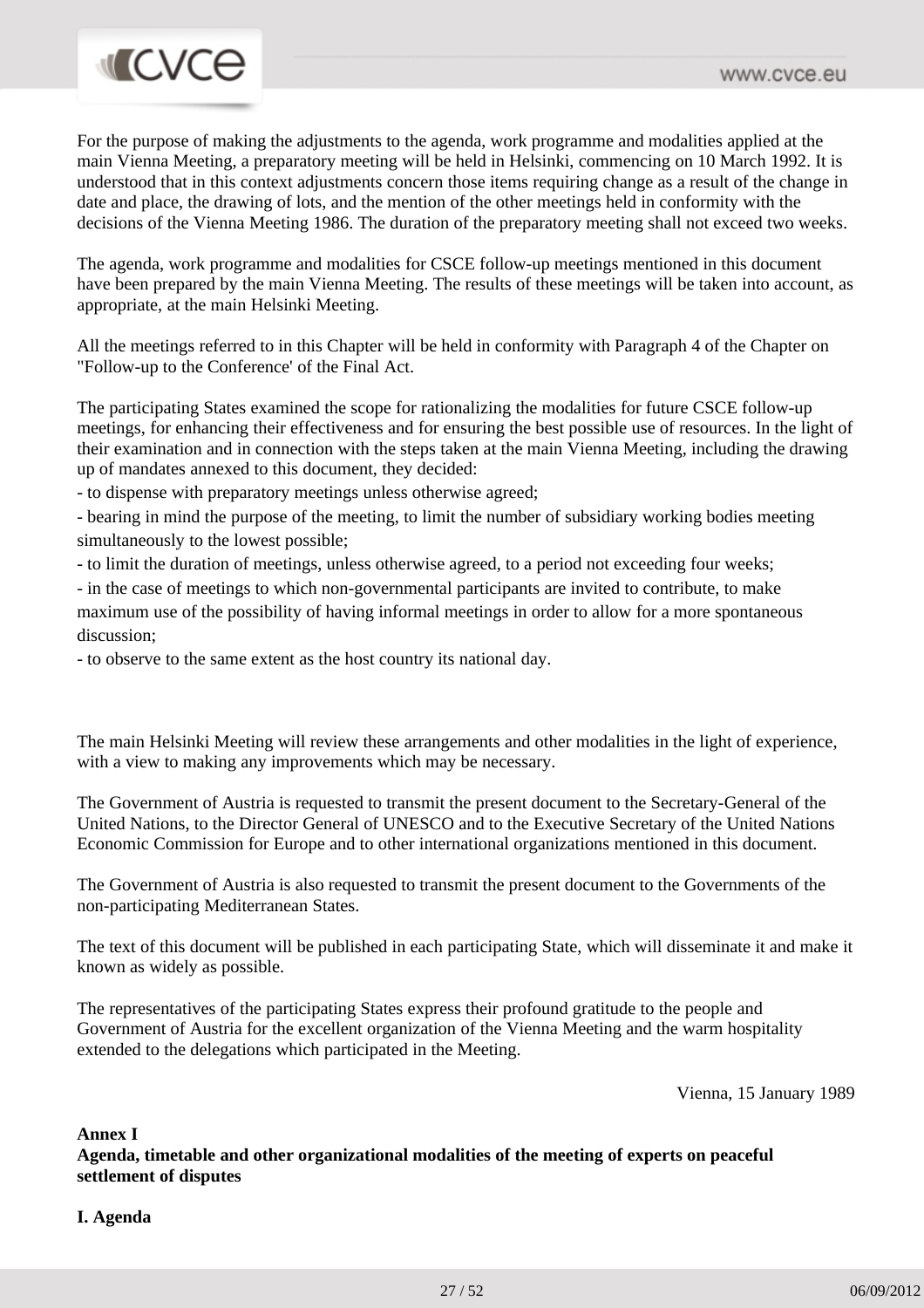

1. Formal opening of the Meeting. Address by a representative of the host country.

- 2. General exchange of views.
- 3. Examination of proposals submitted.
- 4. Preparation and adoption of the report of the Meeting.
- 5. Formal closure of the Meeting.

#### **II. Timetable and other organizational modalities**

1. The Meeting will open on Tuesday, 15 January 1991 at 10.30 a.m., in Valletta. It will close not later than Friday, 8 February 1991.

2. Participants may circulate written proposals or other contributions prior to the Meeting through diplomatic channels or through the Executive Secretary to all other participating States in order to allow for a thorough preparation of the Meeting.

3. The timetable of the Meeting win be the following.

- from Tuesday, 15 January to Thursday, 17 January 1991, the Meeting will deal with Agenda item 2;
- from Friday, 18 January to Friday, 8 February 1991, the Meeting will deal with Agenda items 3, 4 and 5.

4. The Chair at the opening and closing meetings will be taken by a representative of the host country. After the opening meeting, the Chair will be taken in daily rotation, in French alphabetical order, starting with a representative of Italy.

5. In conformity with paragraph 74 of the Final Recommendations of the Helsinki Consultations, the Government of Malta will designate an Executive Secretary. This designation will be subject to approval by the participating States.

6. The other rules of procedure, the working methods and the scale of distribution of the expenses of the CSCE will, *mutatis mutandis*, be applied to the Meeting.

#### **Work programme 15 January to 8 February 1991**

| Working hours:    |                   |                   | 10.30 a.m. $-1$ p.m. |    |                    |                                         |             |
|-------------------|-------------------|-------------------|----------------------|----|--------------------|-----------------------------------------|-------------|
| $3 p.m. - 6 p.m.$ |                   |                   |                      |    |                    |                                         |             |
| 1st week          |                   |                   | Monday 14 January    |    |                    | Tuesday 15 January Wednesday 16 January | Thursday 17 |
| January           |                   | Friday 18 January |                      |    |                    |                                         |             |
| Morning           |                   | PI.               | PL                   | PL | PL                 |                                         |             |
| Afternoon         |                   | PL                | PL                   | PL | PL                 |                                         |             |
| 2nd week          |                   |                   | Monday 21 January    |    |                    | Tuesday 22 January Wednesday 23 January | Thursday 24 |
| January           | Friday 25 January |                   |                      |    |                    |                                         |             |
| Morning           | PL                | PL                | PL                   | PL | PL                 |                                         |             |
| Afternoon         | PL                | PL                | PL                   | PL | PL                 |                                         |             |
| 3rd week          |                   | Monday 28 January |                      |    | Tuesday 29 January | Wednesday 30 January                    | Thursday 31 |
| January           |                   | Friday 1 February |                      |    |                    |                                         |             |
| Morning           | PL.               | PL                | PL                   | PL | PL                 |                                         |             |
| Afternoon         | PL                | PL                | PL                   | PL | PL                 |                                         |             |
| 4th week          |                   |                   | Monday 4 February    |    | Tuesday 5 February | Wednesday 6 February                    | Thursday 7  |
| February          |                   | Friday 8 February |                      |    |                    |                                         |             |
| Morning           | PL                | PL                | PL                   | PL | PL                 |                                         |             |
| Afternoon         | PL                | PL                | PL                   | PL | PL                 |                                         |             |
|                   |                   |                   |                      |    |                    |                                         |             |

#### **Annex II — Chairman's statement**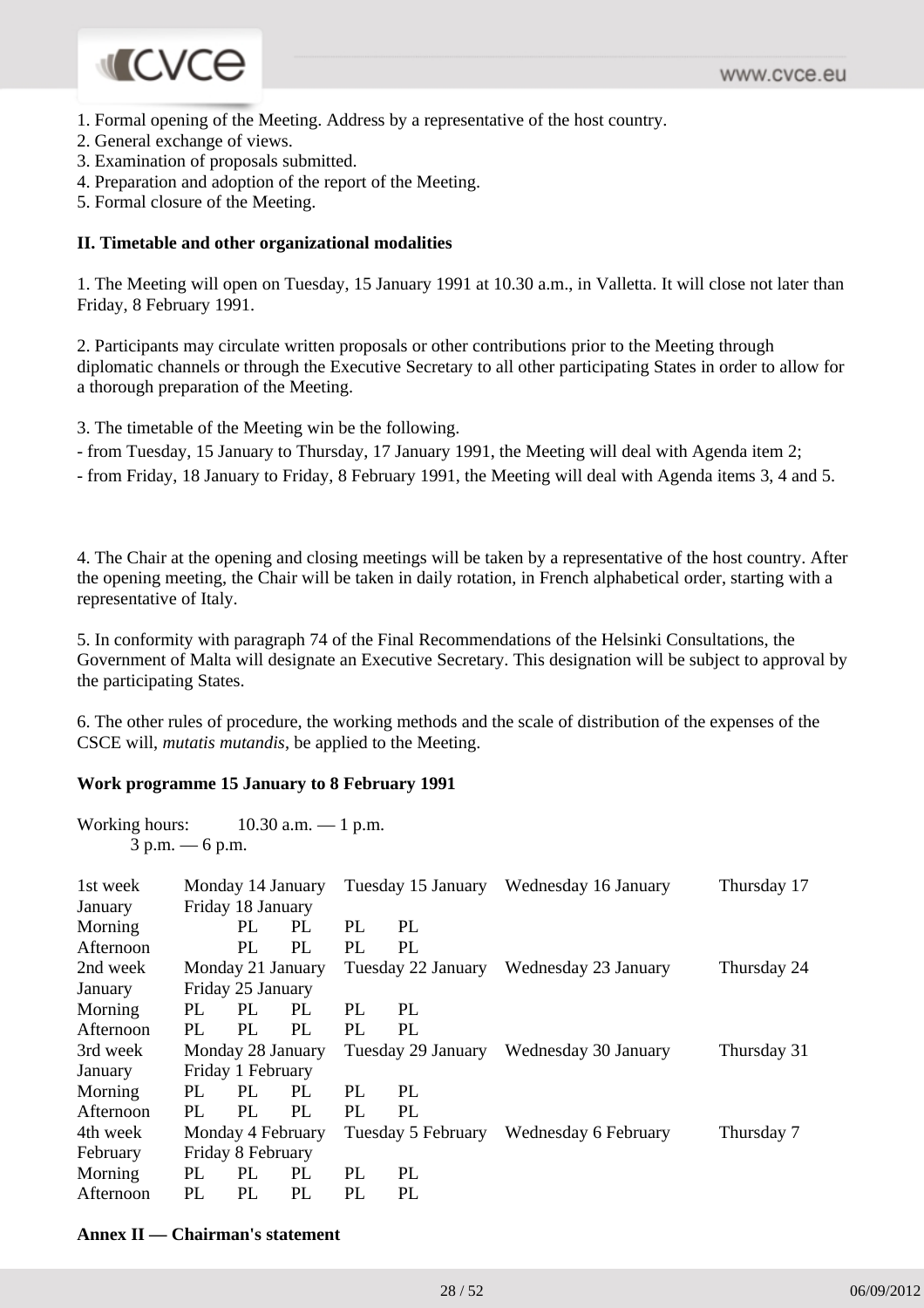# **MICVCO**

### **Negotiations on Confidence- and Security-building Measures**

With reference to the provision that the decisions of the Preparatory Meeting held in Helsinki from 25 October to 11 November 1983 will be applied *mutatis mutandis* to the Negotiations on Confidence- and Security-building Measures, which will take place according to the relevant provisions of the subchapter "Confidence- and Security-building Measures and certain Aspects of Security and Disarmament in Europe", it is understood that

- the meetings of the Plenary during the first two weeks will be held according to the work programme attached to this statement. The first Plenary will be held on 9 March 1989 at 10.30 a.m. The first session will end on 23 March 1989,

- subsequent work programmes win be adopted by the Plenary,

- in conformity with the rules of procedure, the Government of Austria will designate an Executive

Secretary, the designation being subject to approval by the participating States,

- the Chair at the first Plenary meeting will be taken by the representative of the host country and thereafter in daily rotation, in French alphabetical order, starting with the representative of Greece.

This statement will be an Annex to the Concluding Document of the Vienna Meeting and will be published with it.

# **Work programme for the period 9 - 17 March 1989**

|                      | Working hours: $10.30 - 1$ p.m.<br>$3 p.m. - 6 p.m.$ |                 |                                      |
|----------------------|------------------------------------------------------|-----------------|--------------------------------------|
| $1st$ week           | Monday 6 March<br>Friday 10 March                    | Tuesday 7 March | Wednesday 8 March Thursday 9 March   |
| Morning<br>Afternoon |                                                      | PL<br>PL        |                                      |
| $2nd$ week           | Monday 13 March<br>Friday 17 March                   | Tuesday14 March | Wednesday 15 March Thursday 16 March |
| Morning              | PL                                                   |                 |                                      |
| Afternoon            | PL                                                   | PL              |                                      |

## **Annex III — Chairman's statement Negotiation on conventional armed forces in Europe**

It is understood that the following mandate has been agreed by the States participating in the future Negotiation on Conventional Armed Forces in Europe:

# **"Mandate for negotiation on conventional armed forces(2) in Europe"**

The representatives of Belgium, Bulgaria, Canada, Czechoslovakia, Denmark, France, the German Democratic Republic, the Federal Republic of Germany, Greece, Hungary, Iceland, Italy, Luxembourg, the Netherlands, Norway, Poland, Portugal, Romania, Spain, Turkey, the Union of Soviet Socialist Republics, the United Kingdom and the United States of America held consultations in Vienna from 17 February 1987 to 10 January 1989.

These States,

Conscious of the common responsibility which they all have for seeking to achieve greater stability and security in Europe;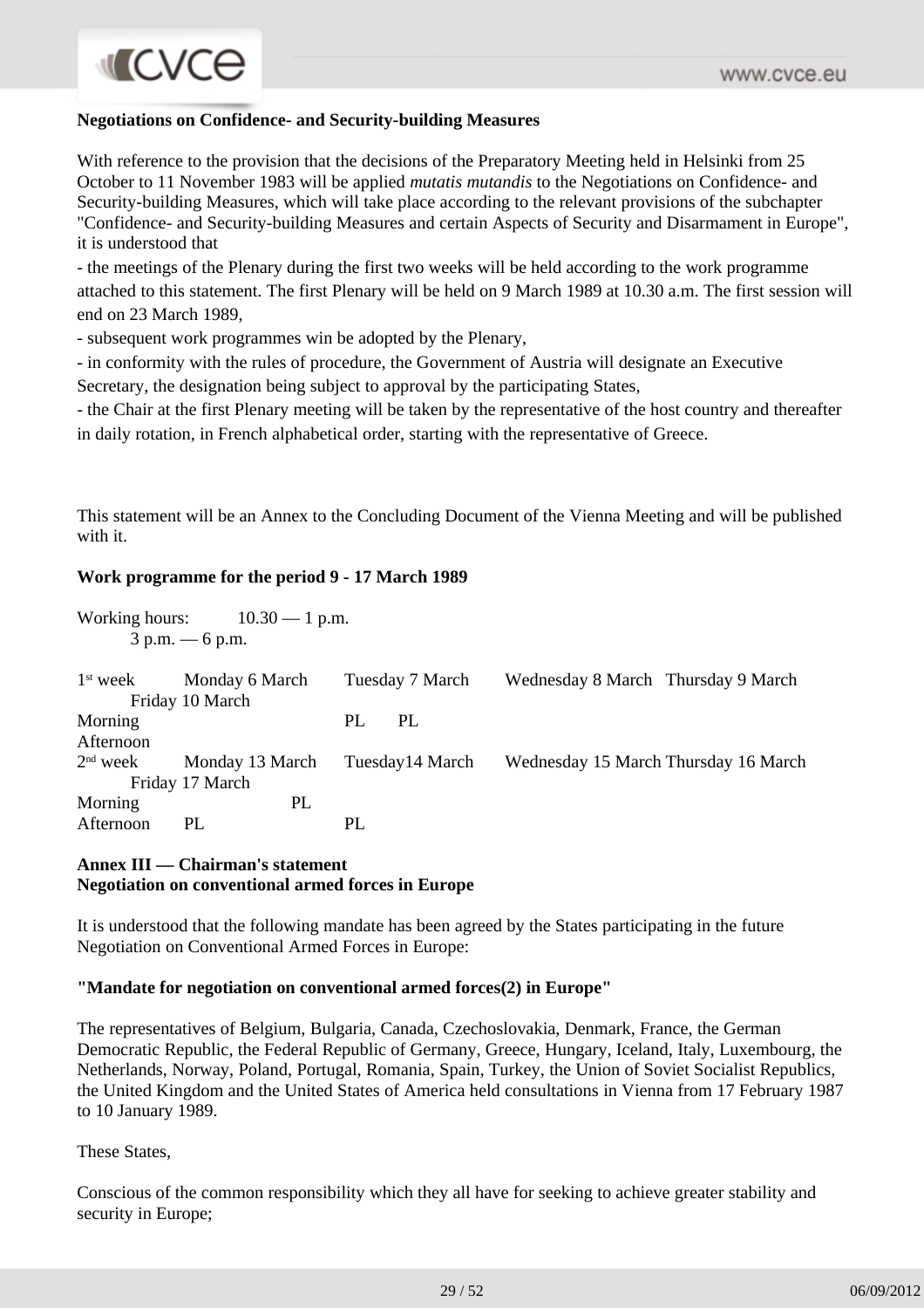

Acknowledge that it is their armed forces which bear most immediately on the essential security relationship in Europe, in particular as they are signatories of the Treaties of Brussels (1948), Washington (1949) or Warsaw (1955), and accordingly are members of the North Atlantic Alliance or parties to the Warsaw Treaty;

Recalling that they are all participants in the CSCE process;

Recalling that, as reaffirmed in the Helsinki Final Act, they have the right to belong or not to belong to international organizations, to be or not to be a party to bilateral or multilateral treaties including the right to be or not to be a party to treaties of alliance;

Determined that a Negotiation on Conventional Armed Forces in Europe should take place in the framework of the CSCE process;

Reaffirming also that they participate in negotiations as sovereign and independent States and on the basis of full equality;

Have agreed on the following provisions:

Participants

The participants in this negotiation shall be the 23 above-listed States hereinafter referred to as "the participants".

Objectives and Methods

The objectives of the negotiation shall be to strenghten stability and security in Europe through the establishment of a stable and secure balance of conventional armed forces, which include conventional armaments and equipment, at lower levels; the elimination of disparities prejudicial to stability and security; and the elimination, as a matter of priority, of the capability for launching surprise attack and for initiating large-scale offensive action. Each and every participant undertakes to contribute to the attainment of these objectives.

These objectives shall be achieved by the application of militarily significant measures such as reductions, limitations, redeployment provisions, equal ceilings, and related measures, among others.

In order to achieve the above objectives, measures should be pursued for the whole area of application with provisions, if and where appropriate, for regional differentiation to redress disparities within the area of application and in a way which precludes circumvention.

The process of strengthening stability and security should proceed step-by-step, in a manner which will ensure that the security of each participant is not affected adversely at any stage.

Scope and Ares of Application

The subject of the negotiation shall be the conventional armed forces, which include conventional armaments and equipment, of the participants based on land within the territory of the participants in Europe from the Atlantic to the Urals.

The existence of multiple capabilities will not be a criterion for modifying the scope of the negotiation: - No conventional armaments or equipment will be excluded from the subject of the negotiation because they may have other capabilities in addition to conventional ones. Such armaments or equipment will not be singled out in a separate category;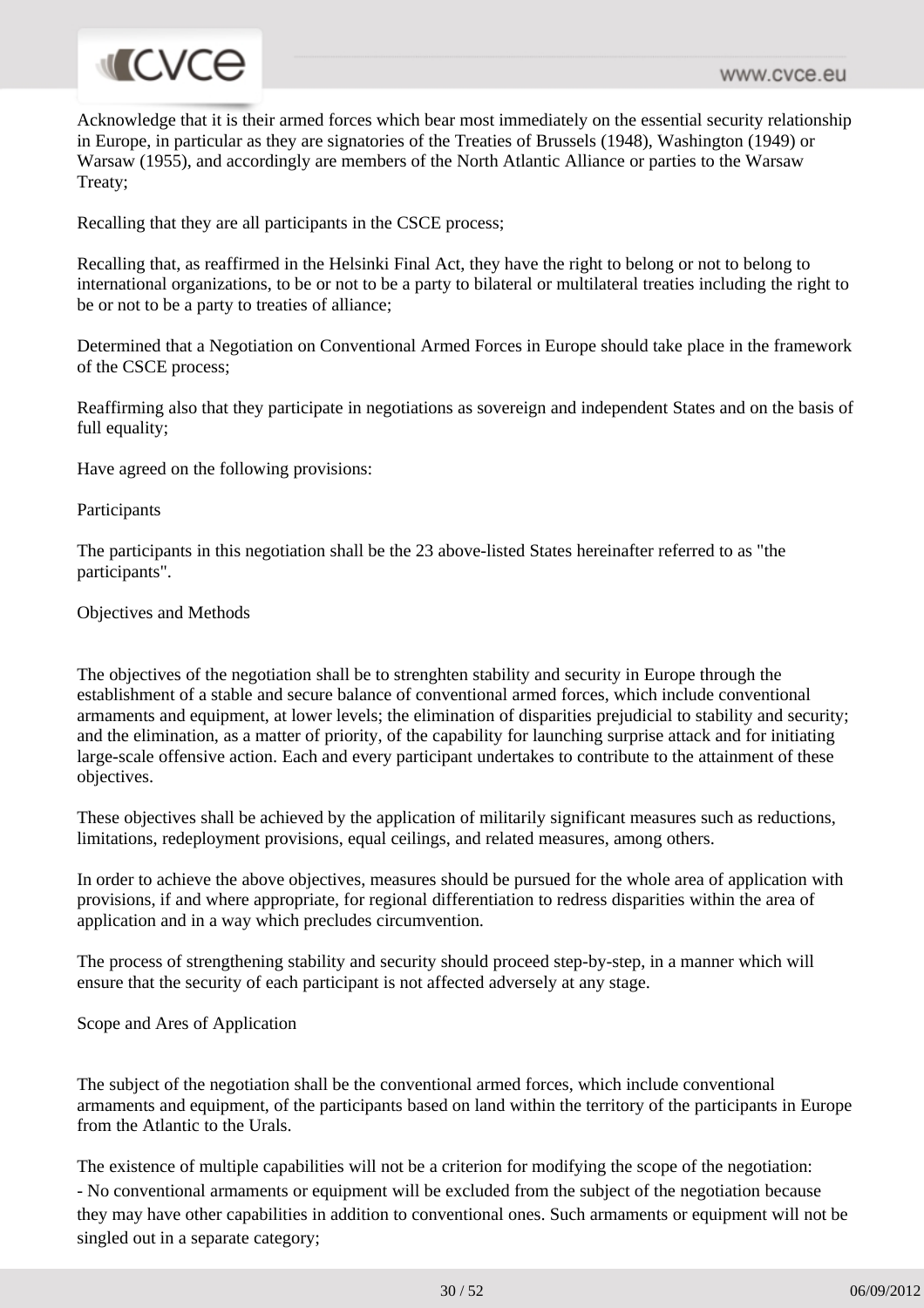# **INCVCE**

- Nuclear weapons will not be a subject of this negotiation.

Particular emphasis will initially be placed on those forces directly related to the achievement of the objectives of the negotiation set out above.

Naval forces and chemical weapons will not be addressed.

The area of application<sup>(3)</sup> shall be the entire land territory of the participants in Europe from the Atlantic to the Urals, which includes all the European island territories of the participants. In the case of the Soviet Union the area of application includes all the territory lying west of the Ural River and the Caspian Sea. In the case of Turkey the area of application includes the territory of Turkey north and west of the following fine: the point of intersection of the border with the 39th parallel, Muradiye, Patnos, Karayazi, Tekman, Kemaliye, Feke, Ceyhan, Dogankent, Gozne and thence to the sea.

Exchange of Information and Verification

Compliance with the provisions of any agreement shall be verified through an effective and strict verification regime which, among other things, will include on-site inspections as a matter of right and exchanges of information.

Information shall be exchanged in sufficient detail so as to allow a meaningful comparison of the capabilities of the forces involved. Information shall also be exchanged in sufficient detail so as to provide a basis for the verification of compliance.

The specific modalities for verification and the exchange of information, including the degree of detail of the information and the order of its exchange, shall be agreed at the negotiation proper.

Procedures and Other Arrangements

The procedures for the negotiation, including the agenda, work programme and timetable, working methods, financial issues and other organisational modalities, as agreed by the participants themselves, are set out in Annex 1 of this mandate. They can be changed only by consensus of the participants.

The participants decided to take part in meetings of the States signatories of the Helsinki Final Act to be held at least twice during each round of the Negotiation on Conventional Armed Forces in Europe in order to exchange views and substantive information concerning the course of the Negotiation on Conventional Armed Forces in Europe. Detailed modalities for these meetings are contained in Annex 2 to this mandate.

The participants will take into consideration the views expressed in such meetings by other CSCE participating States concerning their own security. Participants will also provide information bilaterally.

The participants undertake to inform the next CSCE Follow-up Meeting of their work and possible results and to exchange views, at that meeting, with the other CSCE participating States on progress achieved in the negotiation.

The participants foresee that, in the light of circumstances at the time, they will provide in their timetable for a temporary suspension to permit this exchange of views. The appropriate time and duration of this suspension is their sole responsibility.

Any modification of this mandate is the sole responsibility of the participants, whether they modify it themselves or concur in its modification at a future CSCE Follow-up Meeting.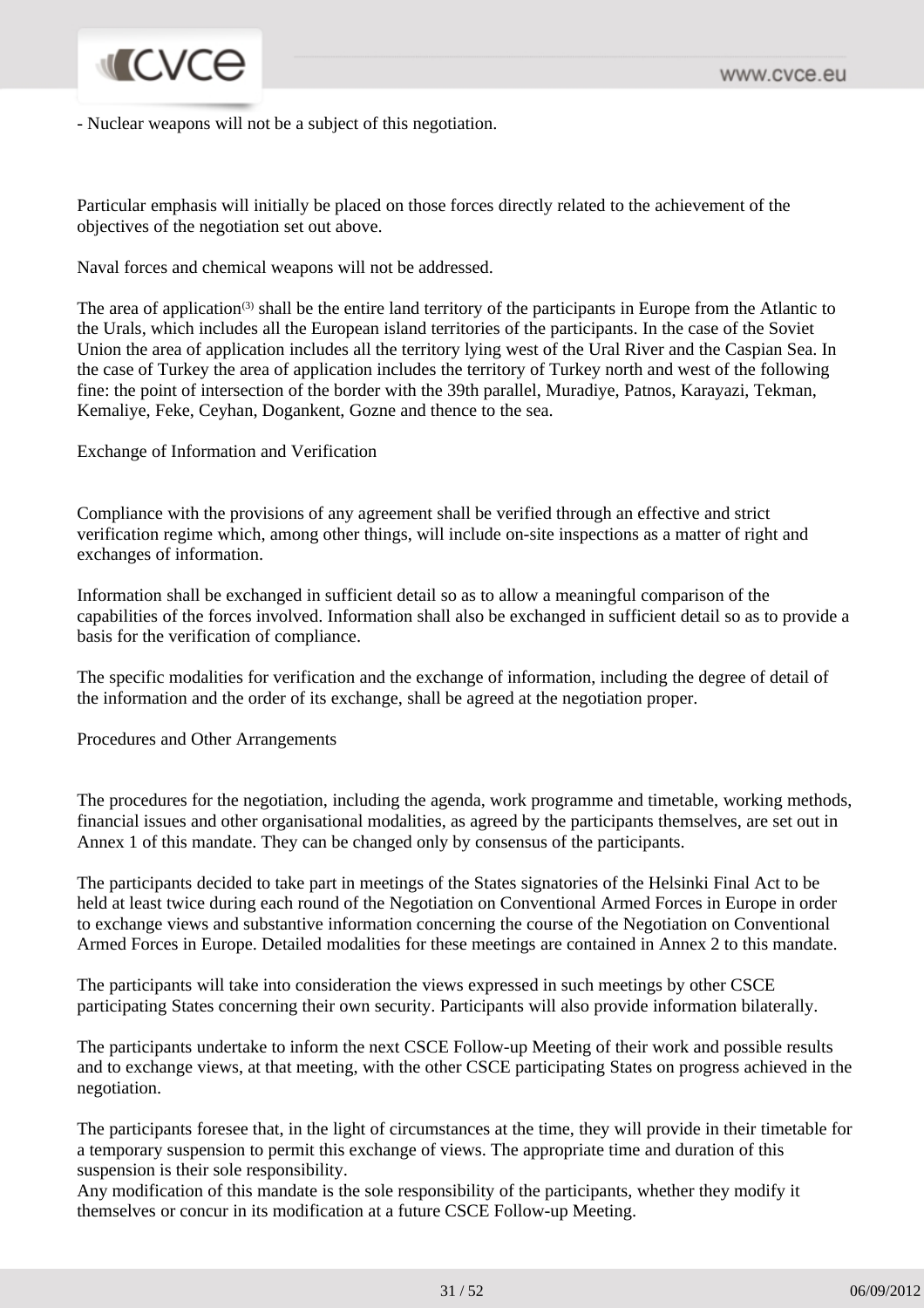

The results of the negotiation will be determined only by the participants.

Character of agreements

Agreements reached shall be internationally binding. Modalities for their entry into force will be decided at the negotiation.

Venue

The negotiation shall commence in Vienna no later than in the seventh week following the closure of the Vienna CSCE Meeting.

\* \* \*

The representatives of the 23 participants, whose initials appear below, have concluded the foregoing mandate, which is equally authentic in the English, French, German, Italian, Russian and Spanish languages.

The representatives, recalling the commitment of their States to the achievement of a balanced outcome at the Vienna CSCE Meeting, have decided to transmit it to that Meeting with the recommendation that it be attached to its Concluding Document.

Palais Liechtenstein Vienna, Austria, the 10th day of January 1989

Here appear the initials of the representatives of Belgium, Bulgaria, Canada, Czechoslovakia, Denmark, France, the German Democratic Republic, the Federal Republic of Germany, Greece, Hungary, Iceland, Italy, Luxembourg, the Netherlands, Norway, Poland, Portugal, Romania, Spain, Turkey, the Union of Soviet Socialist Republics, the United Kingdom and the United States of America.

### **Annex 1**

### **Procedures for the Negotiation on Conventional Armed Forces in Europe**

The representatives of the 23 States listed in the mandate, hereinafter referred to as "the participants", held consultations in Vienna from 17 February 1987 to 10 January 1989, and agreed on the following procedural arrangements for the conduct of the Negotiation on Conventional Armed Forces in Europe.

These procedural arrangements have been adopted by the consensus of the participants. They can be changed only by consensus of the participants.

I. Agenda

1. Formal opening.

2. Negotiations, including presentation of proposals by the participants, elaboration of measures and procedures for their implementation, in accordance with the provisions of the mandate of the Negotiation on Conventional Armed Forces in Europe.

#### II. Work Programme

The first plenary of the Negotiation on Conventional Armed Forces in Europe will open in Vienna at 3 p.m.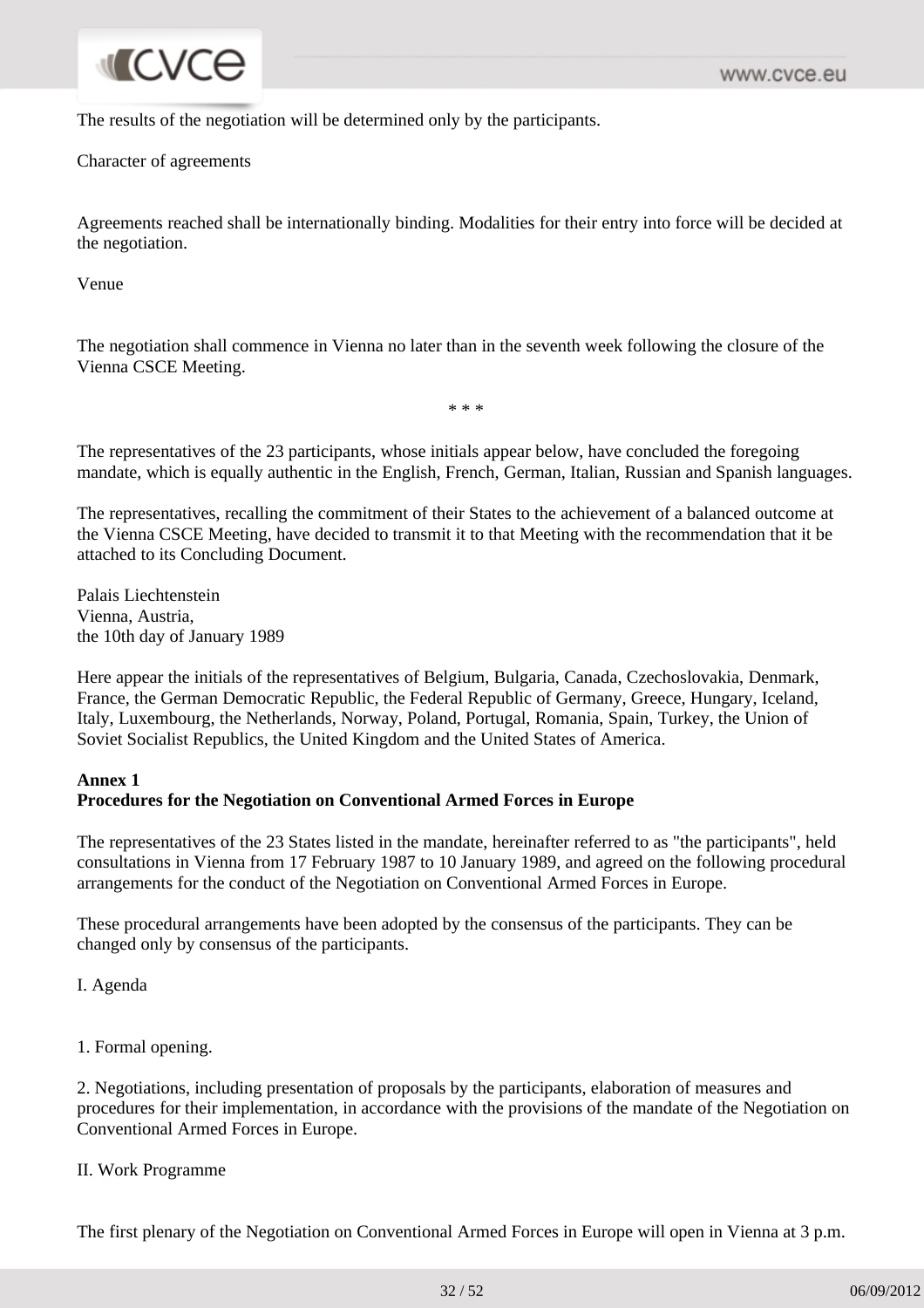

on the Thursday of the week referred to in the section of the mandate on Venue. A work programme for the meetings of the plenary during the first fourteen days of the round is attached. Thereafter, the plenary will agree further work programmes for the remainder of the first round, and for subsequent rounds. A decision on the date for conclusion of the round will be taken at the first plenary.

In 1989, there will in principle be four rounds.

The participants will, in setting their timetable, take due account of the practical needs of all delegations, including those participating in other negotiations within the framework of the CSCE process.

III. Working methods

With the exception of the formal opening, all business under the agenda will-unless otherwise agreed-be dealt with in closed plenary and in such subsidiary working bodies as are established by the plenary. The work of such subsidiary bodies will be guided by the plenary.

Decisions shall be taken by consensus of the participants.

Consensus shall be understood to mean the absence of any objection by any participant to the taking of the decision in question.

The proceedings of the negotiation shall be confidential unless otherwise agreed at the negotiation

Unless otherwise agreed, only accredited representatives of the participants shall have access to meetings.

During the plenary meetings all participants shall be seated in the French alphabetical order.

IV. Languages

The official languages of the negotiation shall be: English, French, German, Italian, Russian and Spanish. Statements made in any of these languages shall be interpreted into the other official languages.

V. Role of the Chairman

The chairman of the first plenary will be the representative of Poland. The chair thereafter will rotate weekly according to the French alphabetical order.

The chairman of each meeting shall keep a list of speakers and may declare it closed with the consent of the meeting. The chairman shall, however, accord the right of reply to any representative if a speech made following closure of the list makes this desirable.

If any representative raises a point of order during a discussion, the chairman shall give that representative the floor immediately. A representative raising a point of order may not speak on the substance of the matter under discussion.

The chairman shall keep a journal which shall record the date of the plenary, and the names of the chairman of the plenary and of speakers in the plenary. The journal shall be handed from chairman to chairman. It shall be made available only to participants.

VI. Decisions, Interpretative Statements, and Proposals and Related Documents on Matters of Substance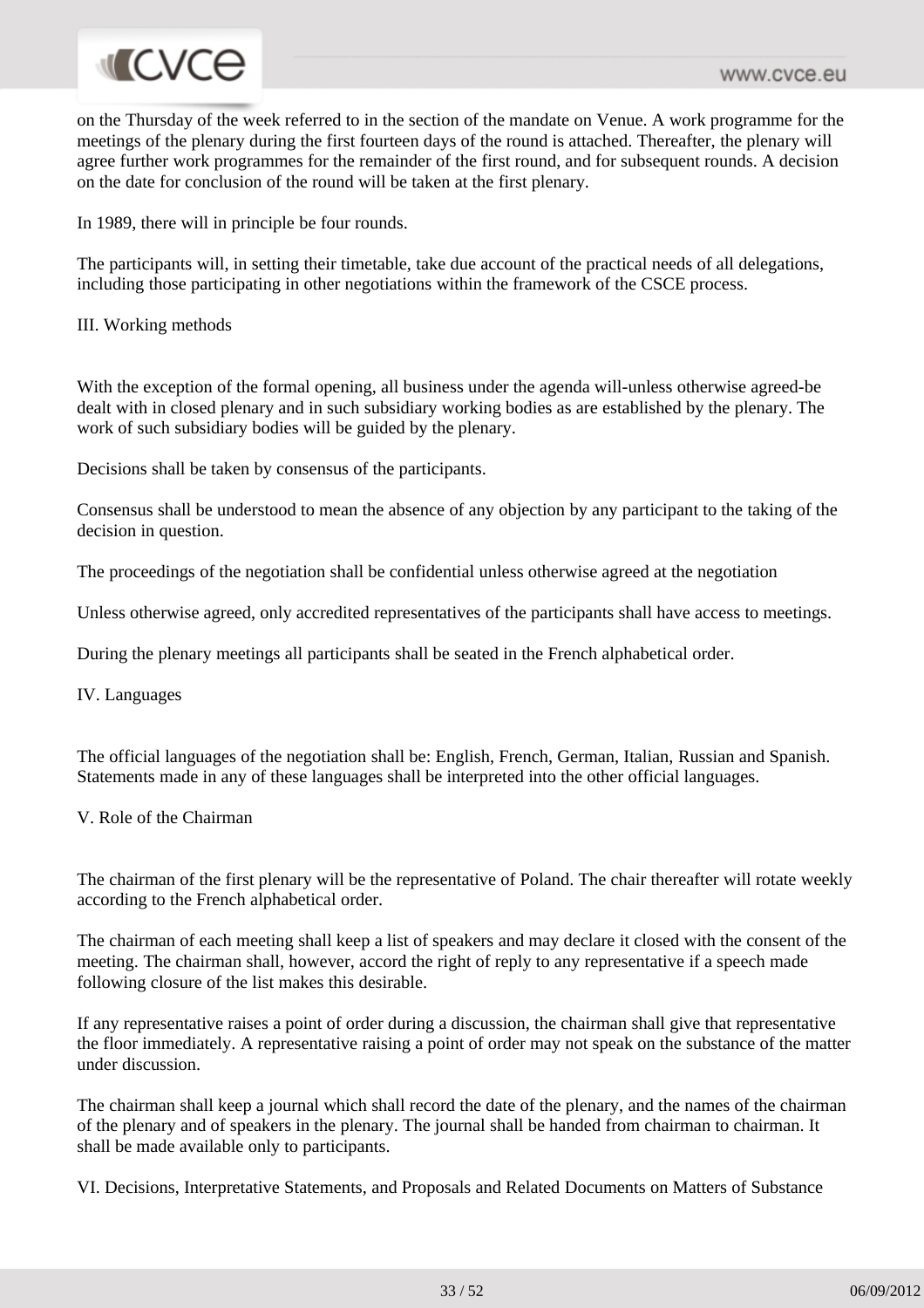# **INCVCE**

Decisions on matters of substance shall be attached to the journal. Interpretative statements, if any, shall be attached to the journal at the request of the originator.

Formal proposals and related documents on matters of substance and amendments thereto shall be submitted in writing to the chairman and shall be registered at the request of the originator. They shall be circulated in writing to the participants.

VII. Financial issues

The following scale of distribution has been agreed for the common expenses of the negotiation subject to the reservation that the distribution in question concerns only this negotiation and shall not be considered a precedent which could be relied on in other circumstances:

9.95% for France, Federal Republic of Germany, Italy, Union of Soviet Socialist Republics, United Kingdom, United States of America 6.25% for Canada 5.0% for Spain 3.85% for Belgium, German Democratic Republic, Netherlands, Poland 2.25% for Czechoslovakia, Denmark, Hungary, Norway 0.85% for Greece, Romania, Turkey 0.65% for Bulgaria, Luxembourg, Portugal 0.15% for Iceland

Payment of contributions by the participants shall be made into a special account of the negotiation. Accounts shall be rendered by the host country in respect of each round or at intervals of 3 months, as appropriate. Accounts shall be expressed in the currency of the host country and shall be rendered as soon as technically possible after the termination of a billing period. Accounts shall be payable within 60 days of presentation in the currency of the host country.

VIII. Host country support

The government of Austria shall provide security and other necessary support services for the negotiation.

The host country shall be asked to appoint an administrator, agreed by the participants, to make and manage arrangements for the negotiation. The administrator shall be a national of the host country. The task of the administrator shall include, in liaison with the appropriate host country authorities:

a. to arrange accreditation for the participants, b. to manage the facilities of the negotiation,

c. to ensure the security of, and control access to, the facilities and meetings, d. to employ and manage interpretation staff,

e. to make available appropriate technical equipment,

f. to ensure the availability of translation services in all official languages; the practical arrangements for their use being agreed at the negotiation,

g. to deal with financial matters,

h. to make available to participants as necessary facilities for press briefings and to arrange appropriate media accreditation.

The administrator shall act at all times in conformity with these rules of procedure Liaison between the administrator and the plenary will be effected by the chairman.

# **Work programme**

|      | Thursday | Friday Monday | Tuesday | Wednesday |
|------|----------|---------------|---------|-----------|
| a.m. |          |               |         |           |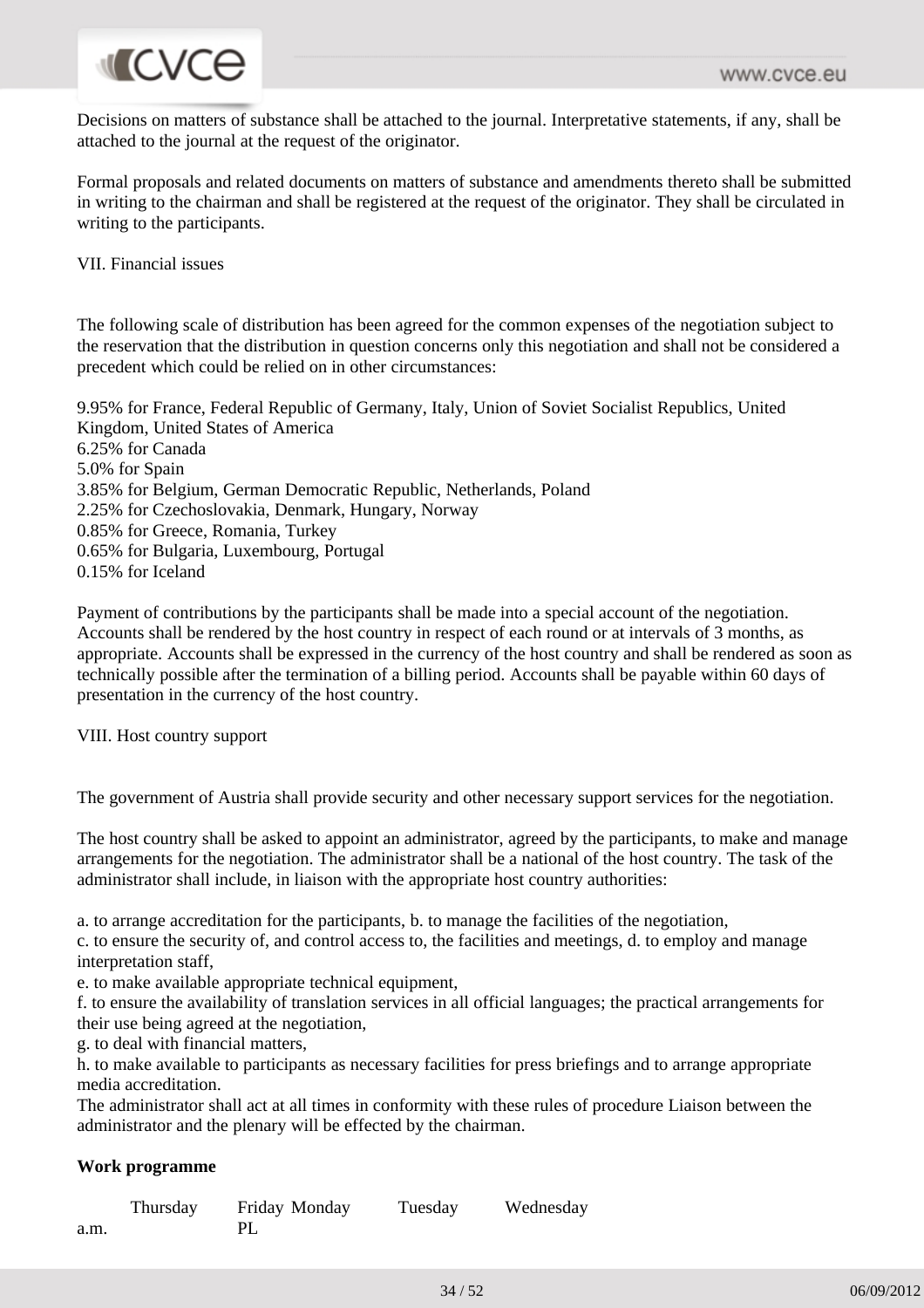

 $p.m.$   $PL^{(4)}$ 

|      | Thursday |    | Friday Monday              | Tuesday | Wednesday |
|------|----------|----|----------------------------|---------|-----------|
| a.m. |          | PL | <b>Information Meeting</b> |         |           |
| p.m. |          |    |                            |         |           |

### **Annex 2**

### **Modalities for meetings to exchange views and information concerning the course of the Negotiation on Conventional Armed Forces in Europe**

The participants have, for their part, agreed the following modalities for the meetings which are to be held between participants in the Negotiation on Conventional Armed Forces in Europe and other CSCE participating States.

Unless otherwise agreed, meetings will take place at least twice in the course of each round of the negotiation.

Meetings will not be extended beyond the day on which they convene, unless otherwise agreed.

The chair at the first meeting will be taken by the delegation chosen for this purpose by lot. The chair will then rotate among the 35 States represented in alphabetical order according to the French alphabet.

Further practical arrangements may, if necessary, be agreed by consensus, taking due regard of relevant precedents.

Statement of the Representative of Denmark

On behalf of the government of Denmark, I wish to confirm that the Faroe Islands are included in the area of application for the Negotiation on Conventional Armed Forces in Europe.

Statement of the Representative of Norway

On behalf of the government of Norway, I confirm that Svalbard including Bear Island, is included in the area of application for the Negotiation on Conventional Armed Forces in Europe.

Statement of the Representative of Portugal

The islands of Azores and Madeira have by right the status of European Islands. It has been agreed in the mandate that all the European island territories of the participants are included in the area of application. I can therefore state on behalf of my government that the Azores and Madeira are within the area of application for the Negotiation on Conventional Armed Forces in Europe.

Statement of the Representative of Spain

On behalf of the government of Spain, I confirm that the Canary Islands are included in the area of application for the Negotiation on Conventional Armed Forces in Europe.

Statement of the Representative of the Union of Soviet Social Republics

On behalf of the government of the Union of Soviet Socialist Republics, I confirm that Franz Josef Land and Novaya Zemlya are included in the area of application for the Negotiation on Conventional Armed Forces in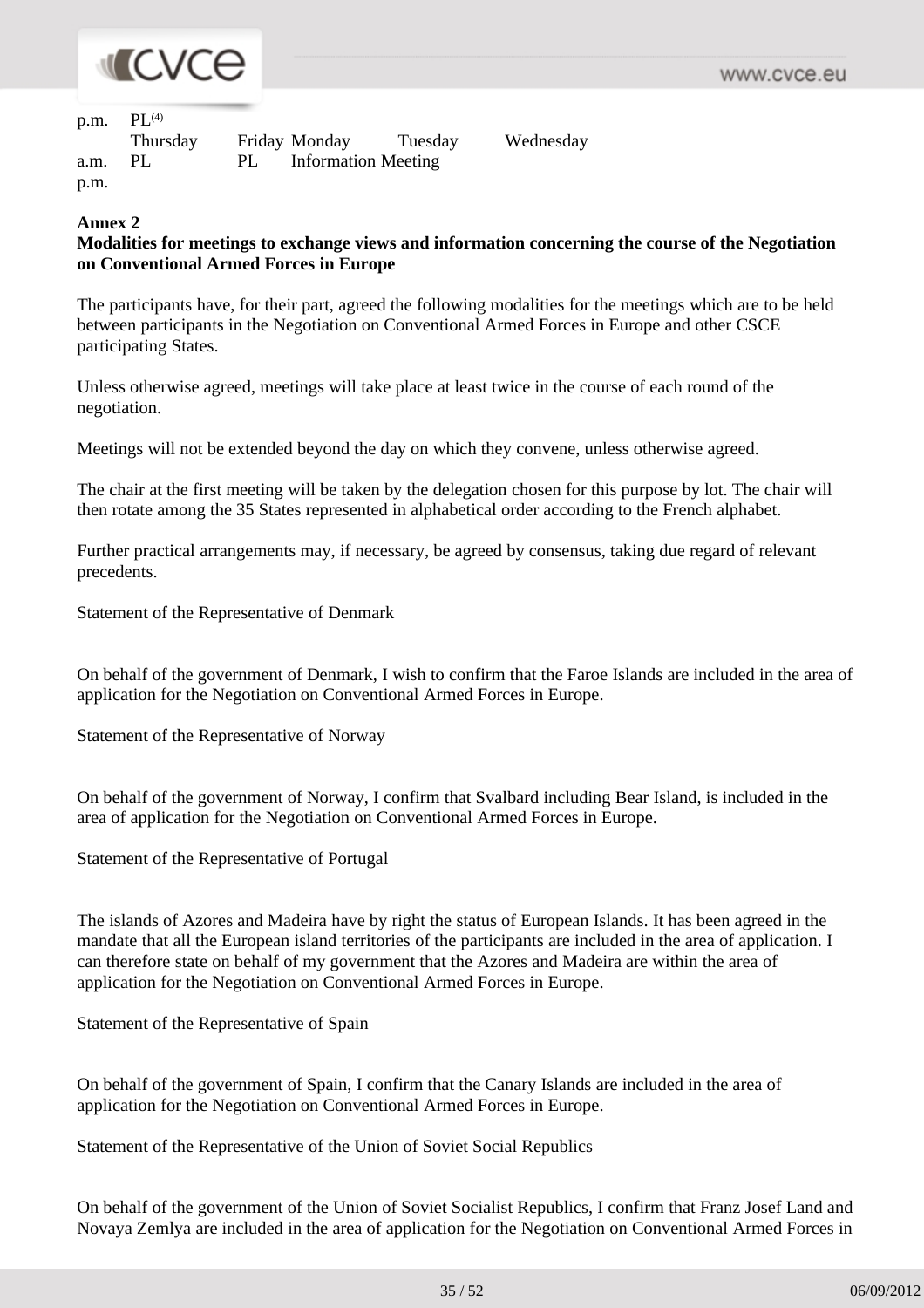# **MICVCO**

Europe."

This statement will be an Annex to the Concluding Document of the Vienna Meeting and will be published with it.

## **Annex IV — Chairman's statement**

## **Meetings in order to exchange views and information concerningthe course of the negotiation on conventional armed forces in Europe**

The meetings to exchange views and information concerning the course of the Negotiation on Conventional Armed Forces in Europe will, unless otherwise agreed, be held as follows:

- on the second Tuesday of each session of the Negotiation on Conventional Armed Forces in Europe,
- on every fourth Tuesday thereafter unless it happens to be in the penultimate week of the session,
- on the Tuesday of the concluding week of each session.

Consequently, the first meeting will take place on 21 March 1989. It will commence at 10.30 a.m.

These meetings will not be extended beyond the day on which they convene, unless otherwise agreed.

The Chair will be taken in daily rotation, in French alphabetical order, starting with the representative of Sweden.

Further practical arrangements related to the procedure and working methods may, if necessary, be agreed to accord with the rules of procedure of the CSCE.

This statement will be an Annex to the Concluding Document of the Vienna Meeting and will be published with it.

# **Annex V**

# **Conference on economic co-operation in Europe**

### **I. Agenda**

1. Formal opening. Address by a representative of the host country.

2. Statements by delegations of the participating States.

3. Contributions by the Economic Commission for Europe (ECE) and the International Chamber of Commerce (ICC).

4. Consideration of the following items:

A. Development and diversification of economic relations through practical measures regarding:

- (a) Business contacts
- (b) Working conditions for businesspeople
- (c) Economic and commercial information
- (d) Role of small and medium-sized enterprises
- (e) Marketing and product promotion.
- B. Industrial co-operation:

Requirements for the establishment and operation, on a mutually advantageous basis, of joint ventures and other forms of industrial co- operation such as co-production, specialization and licensing.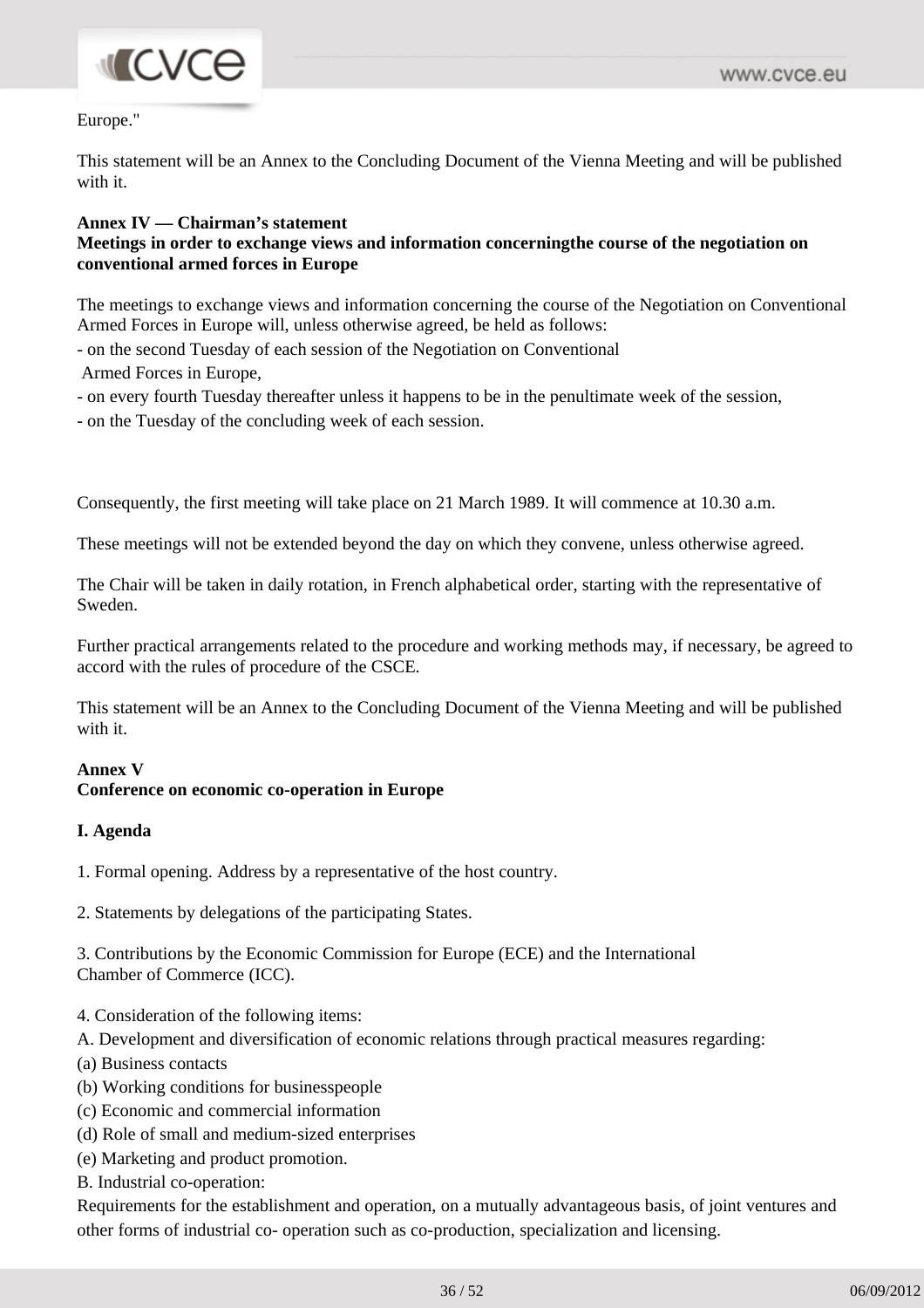# **MCVCe**

- (a) Economic conditions and legal and administrative aspects
- (b) Investment-related matters. C. Co-operation in specific areas:
- (a) Energy and raw material saving techniques
- (b) Equipment for environmental protection
- (c) Techniques aimed at improving the quality of life
- (d) Agro-industry and food processing, including natural food production
- (e) Machinery for the production of durable and non-durable consumer goods
- (f) Urban development and town planning.
- D. Monetary and financial aspects of commercial exchanges and industrial co- operation, such as:
- (a) Currency convertibility and pricing, and their effects on international competition
- (b) Financial instruments and other support facilities offered by the financial services sector.

5. Concluding discussion and summing up.

6. Formal closure.

# **II. Organizational framework and other modalities**

1. The Conference will be attended by delegations, which may include businesspeople and representatives of relevant organizations and institutions, from the participating States. At the concluding Plenary meetings, in the fourth week, delegations may also include leading members of the business community and of relevant organizations and institutions. The Conference will open on 19 March 1990, at 3 p.m., in Bonn. It will close on 11 April 1990.

2. The ECE and the ICC are invited to attend the Conference.

3. All Plenary meetings will be open. Unless otherwise agreed, all meetings of Subsidiary Working Bodies will be open.

4. Agenda items 1, 5 and 6 will be dealt with in the Plenary. Agenda item 4 will be dealt with in the Plenary and in the Subsidiary Working Bodies (SWBs), in a balanced and structured way. Contributions under Agenda items 2 and 3 may be made both in the Plenary and in the SWBs.

5. Subsidiary Working Bodies A, B, C and D will be set up and will deal with Agenda item 4, in the following manner:

*SWB A*: Development and diversification of economic relations through practical measures regarding:

- Business contacts
- Working conditions for businesspeople
- Economic and commercial information
- Role of small and medium-sized enterprises

*SWB B*: Industrial co-operation:

Requirements for the establishment and operation, on a mutually advantageous basis, of joint ventures and other forms of industrial co- operation such as co-production, specialization and licensing:

- Economic conditions and legal and administrative aspects
- Investment-related matters
- Marketing and product promotion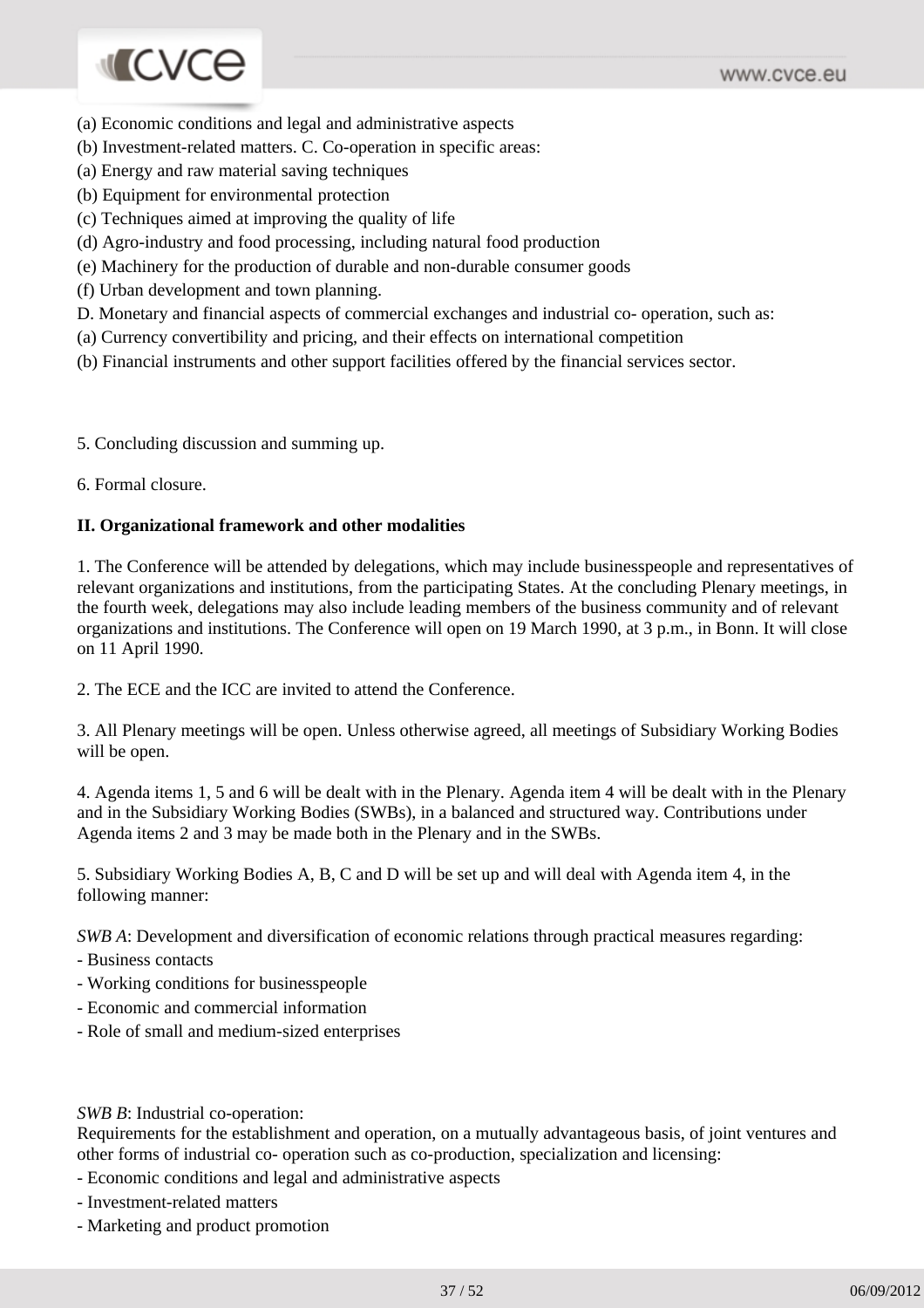

### *SWB C*: Co-operation in specific areas:

- Energy and raw material saving techniques
- Equipment for environmental protection
- Techniques aimed at improving the quality of life
- Agro-industry and food processing, including natural food production
- Machinery for the production of durable and non-durable consumer goods
- Urban development and town planning

*SWB D*: Monetary and financial aspects of commercial exchanges and industrial co- operation, such as:

- Currency convertibility and pricing, and their effects on international competition
- Financial instruments and other support facilities offered by the financial services sector.

6. The Plenary will decide upon working methods which may be required to deal with the specific topics of Agenda item 4 and with Agenda item 5.

7. Sessions of the Plenary and of the Subsidiary Working Bodies will be held according to the attached work programme.

8. The Chair at the opening and closing Plenary sessions will be taken by a representative of the host country. After the opening session, the Chair will be taken in daily rotation, in French alphabetical order, starting with a representative of Austria.

9. The Chair at the opening meetings of the SWBs will be taken by a representative of the host country. Selection of the next Chairman will be by lot. The Chair will then be taken in daily rotation among the representatives of the participating States in French alphabetical order.

10. In conformity with paragraph 74 of the Final Recommendations of the Helsinki Consultations, the Government of the Federal Republic of Germany will designate an Executive Secretary. This esignation will be subject to approval by the participating States.

11. The other rules of procedure, the working methods and the scale of distribution of expenses of the SCE will, *mutatis mutandis*, be applied to the Conference.

### **Work programme**

| Working hours : $10.30$ a.m. $-1$ p.m. | $3 p.m. - 6 p.m.$                |       |                  |                   |       |                                      |
|----------------------------------------|----------------------------------|-------|------------------|-------------------|-------|--------------------------------------|
|                                        |                                  |       |                  |                   |       |                                      |
| $1st$ week                             | Monday 19 March                  |       | Tuesday 20 March |                   |       | Wednesday 21 March Thursday 22 March |
|                                        | Friday 23 March                  |       |                  |                   |       |                                      |
| Morning                                | PL                               | SWB A | SWB A            | <b>SWB A</b>      |       |                                      |
| Afternoon                              | PL<br>PL                         | SWB B | SWB B            | SWB B             |       |                                      |
| $2nd$ week                             | Monday 26 March Tuesday 27 March |       |                  |                   |       | Wednesday 28 March Thursday 29 March |
|                                        | Friday 30 March                  |       |                  |                   |       |                                      |
| Morning                                | SWB A                            | SWB A | SWB A            | SWB A             | SWB C |                                      |
| Afternoon                              | SWB B                            | SWB B | SWB B            | SWB B             | SWB C |                                      |
| $3rd$ week                             | Monday 2 April                   |       | Tuesday 3 April  | Wednesday 4 April |       | Thursday 5 April                     |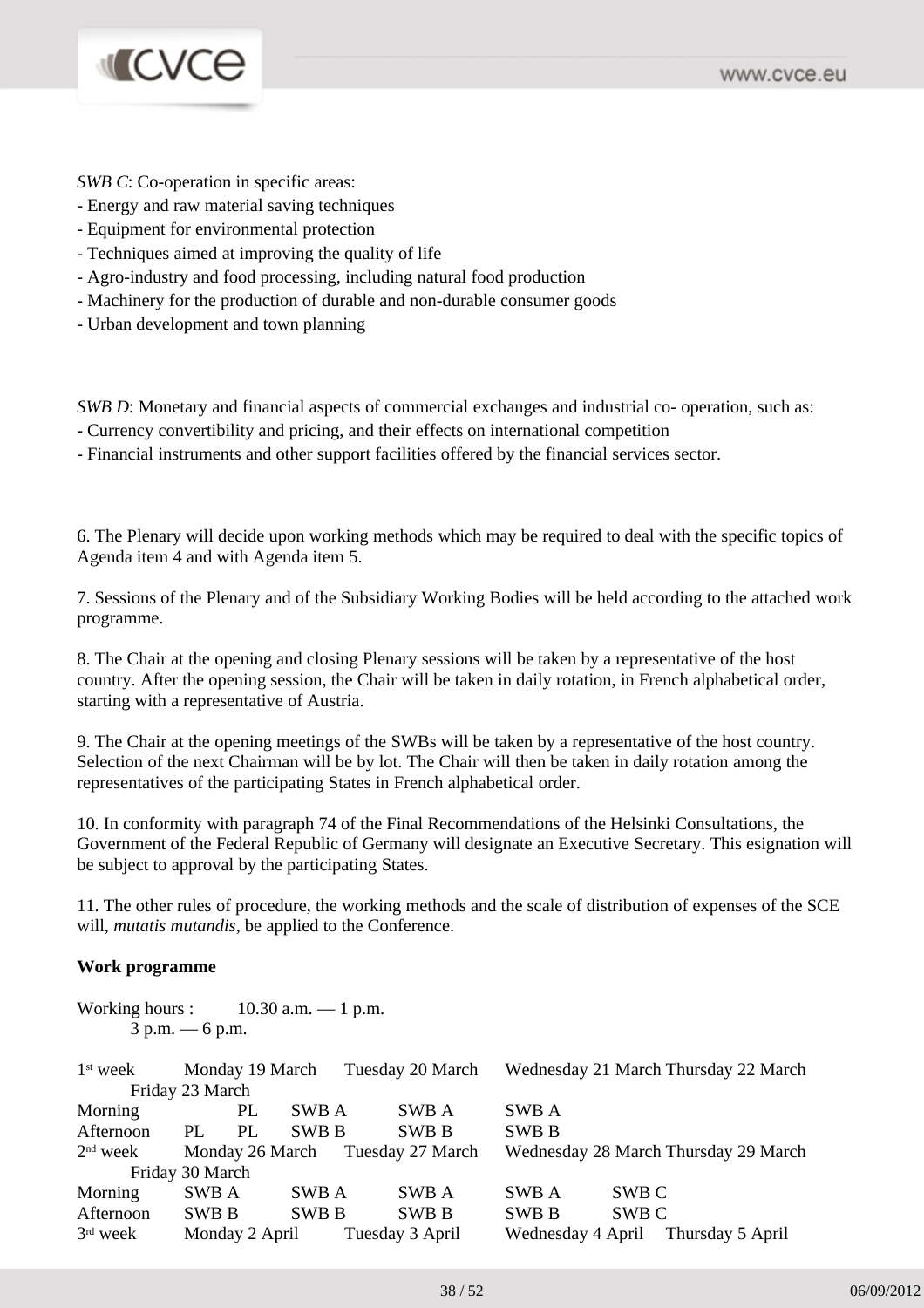

Friday 6 April Morning SWB C SWB C SWB D SWB D SWB D Afternoon SWB C SWB C SWB D SWB D SWB D 4<sup>th</sup> week Friday 13 April Morning PL PL PL Afternoon PL PL

th week Monday 9 April Tuesday 10 April Wednesday 11 April Thursday 12 April

# **Annex VI Meeting on the protection of the environment**

# **A. Agenda**

1. Formal opening of the Meeting. Address by a representative of the host country.

2. Opening statements by representatives of the participating States.

3. Contributions by the Economic Commission for Europe (ECE), the United Nations Environment Programme (UNEP) and the International Union for Conservation of Nature and Natural Resources (IUCN).

4. Review of the work already done, or currently under way, in the fields of:

(a) prevention and control of the transboundary effects of industrial accidents;

(b) management of potentially hazardous chemicals;

(c) pollution of transboundary watercourses and international lakes.

5. In the light of Agenda item 4, examination of possibilities for further measures and co-operation, including improved exchange of information. The discussion will focus on legal, practical, technical and technological aspects, as well as on educational matters and public awareness.

6. Drawing up of conclusions and recommendations.

7. Closing statements.

8. Formal closure.

### **B. Organizational framework and other modalities**

1. The Meeting will open on 16 October 1989 at 10.30 a.m., in Sofia. It will close on 3 November 1989.

2. The ECE, UNEP and IUCN will be invited to attend the Meeting.

3. All Plenary meetings will be open.

4. Agenda items 1, 2, 3, 4, 6, 7 and 8 will be dealt with in the Plenary.

5. Agenda item 5 will be dealt with in the Plenary and in two Subsidiary Working Bodies (SWBs), which will cover the fields mentioned in Agenda item 4, in a balanced and structured way, as follows:

- a general debate, including an exchange of views on educational matters and public awareness, will be held in the Plenary to initiate the work of the Subsidiary Working Bodies;

- SWB I will deal with the legal, administrative and practical aspects of issues such as liability and restoration, systems of alert, assistance upon request, preventive measures, information flows and consultations;

- SWB II will deal with the scientific, technical and technological aspects of issues such as preventive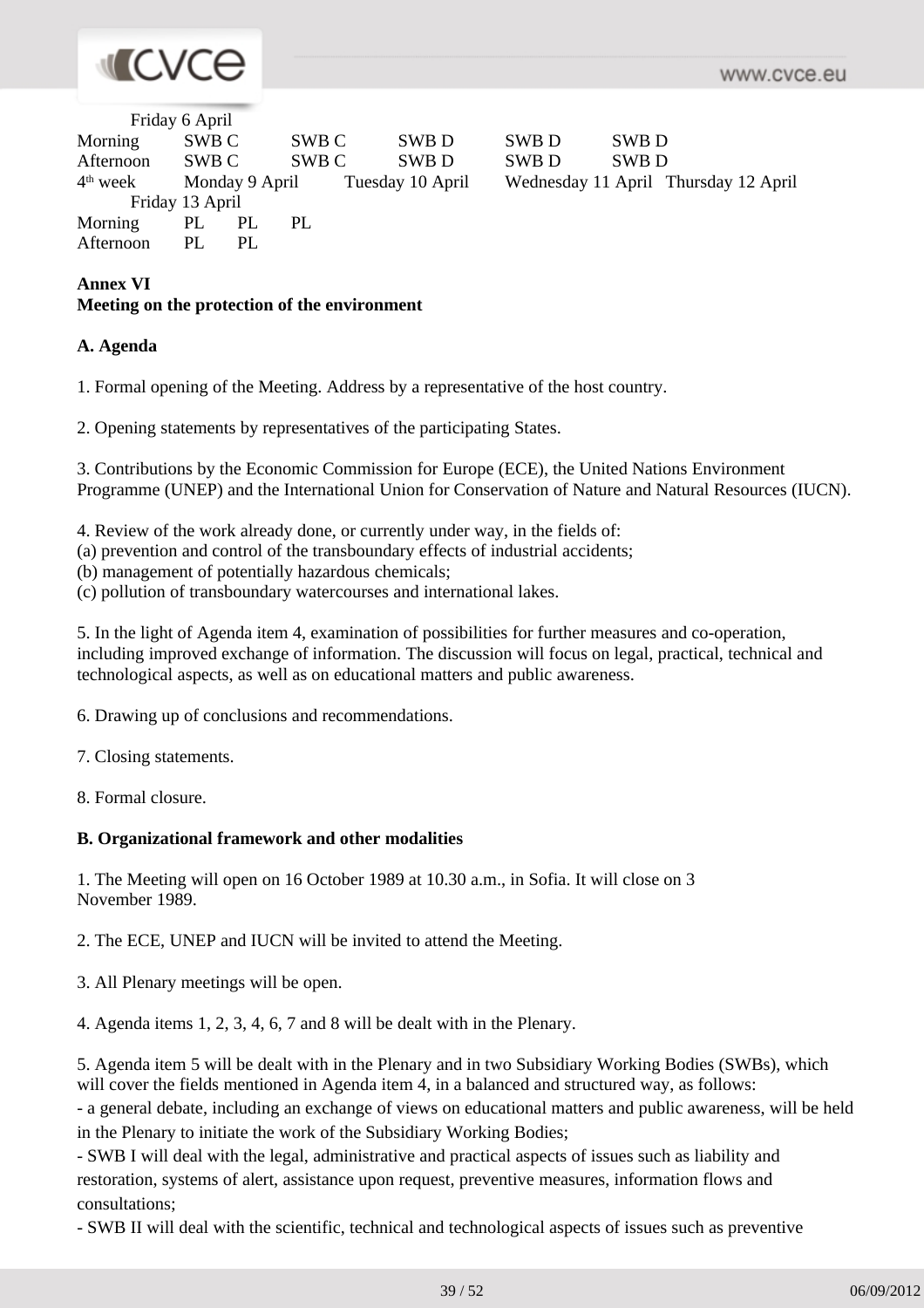# **INCVCE**

measures, risk assessment, assessment of damage, clean-up, measurement and monitoring; - the SWBs I and II will submit their reports to the Plenary.

6. The timetable of the Meeting will be the

- from 16 to 19 October 1989 the Plenary will deal with Agenda items 1, 2, 3, 4

and the general debate related to Agenda item 5;

- from 19 October to 1 November 1989 the two SWBs will meet to deal with

Agenda item 5;

- from 1 to 3 November 1989 the Plenary will consider reports by the SWBs and on this basis draw up conclusions and recommendations in the three fields listed in Agenda item 4, as provided for under Agenda item 6.

7. Prior to the Meeting, the participating States and international organizations attending are invited to circulate written contributions, through diplomatic channels or through the Executive Secretary, to all participating States in order to allow thorough preparation of the Meeting.

8. Meetings of the Plenary and the SWBs will be held according to the attached work programme.

9. The Chair at the opening and closing Plenary meetings will be taken by a representative of the host country. After the opening meeting, the Chair will be taken in daily rotation, in French alphabetical order starting with a representative of Turkey.

10. The Chair at the opening meetings of the SWBs will be taken by a representative of the host country. Selection of the next Chairman will be by lot. The Chair will then be taken in daily rotation among the representatives of the participating States in French alphabetical order.

11. In conformity with paragraph 74 of the Final Recommendations of the Helsinki Consultations, the Government of the host country will designate an Executive Secretary. This designation will be subject to approval by the participating States.

12. The other rules of procedure, the working methods and the scale of distribution of the expenses of the CSCE will, *mutatis mutandis*, be applied to the Meeting.

# **Work programme**

Working hours :  $10.30$  a.m.  $-1$  p.m. 3 p.m. — 6 p.m.

| $1st$ week | Monday 16 October |    |                   |    | Tuesday 17 October Wednesday 18 October                   |               |    |               | Thursday 19 |
|------------|-------------------|----|-------------------|----|-----------------------------------------------------------|---------------|----|---------------|-------------|
| October    | Friday 20 October |    |                   |    |                                                           |               |    |               |             |
| Morning    |                   | PL | PL                | PL | SWB II                                                    |               |    |               |             |
| Afternoon  | PL.               | PL | PI.               |    | SWB <sub>1</sub> SWB <sub>1</sub>                         |               |    |               |             |
| $2nd$ week |                   |    | Monday 23 October |    | Tuesday 24 October Wednesday 25 October                   |               |    |               | Thursday 26 |
| October    | Friday 27 October |    |                   |    |                                                           |               |    |               |             |
| Morning    | SWB II            |    | <b>SWB II</b>     |    | <b>SWB</b> II                                             | <b>SWB II</b> |    | <b>SWB II</b> |             |
| Afternoon  |                   |    |                   |    | SWB 1SWB 1SWB 1SWB 1SWB 1                                 |               |    |               |             |
| $3rd$ week |                   |    |                   |    | Monday 30 October Tuesday 31 October Wednesday 1 November |               |    |               | Thursday 2  |
| November   | Friday 3 November |    |                   |    |                                                           |               |    |               |             |
| Morning    | SWB II            |    | SWB II            |    | <b>SWB II</b>                                             | PL            | PL |               |             |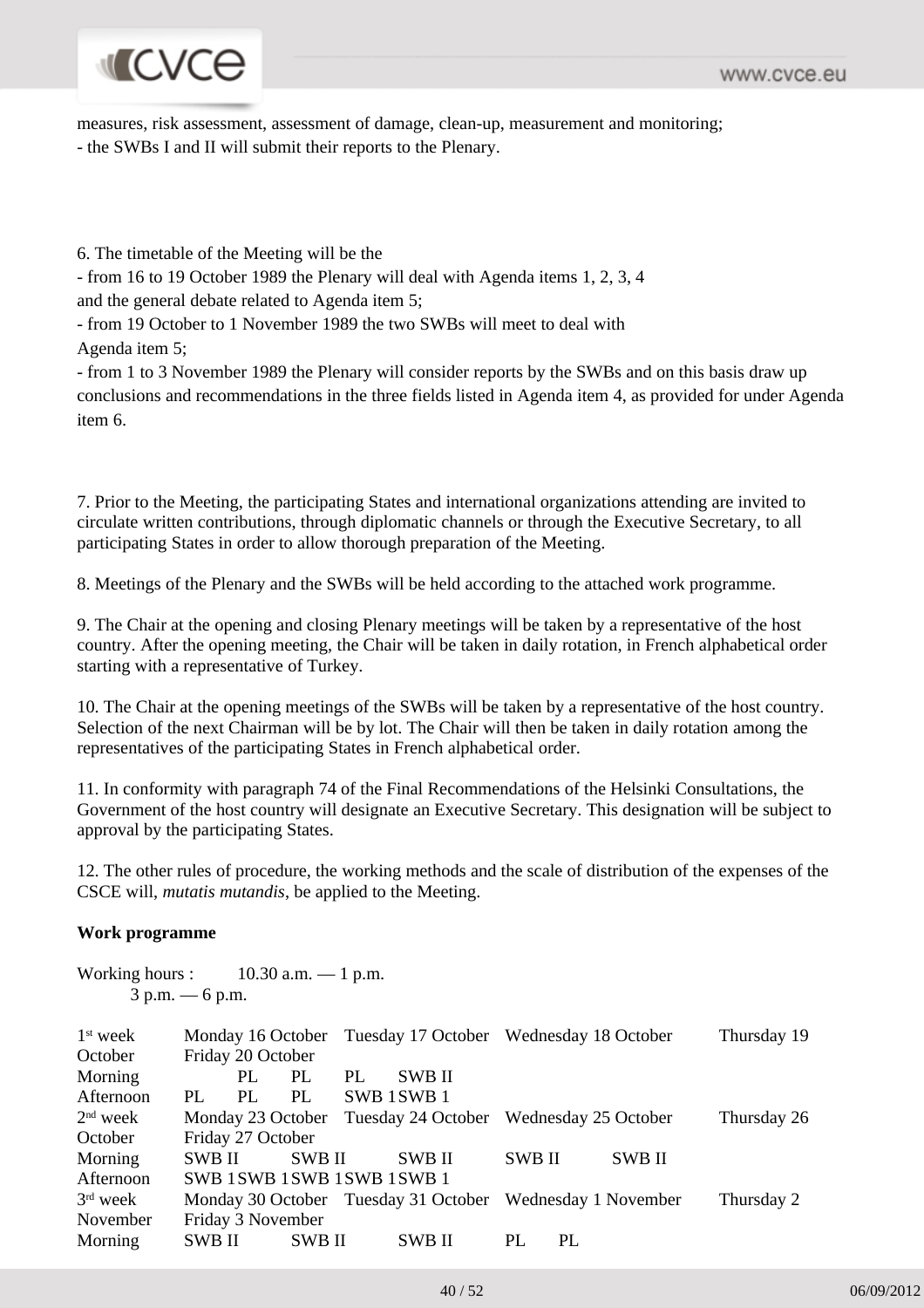### Afternoon SWB 1SWB 1PL PL

### **Annex VII Meeting on the Mediterranean**

**MCVCe** 

#### **I. Agenda**

1. Formal opening of the Meeting. Address by a representative of the host country.

2. Opening statements by representatives of the participating States, the non- participating Mediterranean States, and the international organizations invited; opening statements should, as a rule, not exceed 15 minutes per delegation.

3. Exchange of views on issues raised in opening statements, taking into consideration the provisions of the Mediterranean chapters of the Final Act and the Madrid Concluding Document, and review of the existing practice of contacts and co- operation with the nonparticipating Mediterranean States.

4. Specific aspects of co-operation:

- examination of the opportunities offered to contribute to the faster social and economicdevelopment of the countries of the region, in particular those which are developing from an economic point of view;

- examination of possibilities for the harmonization of statistical methods;

- encouragement of contacts at various levels (expert meetings, round tables, study visits) with a view to contributing to the implementation of concrete programmes for co-operation;

- co-operation in the field of solar and wind energy,

- consideration of questions relating to the conservation and restoration of historic centres and the preservation of cultured heritage including marine archaeology.

5. Protection of Mediterranean ecosystems:

- urban, agricultural and industrial water uses and requirements in the Mediterranean countries;

- pollution of surface and underground water and of the Mediterranean Sea;

- national, bilateral and international action to control and prevent pollution by national and transboundary waterways flowing into the Mediterranean and pollution by ships;

- recycling of waste water and the use of other new technologies to obtain water resources;

- desertification and the struggle against it, including parameters and techniques; initiatives in international co-operation in this field; the role of forest conservation and reforestation;

- international co-operation in the Mediterranean in preventing and extinguishing forest fires; the role of meteorology and communication networks; traditional and other techniques in the struggle against forest fires, including the use and international coordination of aerial means, land techniques, and standardization of fire-fighting methods; information and awareness campaigns;

- atmospheric problems, in particular air quality in urban centres and the effects of air pollution on historical monuments and biological ecosystems; typical sources of air pollution in Mediterranean countries and Mediterranean share in long-range air pollution;

- the biosphere and related questions of ecology and human activities; nature conservation; study of coastal and island areas including urban development;

- environmental aspects of the development of tourism;

- review and improvement of exchanges of information relating to the protection of the environment.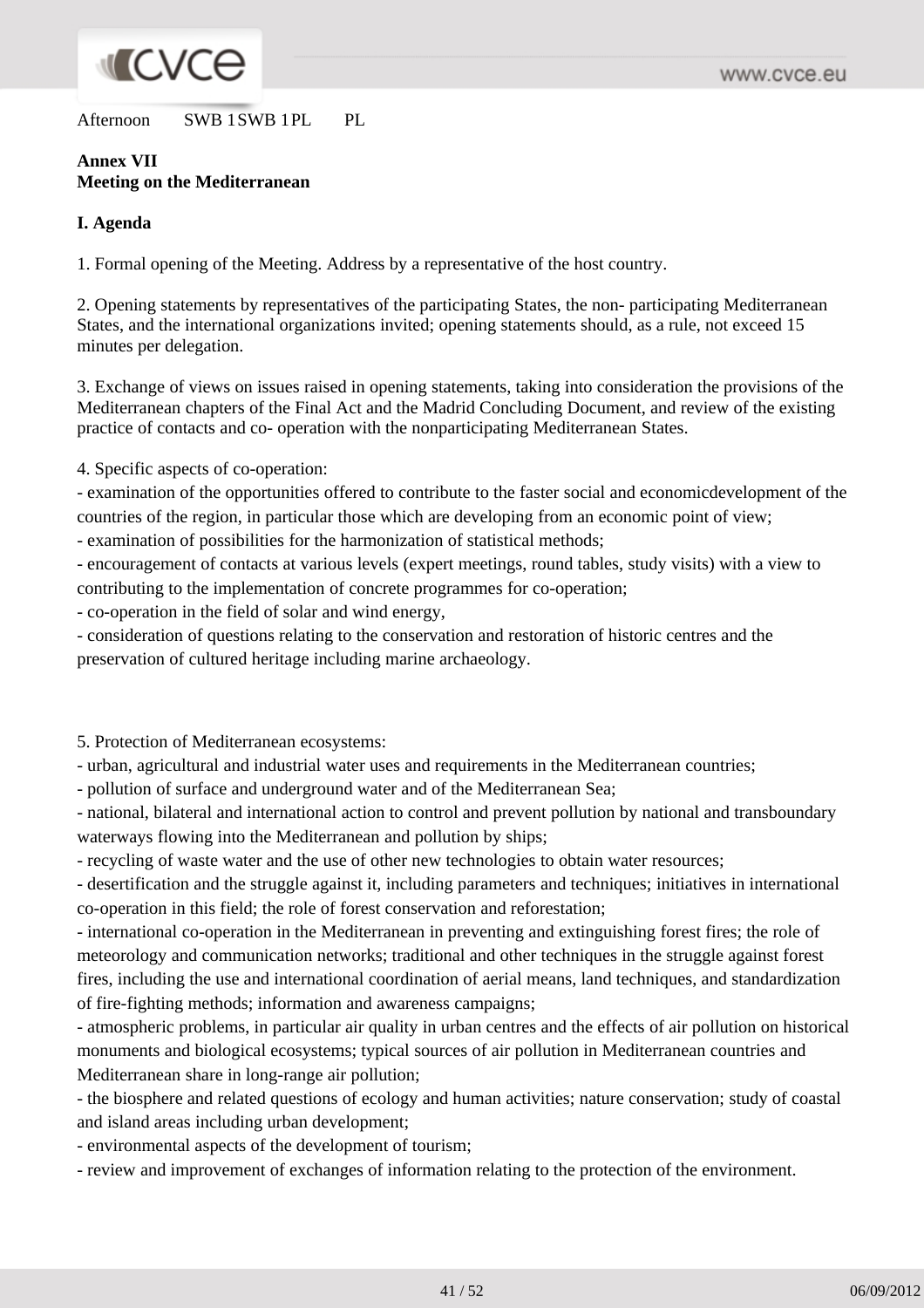# **MICVCO**

6. Elaboration and adoption of the report of the Meeting, including conclusions and recommendations based on the reports of the Subsidiary Working Bodies.

7. Closing statements, address by a representative of the host country and formal closure of the Meeting.

# **II. Organizational framework and other modalities**

1. The Meeting will open on Monday, 24 September 1990, at 3 p.m., in Palma de Mallorca; it will close not later than Friday, 19 October 1990.

2. Agenda items 1, 2, 3 and 7 will be dealt with in open Plenary.

3. Agenda item 6 will be dealt with in closed Plenary by the participating States.

4. Agenda item 4 will be dealt with in Subsidiary Working Body (SWB) I.

5. Agenda item 5 will be dealt with in SWB II.

6. The timetable of the Meeting will be the following:

- from Monday, 24 September to Wednesday, 26 September, the Plenary will deal with Agenda items 1 and 2;

- on Thursday, 27 September and Friday, 28 September, the Plenary will deal with Agenda item 3;

- from Monday, 1 October, to Tuesday, 16 October, the two SWBs will meet alternately to deal with Agenda items 4 and 5;

- Tuesday, 16 October, will be devoted to the adoption of reports by the SWBs for submission to the Plenary,

- on Wednesday, 17 October, and Thursday, 18 October, the Plenary will deal with Agenda item 6;

- on Friday, 19 October, the Plenary will deal with Agenda item 7.

7. Meetings of the Plenary and of the SWBs will be held according to the work programme set forth on page 5 of this Annex.

8. Participants may circulate written contributions prior to the Meeting through diplomatic channels or through the Executive Secretary to all other participating States in order to allow a thorough preparation of the Meeting.

9. The Chair at the opening and closing Plenary meetings will be taken by a representative of the host country After the opening meeting, the Chair will be taken in daily rotation among the representatives of the participating States, in French alphabetical order, starting with a representative of Italy.

10. The Chair at the opening meetings of the SWBs will be taken by a representative of the host country. Selection of the next Chairman will be by lot. The Chair will then be taken in daily rotation among the representatives of the participating States in French alphabetical order.

11. Opening statements under Agenda item 2 will be made in the following order: Liechtenstein, Cyprus, the United States of America, Italy, Norway, Bulgaria, the Netherlands, Turkey, the Holy See, the Union of Soviet Socialist Republics, Canada, Austria, Finland, Luxembourg, Malta, Belgium, Romania, the German Democratic Republic, Iceland, France, the Federal Republic of Germany, Sweden, Yugoslavia, Spain, Hungary, Denmark, Czechoslovakia, San Marino the United Kingdom, Monaco, Ireland, Greece, Portugal, Switzerland,

12. In conformity with paragraph 74 of the Final Recommendations of the Helsinki Consultations, the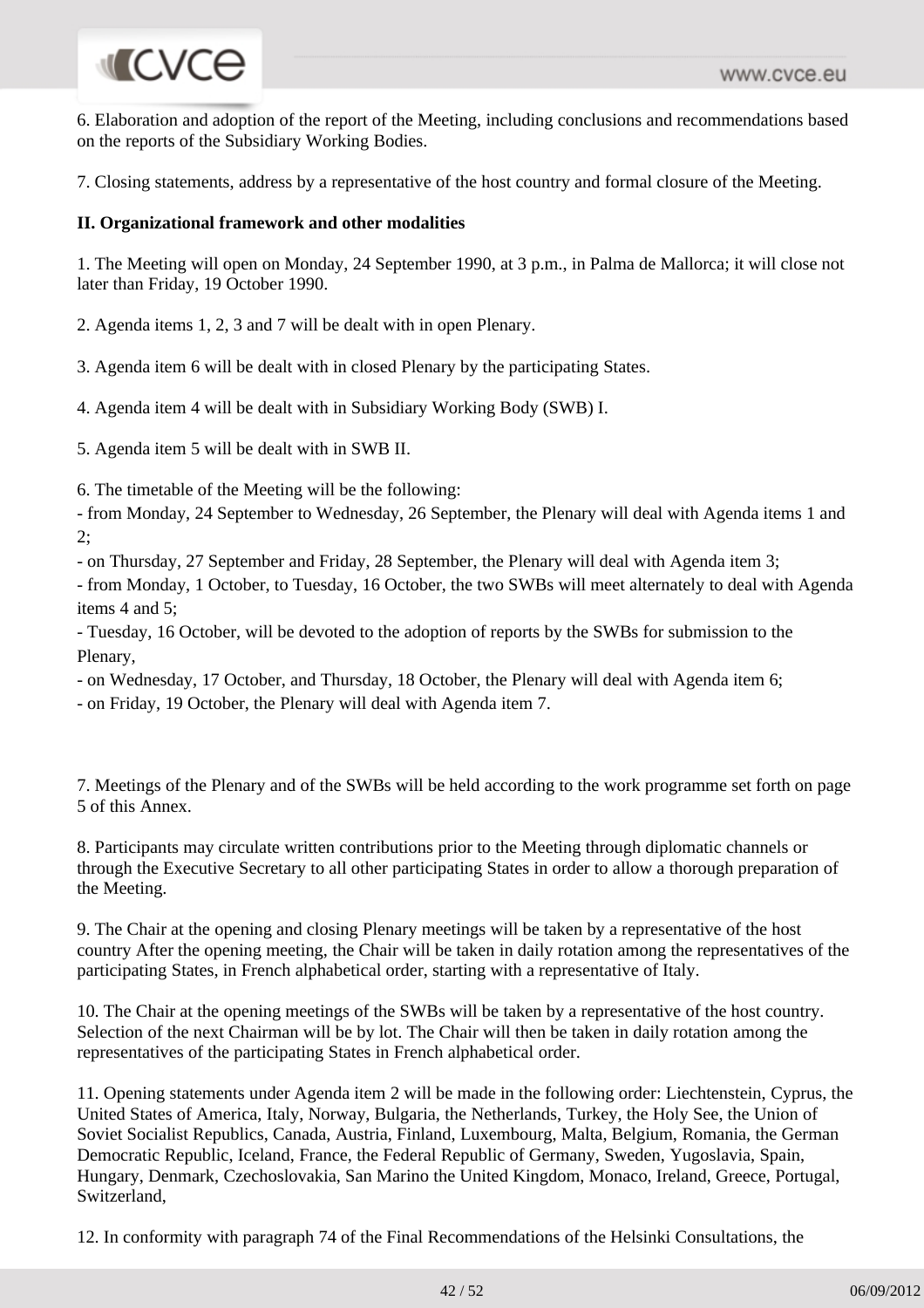

Government of Spain will designate an Executive Secretary. This designation will be subject to the agreement of the participating States.

13. The other rules of procedure, the working methods, and the scale of distribution of the expenses of the CSCE will, *mutatis mutandis*, be applied to the Meeting.

## **Work programme**

Working hours :  $10.30$  a.m.  $-1$  p.m. 3 p.m. — 6 p.m. 1<sup>st</sup> week st week Monday 24 September Tuesday 25 September Wednesday 26 September Thursday 27 September Friday 28 September Morning PL PL PL PL Afternoon PL PL PL PL PL  $2<sup>nd</sup>$  week Monday 1 October Tuesday 2 October Wednesday 3 October Thursday 4 October Friday 5 October Morning SWB I SWB I SWB I SWB I SWB I Afternoon SWB II SWB II SWB II SWB II SWB II 3rd week rd week Monday 8 October Tuesday 9 October Wednesday 10 October Thursday 11 October Friday 12 October Morning SWB II SWB II SWB II SWB II SWB II Afternoon SWB I SWB I SWB I SWB I SWB I 4<sup>th</sup> week th week Monday 15 October Tuesday 16 October Wednesday 17 October Thursday 18 October Friday 19 October Morning SWB I SWB II PL PL PL Afternoon SWB II SWB I PL PL PL

### **Annex VIII**

**Agenda, timetable and other organizational modalities of the Information Forum**

### **I. Agenda**

1. Formal opening of the Information Forum. Address by a representative of the host country.

2. Opening statements by representatives of the participating States; contributions by UNESCO and by the International Telecommunication Union (ITU).

3. Discussion of current and possible future problems and issues concerning

- the improvement of the circulation of, access to and exchange of information;

- co-operation in the field of information;

- the improvement of working conditions for journalists.

In dealing with these three main areas of the Final Act, the participants in the Information Forum, drawing on their professional experience, will review the present situation on the basis of the relevant CSCE provisions with the aim of indicating any necessary improvements or possible new developments in those fields. In so doing they will take into account the fields of oral information, printed information and filmed and broadcast information, as well as the aim, as laid down in the Final Act, to facilitate the freer and wider dissemination of information of all kinds, thus contributing to an ever wider knowledge and understanding of fife in other participating States. Particular attention will also be paid to the latest achievements in the field of information gathering and transmission, including the prospects offered by new information and communication technology.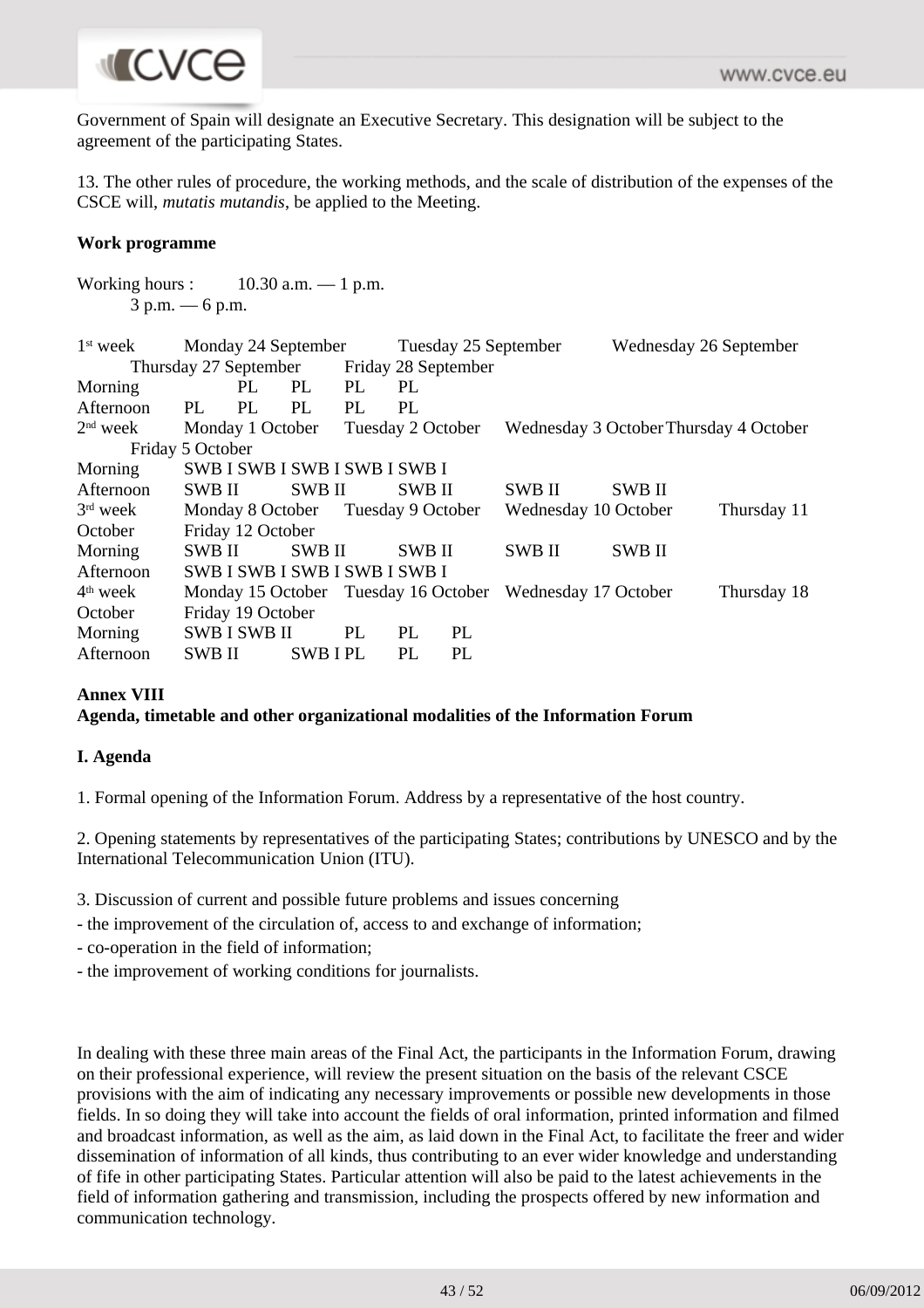# **INCVCe**

4. Closing statements by representatives of the participating States.

5. Formal closure of the Information Forum.

## **II. Timetable and other organizational modalities**

1. The Information Forum will open on Tuesday, 18 April 1989, at 10.30 a.m., in London. It will close on Friday, 12 May 1989.

- 2. All Plenary meetings will be open.
- 3. Agenda items 1, 2, 4 and 5 will be dealt with in the Plenary.

4. Agenda item 3 will be dealt with in three Subsidiary Working Bodies, one on Printed Information (SWB A), one on Filmed, Broadcast and Oral Information (SWB B) and one on Communication (SWB C), in a structured and balanced way. Possible themes for discussion in the Subsidiary Working Bodies are set out below. Agenda item 3 win also be dealt with in the Plenary sessions which are not devoted to Agenda items 1, 2, 4 and 5.

5. The timetable of the Forum will be the following.

- The first three days will be devoted, as required, to opening statements by representatives of those participating States which so desire and to the contributions by UNESCO and by ITU. The opening statements should, as a rule, not exceed 20 minutes per delegation and will be held in the following order. the German Democratic Republic, Iceland, Luxembourg, Finland, Greece, Belgium, Portugal, Spain, Italy, the Holy See, Bulgaria, the Netherlands, France, Malta, Czechoslovakia, Ireland, the United Kingdom, Turkey, Denmark, San Marino, Norway, the Union of Soviet Socialist Republics, Romania, Switzerland, Austria, Canada, the United States of America, Yugoslavia, Liechtenstein, the Federal Republic of Germany, Poland, Hungary, Cyprus, Sweden, Monaco.

- Beginning on Friday, 21 April and ending on Monday, 8 May, the three

Subsidiary Working Bodies will meet concurrently.

- Agenda items 4 and 5 shall be dealt with on the last three days of the Forum.

6. Participants may circulate written contributions on the subjects for consideration in one or more of the working languages of the CSCE prior to the Forum through the Executive Secretary to all other participating States in order to allow a thorough preparation of the relevant discussions.

7. If the Forum does not reach any agreed conclusions, proposals and projects submitted to the Forum will be forwarded to the next Follow-up Meeting by the Government of the host country.

8. Meetings of the Plenary and of the Subsidiary Working Bodies will be held according to the attached work programme.

9. At the opening and closing Plenary sessions, the Chair will be taken by a representative of the host country. After the opening session, the Chair will be taken in daily rotation, in French alphabetical order, starting with a representative of Sweden.

10. The Chair at the opening sessions of the Subsidiary Working Bodies will be taken by a representative of the host country. Selection of the next Chairman of each Subsidiary Working Body will be by lot. The Chair will then be taken in daily rotation in French alphabetical order.

11. In conformity with paragraph 74 of the Final Recommendations of the Helsinki Consultations, the Government of the United Kingdom will designate an Executive Secretary. This designation will be subject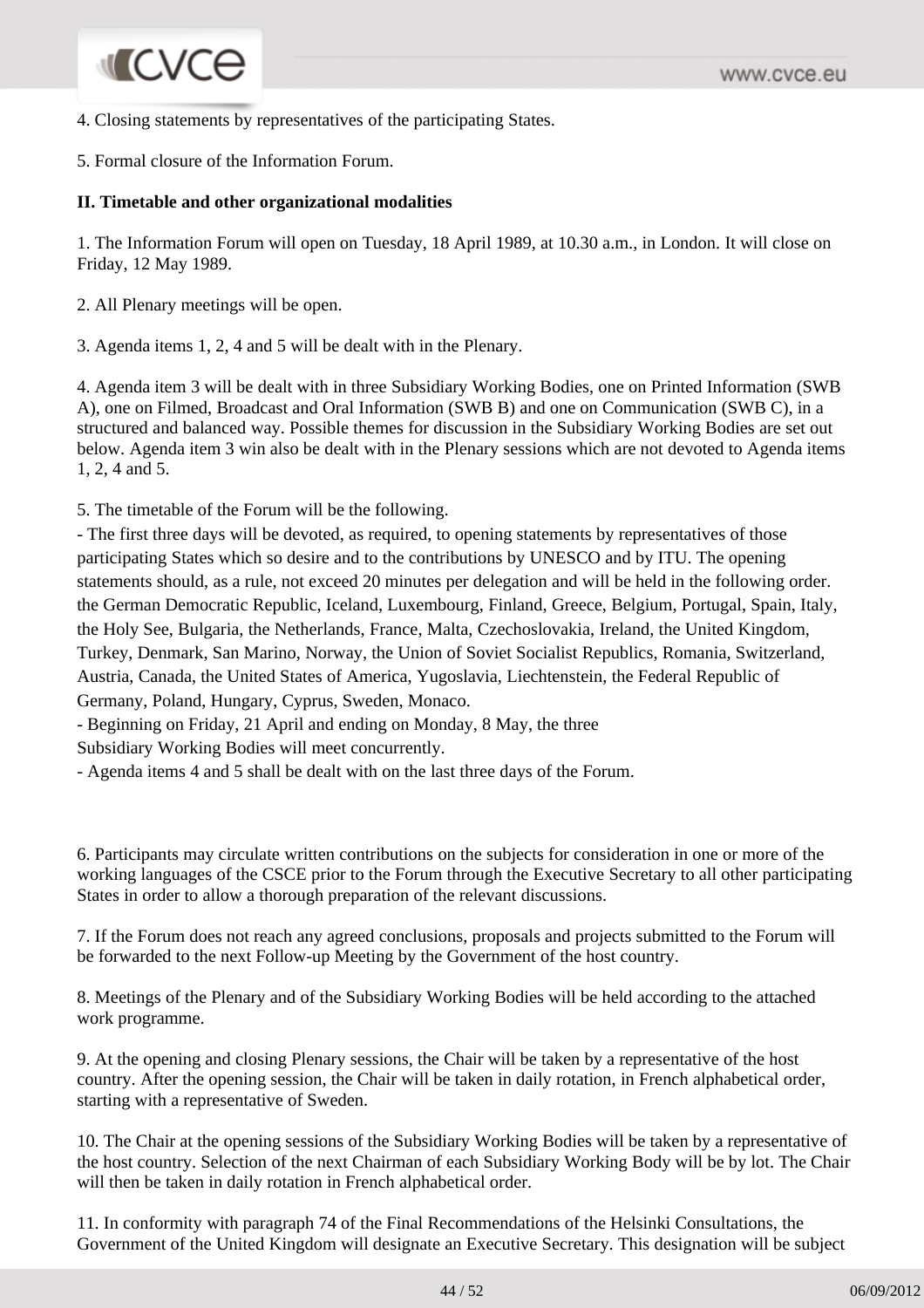# **INCVCe**

to approval by the participating States.

12. The other rules of procedure, the working methods and the scale of distribution of the expenses of the CSCE will, *mutatis mutandis*, be applied to the Forum.

# **III. Indicative list of themes for discussion in the subsidiary working bodies**

*SWB A: Printed Information* with particular reference to

- Distribution of periodicals and other publications both commercially published and official, questions relating to the import of publications.

- Access to periodicals and other publications, e.g. in reading rooms and cultural information centres.
- Questions relating to printing and publishing including access to technical means.
- Contacts and exchanges between newspapers and periodicals, exchange of newspaper subscriptions.

*SWB B: Filmed, Broadcast and Oral Information* with particular reference to

- Access to new means of communication, including satellite and other cross- frontier broadcasting.

- Contacts and exchanges between broadcasting companies, e.g. telebridges, joint discussion or other programmes.

- Dissemination and use of recorded audio-visual material.
- Participation in international discussion fora.
- Public lectures, exchanges of study visits between officials and non- governmental organizations.
- Press conferences.

*SWB A and SWB B:* Both SWBs will also deal with general considerations concerning the exercise of the profession of journalists, in particular the improvement of working conditions for journalists and media personnel, including

- The role of journalists in all its aspects.
- Facilitation of travel.
- Facilitation of access to sources.
- Respect for confidentiality of sources and materials.
- Visas/accreditation for journalists and radio/television crews.
- Possibilities for accredited correspondents to employ local nationals of their choice.

### *SWB C: Communication* with particular reference to

- The impact on a national and international level of new production techniques and broadcasting technologies such as satellite and cable TV, telecommunications technology, use of computers, new telephonic communication.

- The legal pedagogical, cultural and social implications of current and future developments in the field of communication.

- Role of journalists in the context of such developments.
- Questions of copyright of journalists, commercial aspects.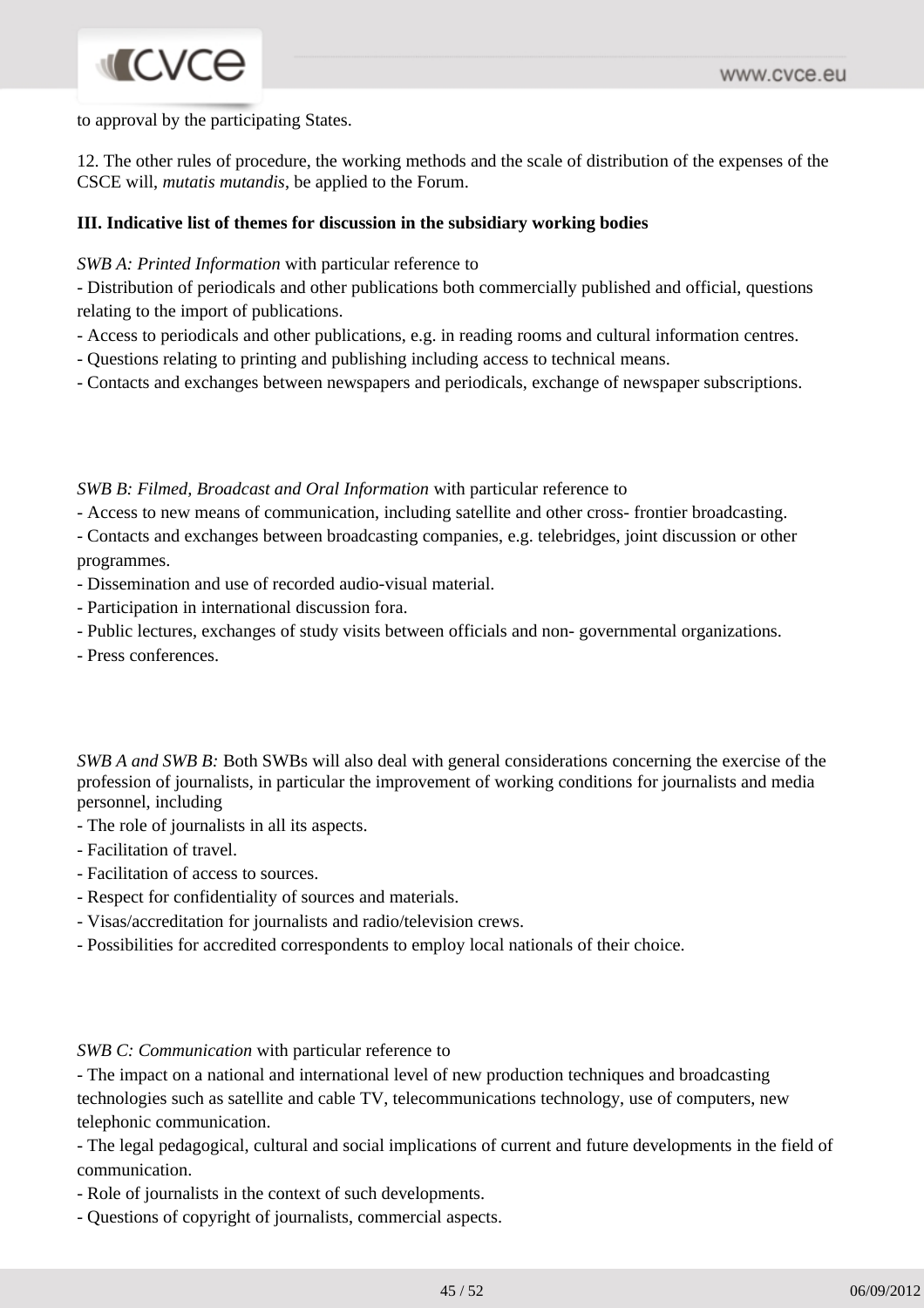

### **Work programme from 18 April to 12 May 1989**

| Working hours: 10.30 a.m. - 1 p.m. PL : Plenary Meeting | $3 p.m.$ 6 p.m.<br>SWB B: Filmed, Broadcast and Oral Information<br><b>SWB C: Communication</b> |       |       | <b>SWB A: Printed Information</b> |    |          |       |                                      |
|---------------------------------------------------------|-------------------------------------------------------------------------------------------------|-------|-------|-----------------------------------|----|----------|-------|--------------------------------------|
| 1 <sup>st</sup> week Monday 17 April                    |                                                                                                 |       |       | Tuesday 18 April                  |    |          |       | Wednesday 19 April Thursday 20 April |
|                                                         | Friday 21 April                                                                                 |       |       |                                   |    |          |       |                                      |
| Morning                                                 | PL                                                                                              | PL    | PL    | PL                                |    |          |       |                                      |
| Afternoon                                               | PL                                                                                              | PL PL |       | SWB A                             |    |          |       |                                      |
| 2 <sup>nd</sup> week Monday 24 April Tuesday 25 April   |                                                                                                 |       |       |                                   |    |          |       | Wednesday 26 April Thursday 27 April |
|                                                         | Friday 28 April                                                                                 |       |       |                                   |    |          |       |                                      |
| Morning                                                 | SWB B SWB B SWB A                                                                               |       |       |                                   |    | SWB C PL |       |                                      |
| Afternoon SWB C                                         |                                                                                                 |       | SWB A | SWB B                             |    | SWB A    | SWB B |                                      |
| 3 <sup>rd</sup> week Monday 1 May                       |                                                                                                 |       |       | Tuesday 2 May                     |    |          |       | Wednesday 3 May Thursday 4 May       |
|                                                         | Friday 5 May                                                                                    |       |       |                                   |    |          |       |                                      |
| Morning                                                 | SWB A                                                                                           |       |       | SWB B SWB A                       |    | SWB B PL |       |                                      |
| Afternoon                                               | SWB C                                                                                           |       | SWB A | SWB B                             |    | SWB C    | SWB A |                                      |
| 4 <sup>th</sup> week Monday 8 May                       |                                                                                                 |       |       | Tuesday 9 May                     |    |          |       | Wednesday 10 May Thursday 11 May     |
|                                                         | Friday 12 May                                                                                   |       |       |                                   |    |          |       |                                      |
| Morning                                                 | SWB B                                                                                           |       |       | PL PL PL                          | PL |          |       |                                      |
| Afternoon                                               | SWB C                                                                                           | PL    | PL    | PL                                |    |          |       |                                      |

### **Annex IX**

### **Agenda, timetable and other organizational modalities of the Symposium on the cultural heritage**

#### **I. Agenda**

1. Formal opening of the Symposium. Address by a representative of the host country.

2. Introductory statements by representatives of the participating States; contribution by UNESCO.

3. Discussion of common features of the cultural heritage of the peoples of the participating States, with due attention to the originality and diversity of their respective cultures; consideration of:

(a) scope and measures necessary for increasing awareness and expanding mutual knowledge of this heritage;

(b) scope for improving, *inter alia* through cooperation and joint efforts, the protection and preservation of this heritage, including historical, cultural and religious monuments and objects.

In dealing with these items, the participants in the Symposium will review the implementation of the relevant CSCE provisions, thus facilitating the identification of the scope for further action in these fields.

4. Closing statements and summing up of the results of the Symposium.

5. Formal closure of the Symposium.

### **II. Timetable and other organizational modalities**

1. The Symposium will open on Tuesday, 28 May 1991, at 10.30 a.m., in Cracow. It will close on Friday, 7 June 1991.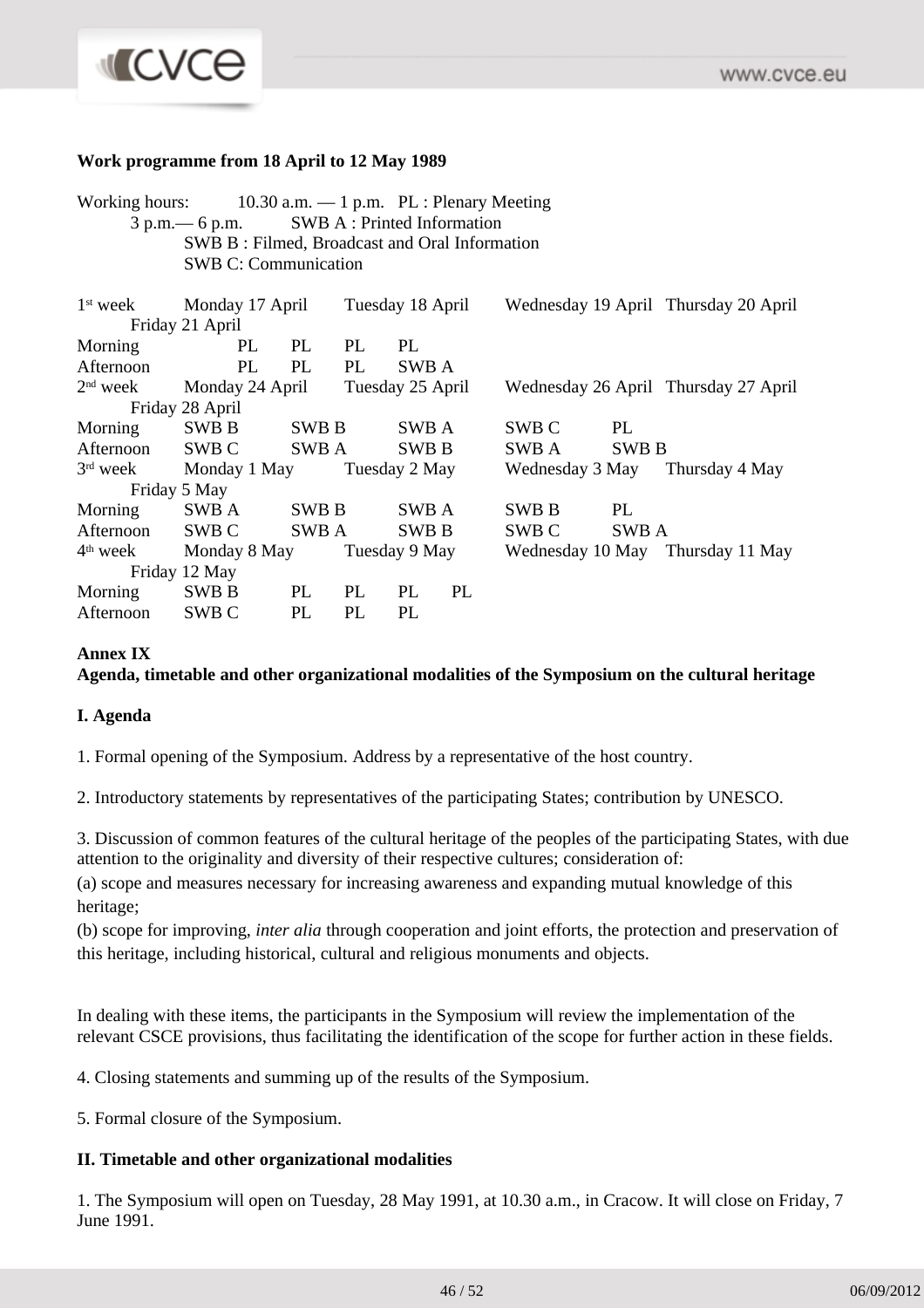# **MICVCO**

### 2. All Plenary meetings win be open.

3. Under the guidance of the Plenary, Study Group A, devoted to questions related to increasing the awareness of the cultural heritage, will deal with Agenda item 3 (a) and Study Group B, devoted to the discussion of the protection and preservation of the cultural heritage, will deal with Agenda item 3 (b).

Under Agenda item 3 (a), Study Group A will discuss in particular

- sources and manifestations of the cultural heritage of the peoples of the participating States, including its contemporary aspects, and access to them;

- interrelationship between regional and other features of the cultural heritage;

- role of the sciences and humanities.

Under Agenda item 3 (b), Study Group B will discuss in particular

- implementation of co-operation programmes;

- preservation of the cultural heritage, including socio-economic aspects, and its interrelationship with the protection of the environment;

- use of modern technical methods and means in the preservation of the cultural heritage and in the dissemination of knowledge about it.

Both Study Group A and Study Group B will further deal with:

- scope for expanding contacts, communications and exchanges of information between institutions, experts and other interested persons in the field of culture;

- scope for creation, dissemination and co-operation.

4. The first one-and-a-half days of the Symposium will be devoted to Plenary meetings on Agenda items 1, 2 and 3. Introductory statements, as a rule, should not exceed 20 minutes per delegation and will be held in the following order: Poland, Spain, Norway, Hungary, the Federal Republic of Germany, San Marino, Portugal, Turkey, Ireland, Bulgaria, Austria, Monaco, Yugoslavia, Malta, Denmark, the United Kingdom, Belgium, Canada, Switzerland, Cyprus, France, the Holy See, Romania, Liechtenstein, Italy, the Netherlands, the German Democratic Republic, Finland, Greece, Luxembourg, Sweden, Iceland, Czechoslovakia, the Union of Soviet Socialist Republics, the United States of America.

The last one-and-a-half days will be devoted to Plenary meetings on Agenda items 3, 4 and 5. The Symposium will proceed according to the attached work programme.

5. The Chair at the opening and closing meetings will be taken by a representative of the host country. After the opening Plenary meeting, the Chair at the Plenary meetings will be taken in daily rotation, in French alphabetical order, starting with a representative of Bulgaria.

The Chair at the opening sessions of the two Study Groups will be taken by a representative of the host country. Selection of the next Chairman of each Study Group will be by lot. The Chair will then be taken in daily rotation, in French alphabetical order.

6. In conformity with paragraph 74 of the Final Recommendations of the Helsinki Consultations, the Government of Poland will designate an Executive Secretary. This designation will be subject to agreement by the participating States. The services of a technical secretariat will be provided by the host country.

7. Contributions on the subjects for consideration in one or more of the working languages of the CSCE may be sent through the proper channels-preferably not later than three months before the opening of the Symposium-to the Executive Secretary, who will circulate them to the other participating States and to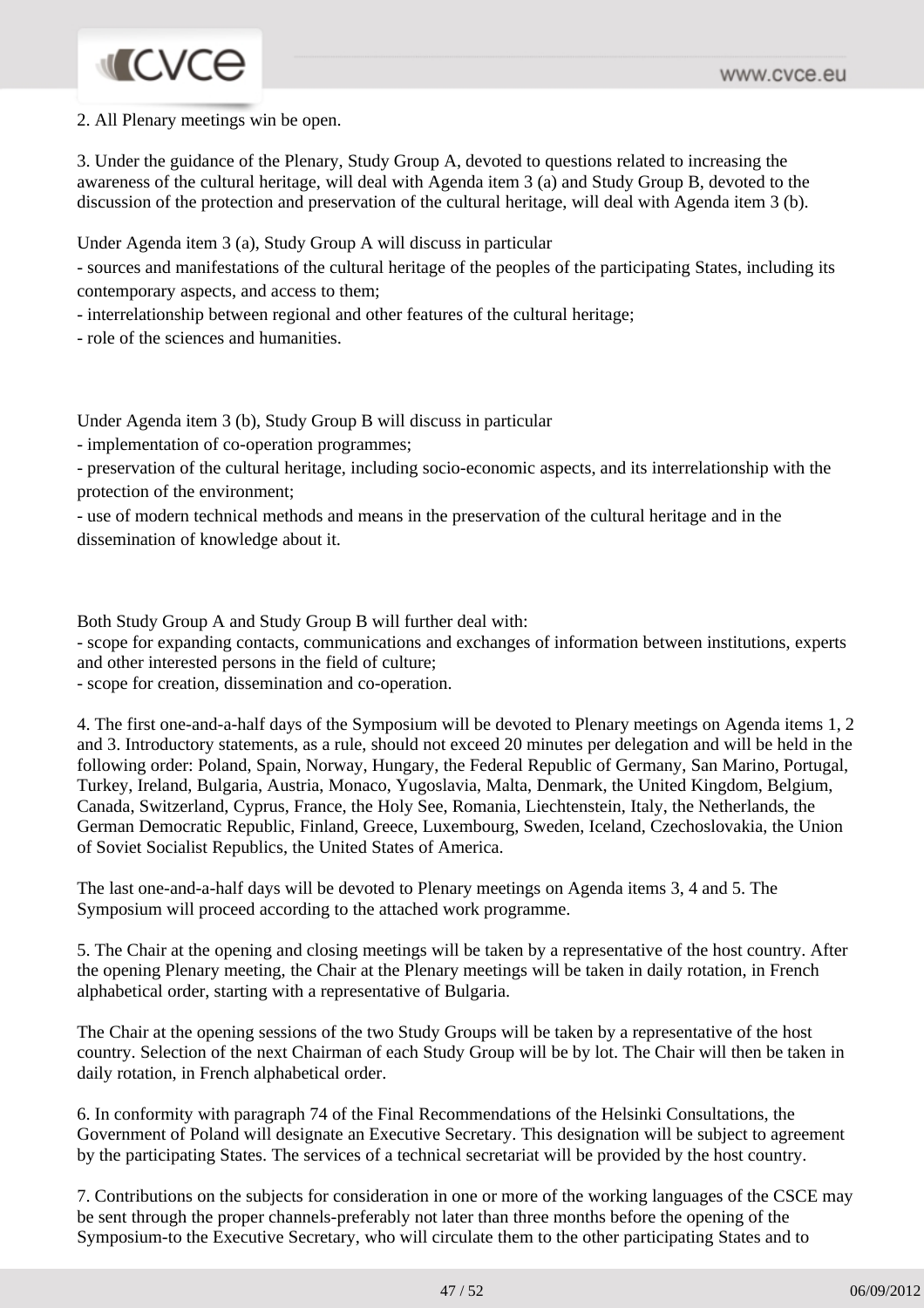# **INCVCE**

### UNESCO.

8. If the Symposium does not reach any agreed conclusions, projects and proposals submitted to it will be forwarded by the Government of the host country to the next Follow-up Meeting.

9. The other rules of procedure the working methods and the scale of distribution of the expenses of the CSCE will, *mutatis mutandis*, be applied to the Symposium.

### **Work programme from 28 May to 7 June 1989**

| Wednesday 29 May Thursday 30 May     |
|--------------------------------------|
|                                      |
|                                      |
|                                      |
| Wednesday 26 April Thursday 27 April |
|                                      |
|                                      |
|                                      |
|                                      |

### **Annex X**

**Agenda, timetable and other organizational modalities of the meetings of the Conference on the human dimension of the CSCE**

### **I. Agenda**

1. Formal opening. Address by a representative of the host country.

2. Opening statements by the representatives of the participating States.

3. Exchange of views on the situation in the participating States with regard to respect for all human rights and fundamental freedoms, human contacts and other issues of a related humanitarian character, including the implementation of relevant CSCE commitments.

4. Evaluation of the functioning of the procedures described in paragraphs 1 to 4 and discussion of the information provided according to paragraph 4 of the section dealing with the human dimension of the CSCE in the present Concluding Document.

5. Presentation and consideration of practical proposals for new measures aimed at improving implementation of commitments and co-operation in the human dimension of the CSCE and at enhancing the effectiveness of the above-mentioned procedures.

6. Closing statements by the representatives of the participating States.

7. Formal closure of the Meeting.

### **II. Timetable and other organizational modalities**

1. The first Meeting of the Conference will open on 30 May 1989 at 10.30 a.m., in Paris.It will close on 23 June 1989.

The second Meeting of the Conference will open on 5 June 1990 at 10.30 a.m., in Copenhagen. It will close on 29 June 1990.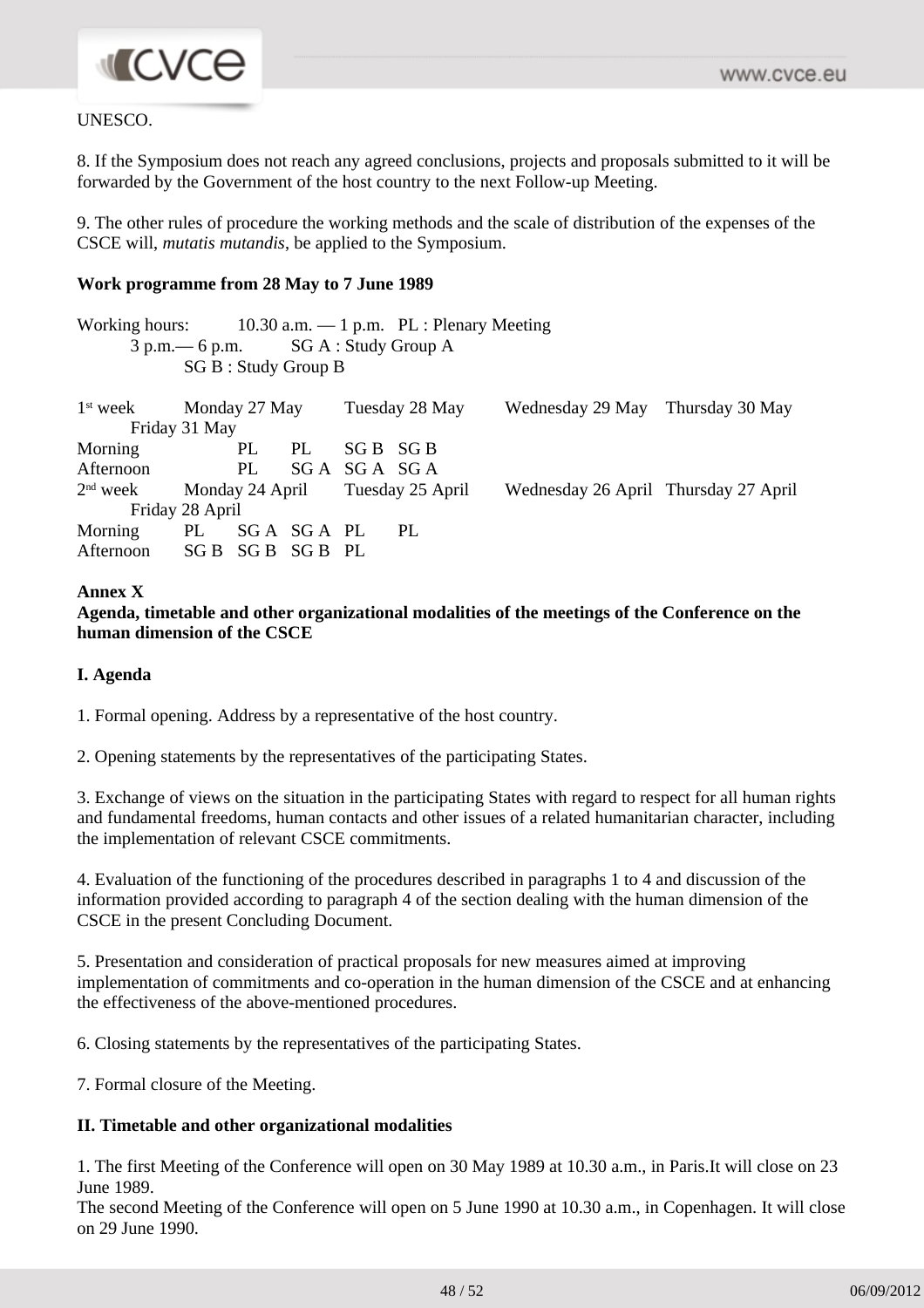# **INCVCE**

The third Meeting of the Conference will open on 10 September 1991 at 10.30 a.m., in Moscow. It will close on 4 October 1991.

2. Agenda items 1, 2, 3, 6 and 7 will be dealt with in Plenary meetings.

3. Agenda items 4 and 5 will be dealt with in Plenary meetings and in Subsidiary Working Bodies: Agenda item 4 will be dealt with in Subsidiary Working Body A; Agenda item 5 will be dealt with in Subsidiary Working Body B.

4. The meetings of the Plenary will be open unless otherwise decided. The meetings of the Subsidiary Working Bodies will be closed.

5. If it so decides in the Plenary, each Meeting may, on the basis of proposals introduced, consider elaborating and adopting new measures to be implemented upon closure of that Meeting.

6. The Chair at the opening and closing Plenary meetings of each Meeting of the Conference will be taken by a representative of the host country. At the other Plenary meetings, the Chair will be taken in daily rotation, in French alphabetical order, starting at the first Meeting with a representative of the Netherlands and continuing at the two subsequent Meetings of the Conference.

7. Opening statements under Agenda item 2 will be made in the following order:

- at the first Meeting: Liechtenstein, France, the German Democratic Republic, Norway, Italy, Malta, the Netherlands, Belgium, Switzerland, Bulgaria, Cyprus, the Union of Soviet Socialist Republics, Poland, Portugal, Turkey, Denmark, Iceland, Hungary, the Federal Republic of Germany, Czechoslovakia, Spain, Sweden, Ireland, the Holy See, Yugoslavia, Finland, Austria, Monaco, Canada, the United Kingdom, Romania, Greece, the United States of America, Luxembourg, San Marino

- at the second Meeting: San Marino, Greece, Monaco, the Union of Soviet Socialist Republics, Yugoslavia, Czechoslovakia, Belgium, Turkey, Bulgaria, Cyprus, Switzerland, Iceland, the Netherlands, Finland, Luxembourg, Poland, Hungary, the United States ofAmerica, Canada, Norway, Portugal, Malta, Ireland, the Holy See, Spain, France, Sweden, the German Democratic Republic, Romania, Italy, the United Kingdom, Denmark, Austria, the Federal Republic of Germany, Liechtenstein

- at the third Meeting: Luxembourg, Greece, Canada, Belgium, San Marino, the Union of Soviet Socialist Republics, Hungary, Iceland, the German Democratic Republic, Ireland, Bulgaria, Yugoslavia, the United Kingdom, the Netherlands, Denmark, Malta, Sweden, Monaco, Czechoslovakia, Portugal, Poland, Austria, Cyprus, Switzerland, the Holy See, the United States of America, Spain, Italy, Liechtenstein, France, the Federal Republic of Germany, Turkey, Finland, Romania, Norway

The statements, as a rule, should not exceed 20 minutes per speaker.

8. In conformity with paragraph 74 of the Final Recommendations of the Helsinki Consultations, the Governments of France, Denmark, and the Union of Soviet Socialist Republics will designate the Executive Secretary of the respective Meeting. This designation will be subject to agreement by the participating States.

9. The other rules of procedure, the working methods and the scale of distribution of expenses of the CSCE will, *mutatis mutandis*, be applied to the Meetings of the Conference.

# **Work programme for the first meeting of the Conference on the human dimension of the CSCE**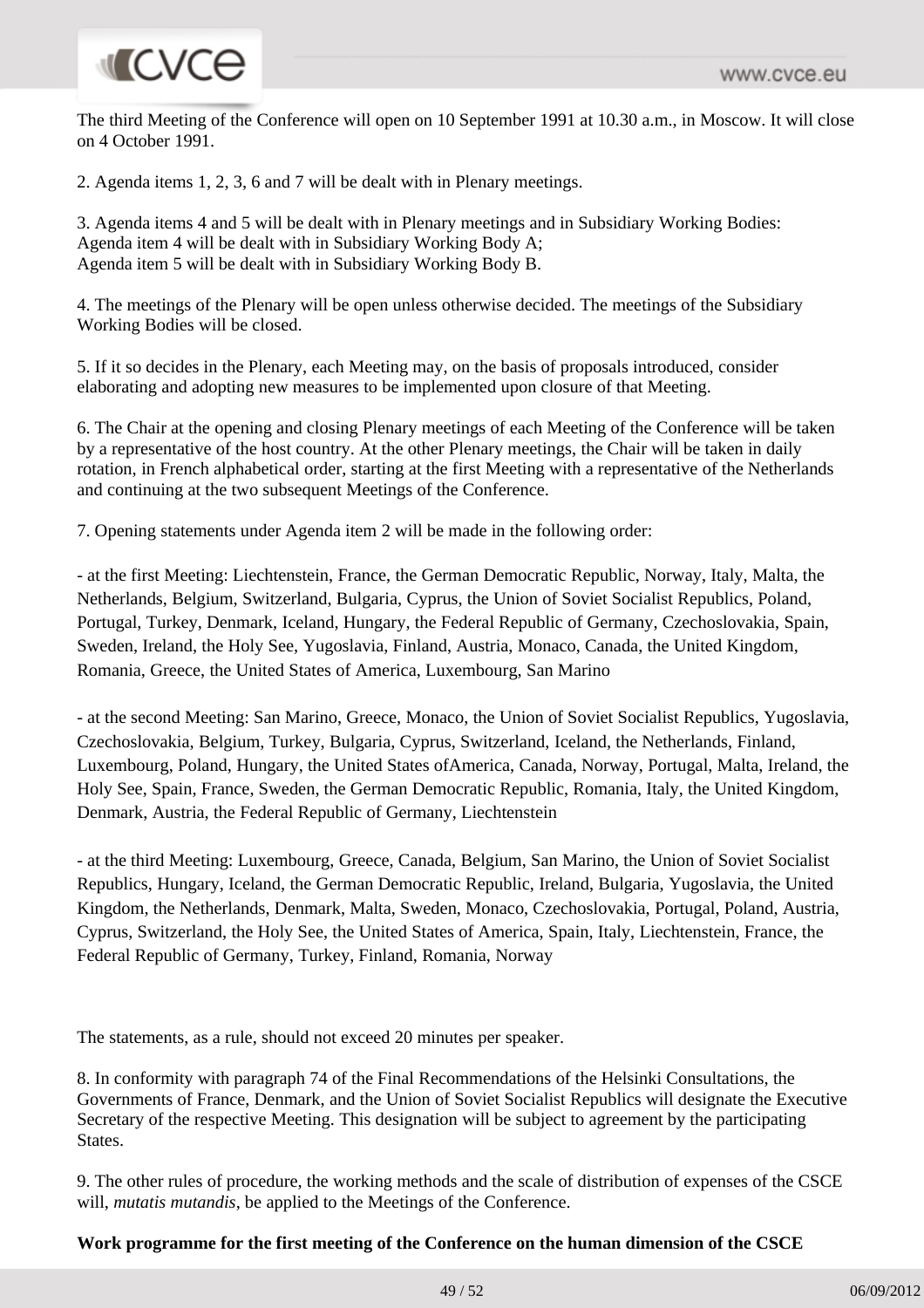# **MCVCe**

From 30 to 31 May 1989, the Plenary will deal with Agenda items 1 and 2. From 1 June 1989, the Plenary will deal with Agenda items 3 and 4.

From 12 June 1989, the Plenary will deal with Agenda item 5.

From 22 to 23 June 1989, the Plenary will deal with Agenda items 6 and 7.

From 6 to 14 June 1989, Subsidiary Working Body A will deal with Agenda item 4. From 13 to 21 June 1989, Subsidiary Working Body B will deal with Agenda item 5.

### **Work programme 30 May to 23 June 1989**

Working hours:  $10.30$  a.m.  $-1$  p.m. 3 p.m.— 6 p.m.

| $1st$ week           | Monday 29 May  |                |    | Tuesday 30 May |                 |       |    |                  | Wednesday 31 May Thursday 1 June   |
|----------------------|----------------|----------------|----|----------------|-----------------|-------|----|------------------|------------------------------------|
| Friday 2 June        |                |                |    |                |                 |       |    |                  |                                    |
| Morning              |                | PL             | PL | PL             | PL              |       |    |                  |                                    |
| Afternoon            |                | PL             | PL | PL             |                 |       |    |                  |                                    |
| $2nd$ week           | Monday 5 June  |                |    |                | Tuesday 6 June  |       |    | Wednesday 7 June | Thursday 8 June                    |
| Friday 9 June        |                |                |    |                |                 |       |    |                  |                                    |
| Morning              |                | SWB A          |    | SWB A          |                 | SWB A |    | PL               |                                    |
| Afternoon PL         |                | SWB A          |    | SWB A          |                 | SWB A |    |                  |                                    |
| 3 <sup>rd</sup> week |                | Monday 12 June |    |                | Tuesday 13 June |       |    |                  | Wednesday 14 June Thursday 15 June |
|                      | Friday 16 June |                |    |                |                 |       |    |                  |                                    |
| Morning              |                | SWB A          |    | SWB A          |                 | SWB B |    | PL               |                                    |
| Afternoon            | <b>PL</b>      | SWB B          |    | SWB B          |                 | SWB B |    |                  |                                    |
| 4 <sup>th</sup> week | Monday 19 June |                |    |                | Tuesday 20 June |       |    |                  | Wednesday 21 June Thursday 22 June |
|                      | Friday 23 June |                |    |                |                 |       |    |                  |                                    |
| Morning              |                | SWB B          |    | SWB B          |                 | PL    | PL |                  |                                    |
| Afternoon            | PL             | SWB B          |    | <b>SWB B</b>   |                 | PL    |    |                  |                                    |

### **Work programme for the second meeting of the Conference on the human dimension of the CSCE**

From 5 to 6 June 1990, the Plenary will deal with Agenda items 1 and 2. From 7 June 1990, the Plenary will deal with Agenda items 3 and 4. From 18 June 1990, the Plenary will deal with Agenda item 5. From 28 to 29 June 1990, the Plenary will deal with Agenda items 6 and 7. From 12 to 20 June 1990, Subsidiary Working Body A will deal with Agenda item 4. From 19 to 27 June 1990, Subsidiary Working Body B will deal with Agenda item 5.

### **Work programme 5 to 29 June 1990**

|    |                               |                                                       |                                                                                         |                                       |                                  |                                                      |                                  | Thursday 7 June                                                                              |
|----|-------------------------------|-------------------------------------------------------|-----------------------------------------------------------------------------------------|---------------------------------------|----------------------------------|------------------------------------------------------|----------------------------------|----------------------------------------------------------------------------------------------|
|    |                               |                                                       |                                                                                         |                                       |                                  |                                                      |                                  |                                                                                              |
|    | PL                            | PL                                                    | PL                                                                                      | PL                                    |                                  |                                                      |                                  |                                                                                              |
|    | PL                            | PL                                                    | PL                                                                                      |                                       |                                  |                                                      |                                  |                                                                                              |
|    |                               |                                                       |                                                                                         |                                       |                                  |                                                      |                                  |                                                                                              |
|    |                               |                                                       |                                                                                         |                                       |                                  |                                                      |                                  |                                                                                              |
|    |                               |                                                       |                                                                                         |                                       |                                  |                                                      | PL                               |                                                                                              |
|    |                               |                                                       |                                                                                         |                                       |                                  |                                                      |                                  |                                                                                              |
|    |                               |                                                       |                                                                                         |                                       |                                  |                                                      |                                  |                                                                                              |
|    |                               |                                                       |                                                                                         |                                       |                                  |                                                      |                                  |                                                                                              |
|    |                               |                                                       |                                                                                         |                                       |                                  |                                                      | PL                               |                                                                                              |
| PL |                               |                                                       |                                                                                         |                                       |                                  |                                                      |                                  |                                                                                              |
|    | Friday 8 June<br>Afternoon PL | $3 p.m. - 6 p.m.$<br>Friday 15 June<br>Friday 22 June | Monday 4 June<br>Monday 11 June<br>SWB A<br>SWB A<br>3 Monday 18 June<br>SWB A<br>SWB B | Working hours: $10.30$ a.m. $-1$ p.m. | SWB A<br>SWB A<br>SWB A<br>SWB B | Tuesday 5 June<br>Tuesday 12 June<br>Tuesday 19 June | SWB A<br>SWB A<br>SWB B<br>SWB B | Wednesday 6 June<br>Wednesday 13 June Thursday 14 June<br>Wednesday 20 June Thursday 21 June |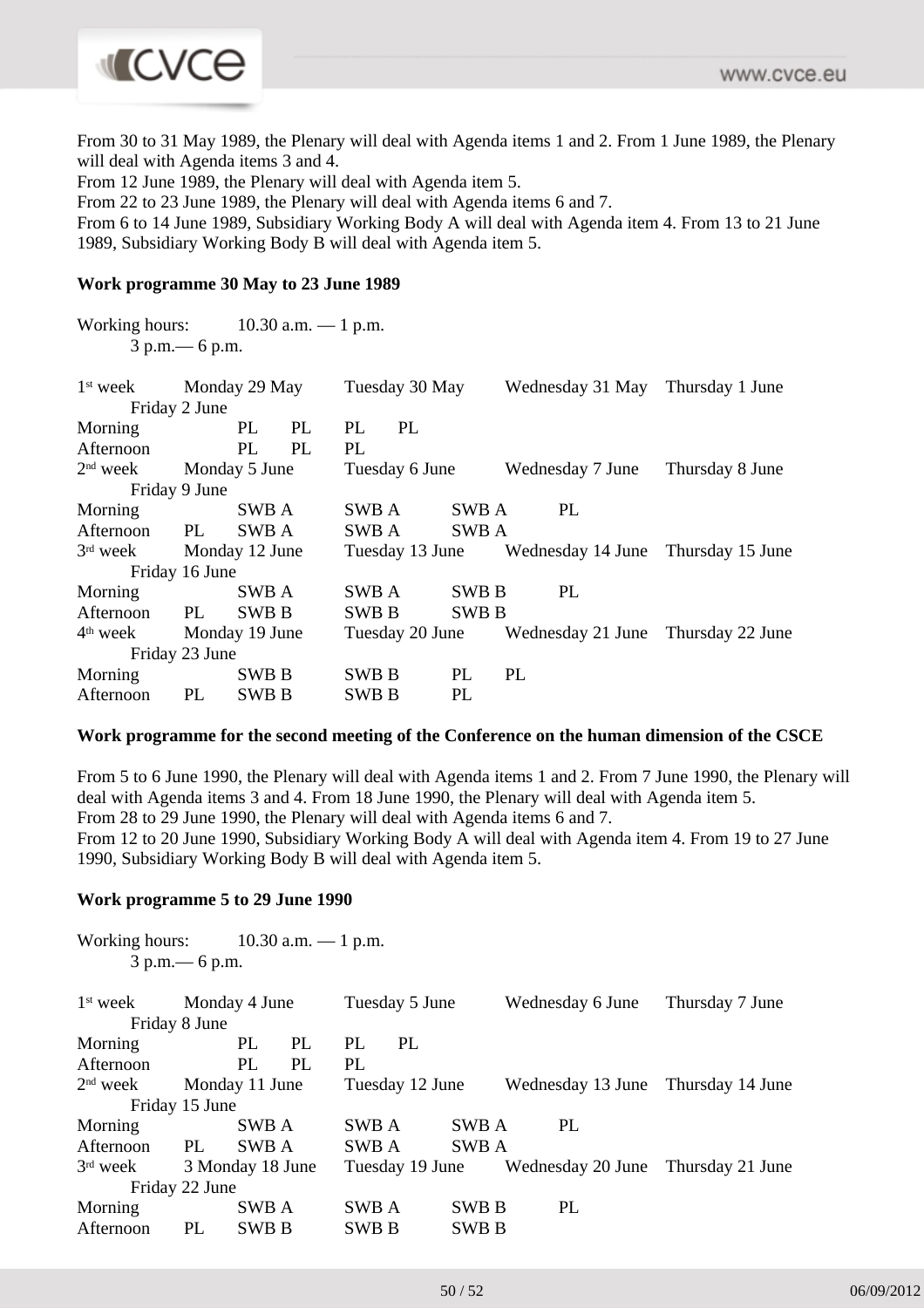

| $4th$ week     |    | Monday 25 June | Tuesday 26 June |     | Wednesday 27 June Thursday 28 June |  |
|----------------|----|----------------|-----------------|-----|------------------------------------|--|
| Friday 29 June |    |                |                 |     |                                    |  |
| Morning        |    | SWB B          | SWB B           | PL. | PL.                                |  |
| Afternoon      | PL | SWB B          | SWB B           |     |                                    |  |

### **Work programme for the third meeting of the Conference on the human dimension of the CSCE**

From 10 to 11 September 1991, the Plenary will deal with Agenda items 1 and 2. From 12 September 1991, the Plenary will deal with Agenda items 3 and 4. From 23 September 1991, the Plenary will deal with Agenda item 5. From 3 to 4 October 1991, the Plenary will deal with Agenda items 6 and 7. From 17 to 25 September 1991, Subsidiary Working Body A will deal with Agenda item 4. From 24 September to 2 October 1991, Subsidiary Working Body B will deal with Agenda item 5.

#### **Work programme 10 September to 4 October 1991**

Working hours:  $10.30$  a.m.  $-1$  p.m. 3 p.m.— 6 p.m.  $1<sup>st</sup>$  week st week Monday 9 September Tuesday 10 September Wednesday 11 September Thursday 12 September Friday 13 September Morning PL PL PL PL Afternoon PL PL PL 2<sup>nd</sup> week Monday 16 September Tuesday 17 September Wednesday 18 September Thursday 19 September Friday 20 September Morning SWB A SWB A SWB A PL Afternoon PL SWB A SWB A SWB A 3rd week rd week Monday 23 September Tuesday 24 September Wednesday 25 September Thursday 26 September Friday 27 September Morning SWB A SWB A SWB B PL Afternoon PL SWB B SWB B SWB B  $4<sup>th</sup>$  week Monday 30 September Tuesday 1 October Wednesday 2 October Thursday 3 October Friday 4 October Morning SWB B SWB B PL PL Afternoon PL SWB B SWB B PL

#### **Annex XI — Chairman's statement**

#### **On the openness and access to the CSCE follow-up meetings mentioned in the Vienna Concluding Document**

The practices of openness and access to CSCE meetings based on the relevant provisions of the Final Act and applied by host countries have evolved in a positive way. These practices relate *inter alia* to access to the host State, to the venue and to open sessions of CSCE meetings for representatives of the media, representatives of non-governmental organizations or religious groups, and private individuals, both nationals and foreigners; unimpeded contacts between delegates or visitors and citizens of the host State, respect for CSCE-related activities, including the holding of peaceful gatherings, and for the freedom of journalists to report without hindrance as well as to pursue their professional activity in conformity with CSCE commitments. In the light of that experience, all participating States understand that Governments of host countries for the CSCE Follow-up Meetings mentioned in the Vienna Concluding Document will follow and build upon these practices as they were most recently applied at the Vienna Meeting.

 $<sup>(1)</sup>$ It is understood that the invitation to UNEP includes ROCC (Regional Oil Combating Center) andMAP (Mediterranean Action</sup> Plan).

<sup>(2)</sup>Conventional Armed Forces include conventional armaments and equipment.

<sup>&</sup>lt;sup>(3)</sup>he participants will be guided by the language on non-circumvention as set out in the section on Objectives and Methods.